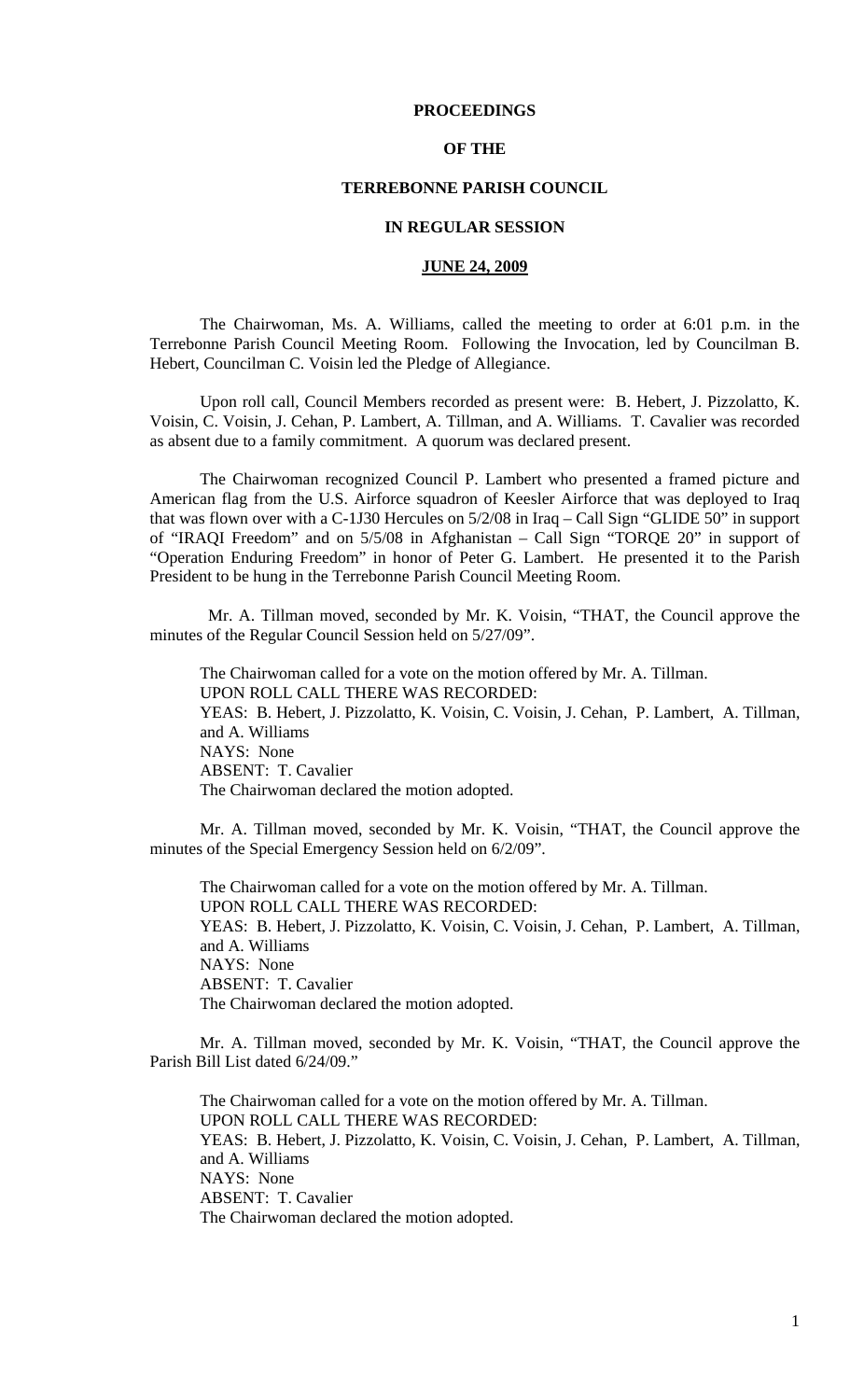Upon questioning by Councilman P. Lambert, Parish Manager A. Levron stated that the Chief of Fire District 7 was just contacted and the proposition for Fire District No. 7 is for a renewal millage.

Upon questioning by Councilman C. Voisin, Council Clerk P. Labat stated that there will probably be a run off election for the Senatorial District for the October 17, 2009 ballot. He stated he believes that the matter may be time sensitive and needing to be acted upon tonight.

Upon further questioning by Councilman C. Voisin, Parish Attorney C. Alcock stated that adding the word "renewal" in the resolution should not be an issue.

OFFERED BY: Mr. Pete Lambert. SECONDED BY: Mr. Clayton J. Voisin.

#### RESOLUTION NO. 09-315

A resolution approving the holding of an election in Fire Protection District No. 7 of the Parish of Terrebonne, State of Louisiana, on Saturday, October 17, 2009, to authorize the levy of a special tax therein.

WHEREAS, the Board of Commissioners of Fire Protection District No. 7 of the Parish of Terrebonne, State of Louisiana (the "Governing Authority"), acting as the governing authority of Fire Protection District No. 7 of the Parish of Terrebonne, State of Louisiana (the "District"), adopted a resolution on April 23, 2009, calling a special election in the District on Saturday, October 17, 2009, to authorize the levy of a special tax therein; and

WHEREAS, the governing authority of the District has requested that this Parish Council, acting as the governing authority of the Parish of Terrebonne, State of Louisiana, give its consent and authority for the District to hold the aforesaid election, and in the event that the election carries to levy and collect the special tax provided for therein; and

WHEREAS, the passage of the proposition set forth herein will be a continuation and renewal of the previous voter authorized 16.15 mills maintenance and operating ad valorem tax millage of the District; and

WHEREAS, as required by Article VI, Section 15 of the Constitution of the State of Louisiana of 1974, it is now the desire of this Parish Council to approve the holding of said election and in the event that the election carries, to levy and collect the special tax provided for therein;

NOW, THEREFORE, BE IT RESOLVED by the Parish Council of the Parish of Terrebonne, State of Louisiana, acting as the governing authority of said Parish, that:

SECTION 1. In compliance with the provisions of Article VI, Section 15 of the constitution of the State of Louisiana of 1974, and in accordance with the request of the Board of Commissioners of Fire Protection District No. 7 of the Parish of Terrebonne, State of Louisiana, this Parish Council hereby approves the holding of an election in the District, on Saturday, October 17, 2009, at which election there will be submitted the following proposition, to-wit:

### FIRE PROTECTION DISTRICT NO. 7 PROPOSITION

SUMMARY: 10-YEAR 16.15-MILLS PROPERTY TAX FOR CONSTRUCTING, MAINTAINING AND OPERATING SAID DISTRICT'S FIRE PROTECTION FACILITIES AND EMERGENCY MEDICAL SERVICE FACILITIES, FOR PURCHASING FIRE TRUCKS AND OTHER FIRE FIGHTING OR EMERGENCY MEDICAL SERVICE EQUIPMENT AND PAYING THE COST OF OBTAINING WATER FOR FIRE PROTECTION PURPOSES.

Shall Fire Protection District No. 7 of the Parish of Terrebonne, State of Louisiana (the "District"), levy a sixteen and fifteen hundredths (16.15) mills tax on all property subject to taxation in said District (an estimated \$1,115,000) reasonably expected at this time to be collected from the levy of the tax for an entire year for a period of ten (10) years, beginning with the year 2009 and ending with the year 2018, for the purpose of constructing, maintaining and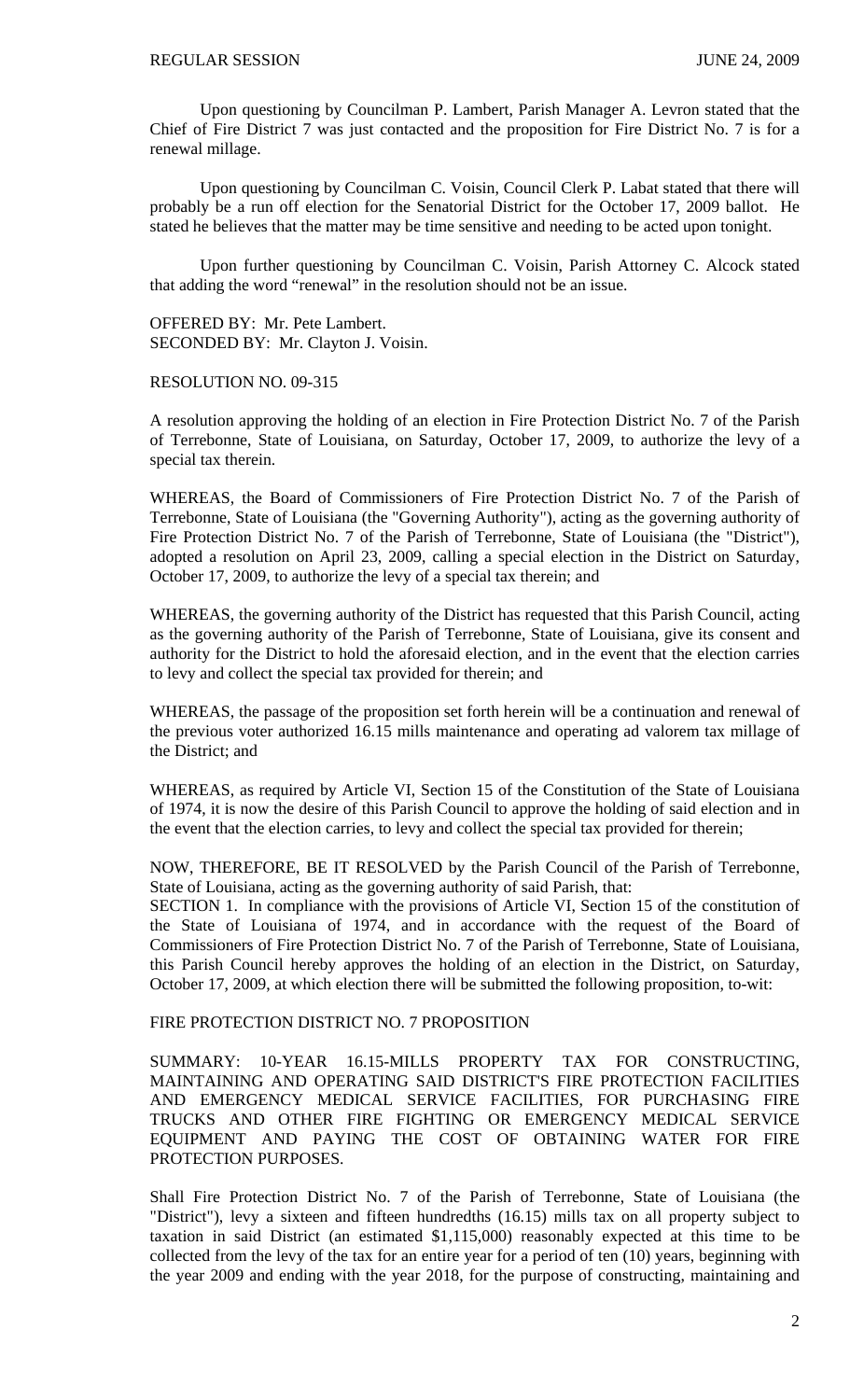operating said district's fire protection facilities and emergency medical service facilities, for purchasing fire trucks and other fire fighting or emergency medical service equipment and paying the cost of obtaining water for fire protection purposes?

SECTION 2. In the event the election carries, this Parish Council does hereby further consent to and authorize the District to levy and collect the special tax provided for therein.

This resolution having been submitted to a vote, the vote thereon was as follows: YEAS: Billy Hebert, Johnny Pizzolatto, Kevin Voisin, Clayton J. Voisin, Joey Cehan, Pete Lambert, Alvin Tillman and Arlanda J. Williams. NAYS: None. ABSENT: Teri C. Cavalier. And the resolution was declared adopted on this, the 24th day of June, 2009. \* \* \* \* \* \* \* \* \* \*

 The Chairwoman recognized Ms. Sheila McCarthy, R.A., Project Manager for the Corps of Engineers, who gave an update on the non-federal levee project in the Grand Caillou community. She stated that the north contract is 100% complete, the south contract 92% complete and depending on the weather, the anticipated completion date is 7/15/09 and if there are delays, 7/31/09. She stated that the Wetlands Mitigation portion will follow when these portions are complete, with anticipation of the contract being awarded mid-August. The balance of remaining funds will used in cooperation with Terrebonne Parish to be able to do non-federal levee work. A tour of the levees is scheduled with the Parish President and of his associates on 7/8/09. She stated that it is being anticipated to have the ribbon cutting on 7/29/09 and formal invitations will be sent out. Upon questioning by Councilman C. Voisin, she stated that the Corps anticipates to have 50,000 cubic yards of overrun and it is hoped after the punch list is complete and the levees are turned over to the Parish. August, is when the Parish could go in and do the closures on the four areas that remain open. She said that if there is a problem with weather, it will not matter who the levees belong to, as everyone will be out there addressing the "no work" zones.

 Upon further questioning by Councilman C. Voisin, Parish Manager A. Levron stated that there are several activities on the way, one being pressing the Corps to expand their project to include the no work zones, but since no positive response has been received, a permit application for the Parish with the Corps is being proceeded with to complete the no work zones in accordance with Corps standards. He said in the interim, the Parish is prepared to protect those zones, if need be.

The Chairwoman called for Mr. Bertrand Brooks who was listed on the agenda to address the Council relative to development in the Ashland area regarding levees and elevation grants, but Mr. Brooks was not present.

The Chairwoman recognized Ms. Carrolle Montgomery, Dulac resident, who expressed her concerns for District 7 Council Member C. Voisin's opposition to stricter requirements of the nuisance abatement law and help to clean up our parish.

Councilman C. Voisin explained that he was not in opposition to stricter fines for nuisance abatement, but was opposed to the prohibition of property owners to put up fences to do what they want to on their own property.

The Chairwoman recognized Dr. Darrell Solet, M.D., Dulac resident, who stated that he has been out of Terrebonne Parish for the last fifteen years, but returned last year, and was saddened by the beauty of Grand Caillou declining with sunken boats, abandoned homes and cars, makeshift junk yards, and residential yards littered with remnants of hurricanes past. He stated that although there may be many reasons for delay of recovery, other bayou areas have recovered quicker. He expressed his support in increasing fines and not allow fences to require Terrebonne Parish residents to maintain excessive debris on their property. He mentioned infections that could be carried by pests, such as rats and rodents and toxins from certain debris that could contaminate drinking water and the community. He stated he is representing a newly formed Dulac Community Action Group for the Grand Caillou area that hopes to bring the citizens together to improve the quality of life in their area.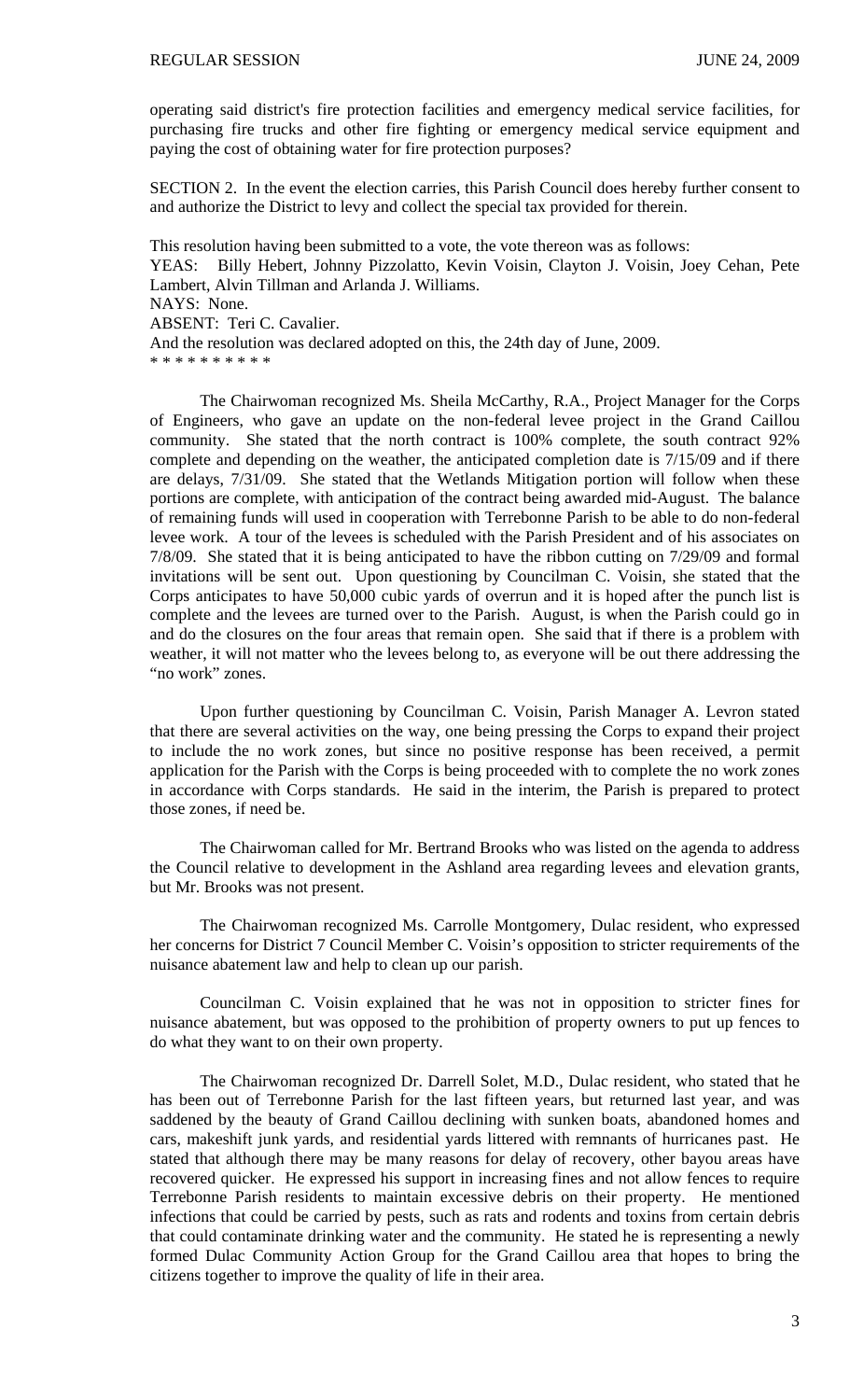Councilman K. Voisin expressed his appreciation to the efforts being made by the residents in the Grand Caillou area to clean up their community.

Parish President M. Claudet commended Dr. Solet and pledged his support to work with him and the residents to help beautify the Grand Caillou community. He stated that Administration will be holding town hall meetings in which beautification efforts will be addressed.

Councilman A. Tillman explained the intent of not allowing property owners to put up fences to harbor junk and debris.

 Mr. J. Pizzolatto moved, seconded by Mr. J. Cehan and Mr. K. Voisin, "THAT, it now being 6:32 p.m., the Council open public hearings at this time."

 The Chairwoman called for a vote on the motion offered by Mr. J. Pizzolatto. UPON ROLL CALL THERE WAS RECORDED: YEAS: B. Hebert, J. Pizzolatto, K. Voisin, C. Voisin, J. Cehan, P. Lambert, A. Tillman, and A. Williams NAYS: None ABSENT: T. Cavalier The Chairwoman declared the motion adopted.

The Chairwoman recognized the public for comments on the following:

A. A proposed ordinance to amend the 2009 Adopted Budget and 5-Year Capital Outlay to provide additional funding for the Ashland North Major Lift Station and Force Main Project

There were no comments from the public on the proposed resolution.

 Mr. C. Voisin moved, seconded by Mr. K. Voisin, "THAT, the Council close the aforementioned public hearing."

 The Chairwoman called for a vote on the motion offered by Mr. C. Voisin. UPON ROLL CALL THERE WAS RECORDED: YEAS: B. Hebert, J. Pizzolatto, K. Voisin, C. Voisin, J. Cehan, P. Lambert, A. Tillman, and A. Williams NAYS: None ABSENT: T. Cavalier The Chairwoman declared the motion adopted.

OFFERED BY: Mr. C. Voisin. SECONDED BY: Mr. K. Voisin.

ORDINANCE NO. 7653

AN ORDINANCE TO AMEND THE 2009 ADOPTED BUDGET AND THE 5-YEAR CAPITAL OUTLAY TO PROVIDE ADDITIONAL FUNDING FOR THE ASHLAND NORTH MAJOR LIFT STATION & FORCE MAIN PROJECT.

# SECTION I

WHEREAS, Gulf South Engineers has completed the design documents for said project and additional funding will be required to proceed with bidding and construction phases, and

WHEREAS, the source of funding is coming from the General Fund and <sup>1</sup>/4 Cent Sales Tax Capital Outlay currently budgeted in the Bayou Lacarpe Drainage Improvements Project in the amount of \$2,650,000 as well as \$148,057 is coming from South Waste Water Treatment Plant Line Replacement, and

WHEREAS, this project is necessary so as to complete a major phase for further development of this area of the parish, and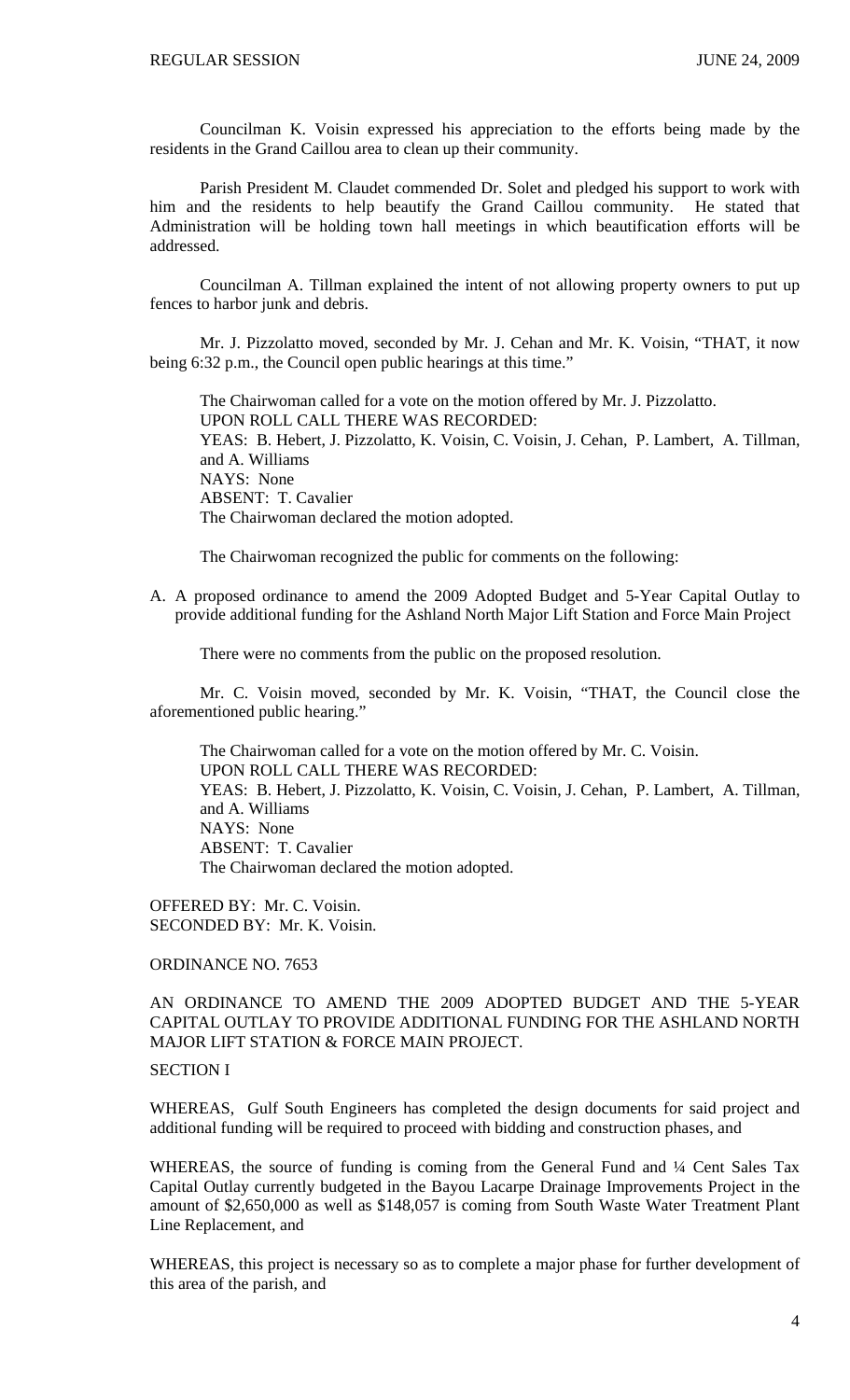WHEREAS, a report completed in February, 2005 by Gulf South Engineers for the purpose of reviewing the existing capacity and major facilities in the East Houma sewer service area, and

 WHEREAS, the result of the report concluded that additional pumping capacity and transmission system was required to increase reliability of the existing system and to also provide additional capacity to service unsewered development.

NOW, THEREFORE BE IT ORDAINED, by the Terrebonne Parish Council, on behalf of the Terrebonne Parish Consolidated Government, that the 2009 Adopted Budget and the 5-Year Capital Outlay of the Terrebonne Parish Consolidated Government be amended to provide additional funding for the Ashland North Major Lift Station and Force Main Project. (Attachment A)

This ordinance, having been introduced and laid on the table for at least two weeks, was voted upon as follows: THERE WAS RECORDED: YEAS: B. Hebert, J. Pizzolatto, K. Voisin, C. Voisin, J. Cehan, P. Lambert, A. Tillman and A. Williams.

NAYS: None.

ABSTAINING: None.

ABSENT: T. Cavalier.

The Chairwoman declared the ordinance adopted on this, the 24<sup>th</sup> day of June, 2009.

\* \* \* \* \* \* \* \* \*

# **ATTACHMENT A - Ashland North Major Lift Station and Force Main**

|                                                          | 2009           |               |                |
|----------------------------------------------------------|----------------|---------------|----------------|
|                                                          | <b>Adopted</b> | <b>Change</b> | <b>Amended</b> |
| Ashland North Major Lift Station and Force<br>Main       | 349,509        | 2,798,057     | 3,147,566      |
| <b>Transfer from Parishwide Drainage</b><br>Construction |                | (2,650,000)   | (2,650,000)    |
| <b>Transfer from Parishwide Sewerage</b><br>Construction |                | (148, 057)    | (148, 057)     |
| <b>Transfer to Parishwide Sewerage</b><br>Construction   |                | 2,650,000     | 2,650,000      |
| Bayou Lacarpe Drainage Improvements                      | 4,475,024      | (2,650,000)   | 1,825,024      |
| <b>Transfer to Parishwide Sewerage</b><br>Construction   |                | 148,057       | 148,057        |
| S. WWTP Line Repair/Replacement                          | 148,057        | (148, 057)    |                |

\*\*\*\*\*\*\*\*\*\*

The Chairwoman recognized the public for comments on the following:

- B. A proposed ordinance to amend the 2009 Adopted Budget and the 5-Year Capital Outlay for the following items:
	- Village East Force Main: \$350,000.00
	- Sunset Park Subdivision Drainage Improvements: \$30,000.00
	- Upper Ward 7 Levee Improvements: \$1,305,000.00
	- Texas Gulf Road Bridge: \$100,000.00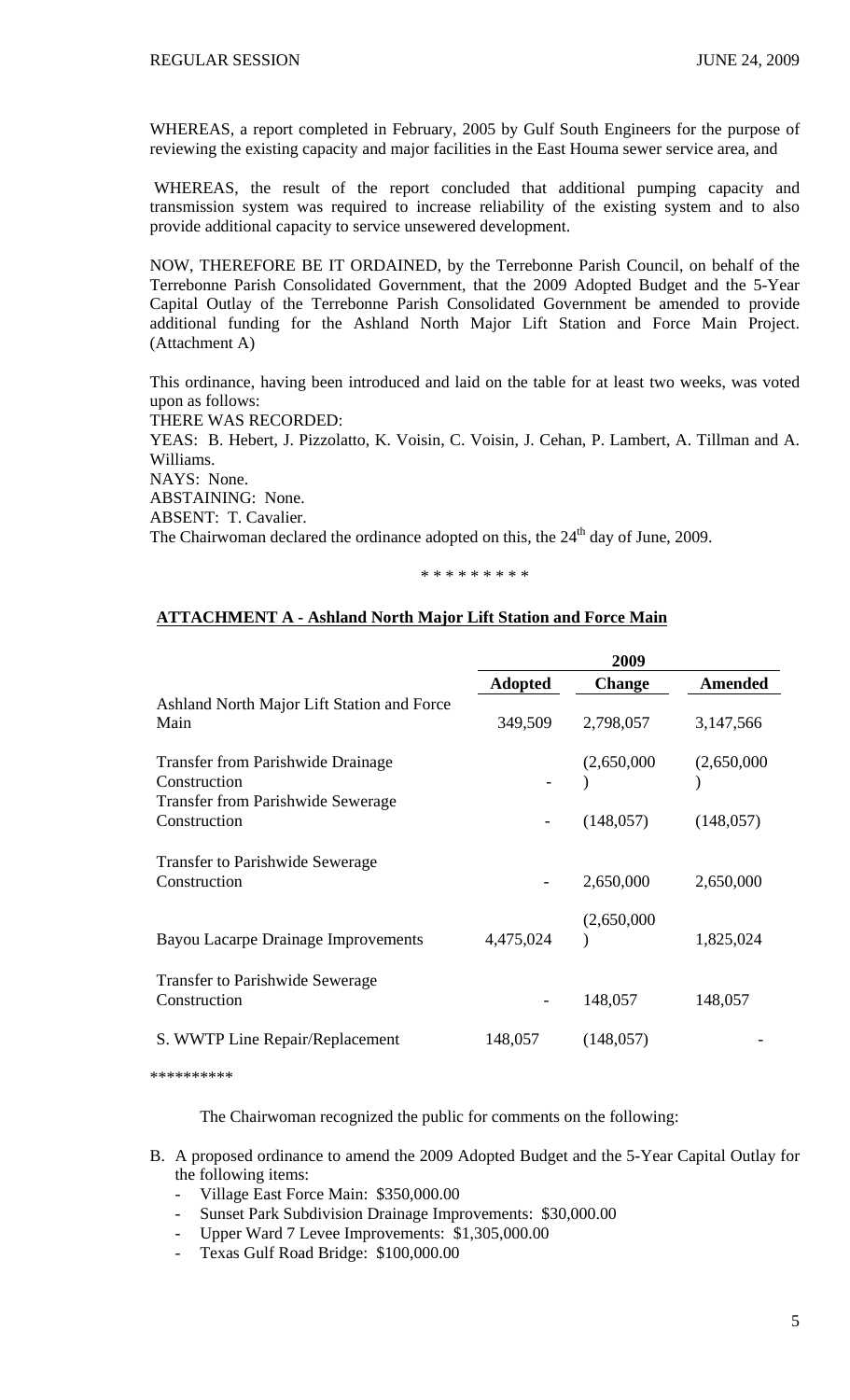There were no comments from the public on the proposed ordinance.

 Mr. J. Cehan moved, seconded by Mr. B. Hebert, "THAT, the Council close the aforementioned public hearing."

 The Chairwoman called for a vote on the motion offered by Mr. J. Cehan. UPON ROLL CALL THERE WAS RECORDED: YEAS: B. Hebert, J. Pizzolatto, K. Voisin, C. Voisin, J. Cehan, P. Lambert, A. Tillman, and A. Williams NAYS: None ABSENT: T. Cavalier The Chairwoman declared the motion adopted.

OFFERED BY: Mr. J. Cehan. SECONDED BY: Mr. B. Hebert and Mr. P. Lambert.

# ORDINANCE NO. 7654

AN ORDINANCE TO AMEND THE 2009 ADOPTED OPERATING AND THE 5-YEAR CAPIAL OUTLAY BUDGET FOR THE FOLLOWING ITEMS:

- I. Village East Force Main: \$350,000
- II. Sunset Park Subdivision Drainage Improvements: \$30,000
- III. Upper Ward 7 Levee Improvements: \$1,305,203
- IV. Texas Gulf Road Bridge : \$100,000

### SECTION I

 WHEREAS, Administration desires to re-route the Village East Lift Station Force Main for an estimated \$700,000, and

 WHEREAS, the amount of \$350,000 is in place for this project with the remainder to be taken from E. Coteau/Bayou Blue Holding Basin, \$288,546 and \$61,454 will be taken from Grand Caillou Sewer Project, and

WHEREAS, Resolution Number 09-189 approved the Parish President to execute a professional agreement with Gulf South Engineers, Inc.

 BE IT FURTHER ORDAINED, by the Terrebonne Parish Council, on behalf of the Terrebonne Parish Consolidated Government, that the 2009 Adopted Budget and the 5-Year Capital Outlay Budget be amended for the additional funding of the Village East Force Main Project. (Attachment A)

## SECTION II

 WHEREAS, Administration desires to improve the drainage system in the Sunset Park Subdivision Area, and

 WHEREAS, the Parish would like to proceed with the survey and the design of this project in the Sunset Park Subdivision with an estimated cost for this work is \$30,000, and

 BE IT FURTHER ORDAINED, by the Terrebonne Parish Council, on behalf of the Terrebonne Parish Consolidated Government, that the 2009 Adopted Budget and the 5-Year Capital Budget be amended for the funding for the Sunset Park Subdivision Drainage Improvement. (Attachment B)

#### SECTION III

 WHEREAS, the 2008 Regular Session of the Louisiana Legislature has provided funding for the Statewide Flood Control Program to be distributed according to the prioritized list of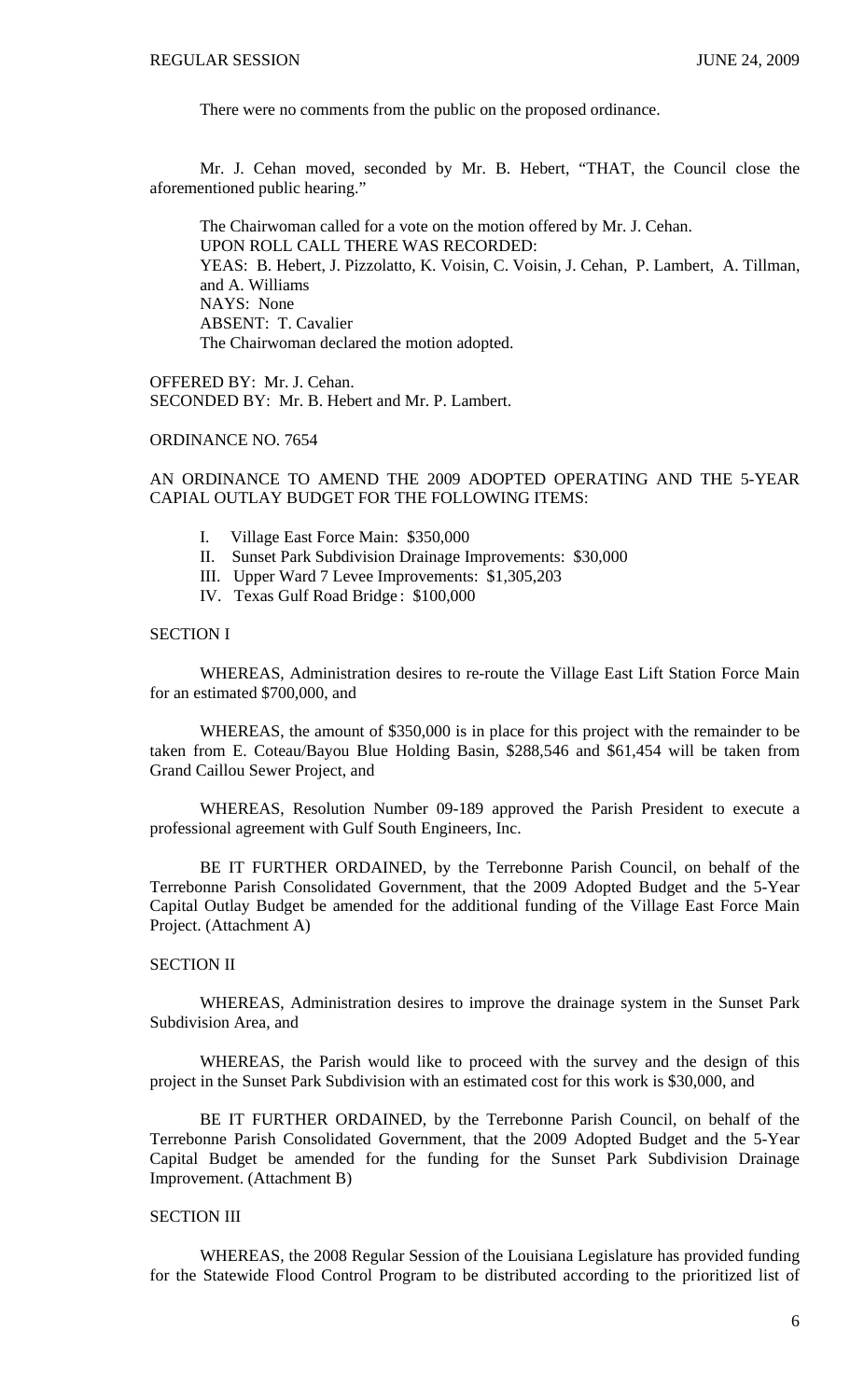projects adopted by the Joint Legislative Committee on Transportation, Highways, and Public Works, and

 WHEREAS, the State will incrementally provide funding each year until the portion attributable to the State has been satisfied, and

 WHEREAS, this year's allocation is combined with funding that has been made available in previous years to a total of \$1,305,203 for the Upper Ward 7 Levee Improvements, and

BE IT FURTHER ORDAINED, by the Terrebonne Parish Council, on behalf of the Terrebonne Parish Consolidated Government, that the 2009 Adopted Budget and the 5-Year Capital Outlay be amended for the additional funding for the Upper Ward 7 Levee Improvements. (Attachment C)

## SECTION IV

 WHEREAS, Administration desires to replace the Texas Gulf Road Bridge at the Texas Gulf Road Drainage Pump Station and has a \$702,000 budget, and

 WHEREAS, due to the current estimates, the Parish needs to increase the budget by \$100,000 which will come from the Drainage Fund's Fund Balance.

 BE IT FURTHER ORDAINED, by the Terrebonne Parish Council, on behalf of the Terrebonne Parish Consolidated Government, that the 2009 Adopted Budget and the 5-Year Capital Budget be amended for the funding for the Texas Gulf Road Bridge Project. (Attachment D)

This ordinance, having been introduced and laid on the table for at least two weeks, was voted upon as follows:

THERE WAS RECORDED:

YEAS: B. Hebert, J. Pizzolatto, K. Voisin, C. Voisin, J. Cehan, P. Lambert, A. Tillman and A. Williams.

NAYS: None.

ABSTAINING: None.

ABSENT: T. Cavalier.

The Chairwoman declared the ordinance adopted on this, the  $24<sup>th</sup>$  day of June, 2009.

#### \* \* \* \* \* \* \* \* \*

# ATTACHMENT A - VILLAGE EAST FORCE MAIN

| 2009    |            |            |
|---------|------------|------------|
| Adopted | Change     | Amended    |
| 350,000 | 350,000    | 700,000    |
|         | (288, 546) | (288, 546) |
| ٠       | (61, 454)  | (61, 454)  |
|         |            |            |
|         | 288,546    | 288,546    |
| 288,546 | (288, 546) |            |
|         |            |            |
|         | 61.454     | 61,454     |
| 99,000  | (61, 454)  | 37,546     |
|         |            |            |

ATTACHMENT B - SUNSET PARK SUBD DRAINAGE

|                                  | 2009           |        |         |
|----------------------------------|----------------|--------|---------|
|                                  | Adopted        | Change | Amended |
| Sunset Park Area Drainage Improv | $\blacksquare$ | 30.000 | 30,000  |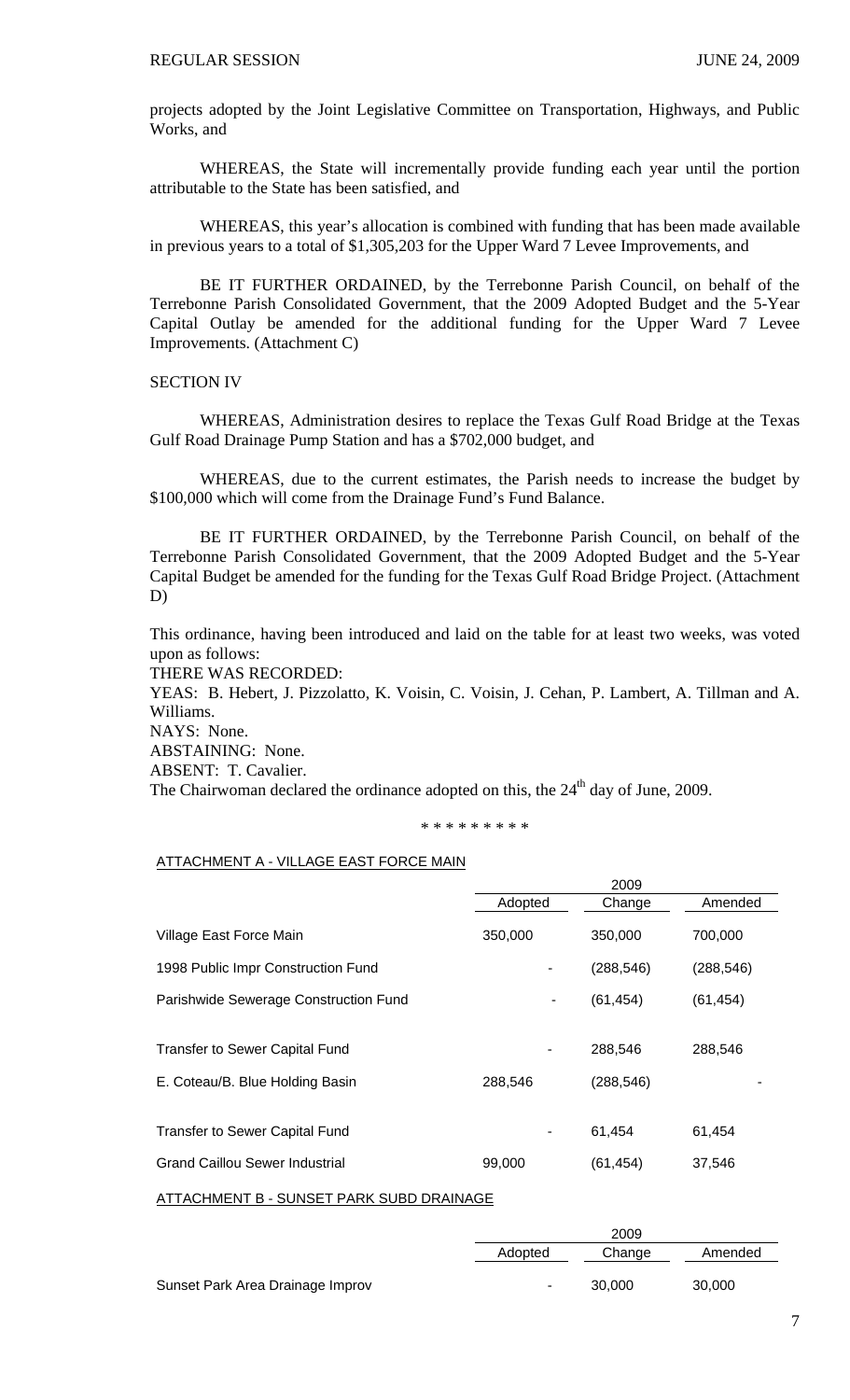| Transfer from Drainage Tax Fund                      | (3,409,356) | (30,000)   | (3,439,356) |
|------------------------------------------------------|-------------|------------|-------------|
| Transfer to Parishwide Drainage Construction<br>Fund |             | 210.700    | 210.700     |
| Fund Balance (Decrease)                              | N/A         | (210, 700) | N/A         |

#### ATTACHMENT C - UPPER WARD 7 LEVEE IMPROVEMENTS

|                                 |           | 2009        |             |  |
|---------------------------------|-----------|-------------|-------------|--|
|                                 | Adopted   | Change      | Amended     |  |
| Ward 7 Drain Levee Ph I, Ph II  | 9,522,173 | 1,305,203   | 10,827,376  |  |
| Transfer from Drainage Tax Fund | ۰         | (1,305,203) | (1,305,203) |  |

#### ATTACHMENT D - TEXAS GULF ROAD BRIDGE

|                                    | 2009    |           |           |
|------------------------------------|---------|-----------|-----------|
|                                    | Adopted | Change    | Amended   |
| <b>Texas Gulf Road Bridge</b>      | 663,656 | 100,000   | 763,656   |
| Transfer from Drainage Tax Fund    | ۰       | (100,000) | (100,000) |
| Transfer to Road Construction Fund | ٠       | 100.000   | 100,000   |
| Fund Balance (Decrease)            | N/A     | (100,000) | N/A       |
|                                    |         |           |           |

\*\*\*\*\*\*\*\*\*\*

The Chairwoman recognized the public for comments on the following:

C. A proposed ordinance to amend the 2009 Adopted Budget for the funding from FEMA to remove a boat from Bayou Grand Caillou, to authorize the Parish President to execute an agreement to have the boat removed, and to address other matters relative thereto

There were no comments from the public on the proposed ordinance.

 Mr. C. Voisin moved, seconded by Mr. P. Lambert, "THAT, the Council close the aforementioned public hearing."

 The Chairwoman called for a vote on the motion offered by Mr. C. Voisin. UPON ROLL CALL THERE WAS RECORDED: YEAS: B. Hebert, J. Pizzolatto, K. Voisin, C. Voisin, J. Cehan, P. Lambert, A. Tillman, and A. Williams NAYS: None ABSENT: T. Cavalier The Chairwoman declared the motion adopted.

OFFERED BY: Mr. C. Voisin. SECONDED BY: Mr. P. Lambert.

ORDINANCE NO. 7655

AN ORDINANCE TO AMEND THE 2009 ADOPTED BUDGET FOR THE FUNDING FROM FEMA TO REMOVE AND DISPOSE A BOAT IN BAYOU GRAND CAILLOU AND AUTHORIZE THE PARISH PRESIDENT TO EXECUTE AN AGREEMENT TO HAVE THE BOAT REMOVED, AND TO ADDRESS OTHER MATTERS RELATIVE THERETO.

SECTION I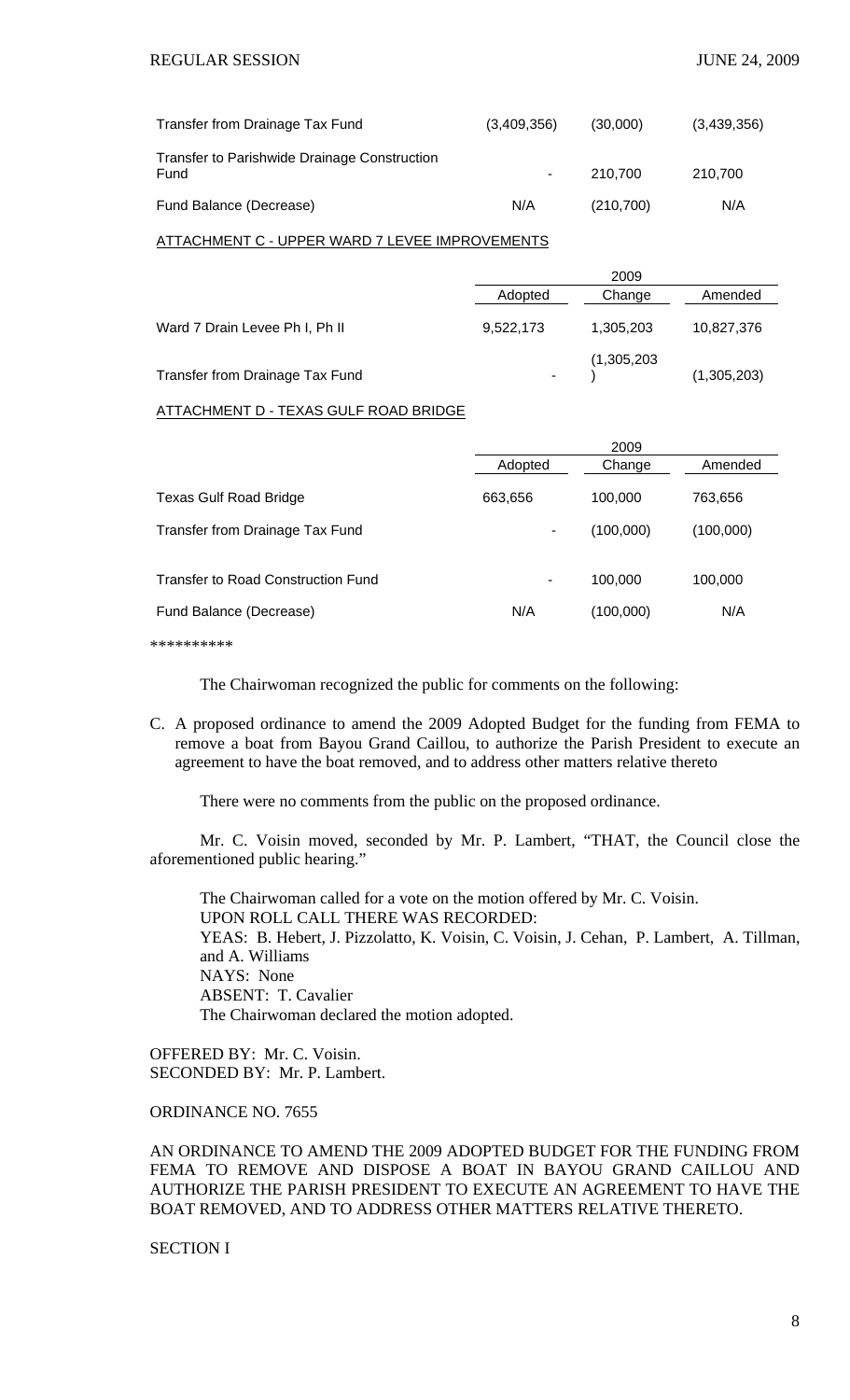WHEREAS, quotes were obtained by the Terrebonne Parish Consolidated Government for the purpose of the Removal and Disposal of One (1) Abandoned / Sunken Vessel (Lady Cecelia), and

WHEREAS, a vessel (Lady Cecelia) located in Bayou Grand Caillou is leaking fuel which is causing an emergency situation, and

 WHEREAS, after careful review by Angela Guidry, Purchasing Administration, Jack Gardner GIS Manager, Eulin Guidry, Solid Waste Administrator, and Tom Bourg, Utilities Director, it has been determined that the quoted price of Two Hundred Ten Thousand Dollars and Zero Cents (\$210,000.00) from Shangri-La Services for the Removal and Disposal of One (1) Abandoned / Sunken Vessel (Lady Cecelia) should be accepted per the attached documents, and

WHEREAS, the Parish has received confirmation that the \$210,000 is fully reimbursable by FEMA due to the emergency status, and

WHEREAS, the Parish Administration has recommended the acceptance of the price for the aforementioned removal and disposal of one (1) abandoned / sunken vessel (Lady Cecelia) at the cost of Two Hundred Ten Thousand Dollars and Zero Cents (\$210,000.00) as per the attached documents.

 NOW, THEREFORE BE IT ORDAINED, by the Terrebonne Parish Council, on behalf of the Terrebonne Parish Consolidated Government, that the 2009 Adopted Budget of the Terrebonne Parish Consolidated Government be amended to remove a boating vessel (Lady Cecelia) from Bayou Grand Caillou. (Attachment A); and,

 NOW, THEREFORE BE IT RESOLVED, by the Terrebonne Parish Council, on behalf of the Terrebonne Parish Consolidated Government, that Parish President, Michel H. Claudet is hereby authorized to execute an agreement to have the boating vessel in Bayou Grand Caillou removed.

This ordinance, having been introduced and laid on the table for at least two weeks, was voted upon as follows:

THERE WAS RECORDED:

YEAS: B. Hebert, J. Pizzolatto, K. Voisin, C. Voisin, J. Cehan, P. Lambert, A. Tillman and A. Williams.

NAYS: None.

ABSTAINING: None.

ABSENT: T. Cavalier.

The Chairwoman declared the ordinance adopted on this, the  $24<sup>th</sup>$  day of June, 2009.

\* \* \* \* \* \* \* \*

#### ATTACHMENT A - REMOVAL OF BOATING VESSEL

|                           | 2009                     |           |           |
|---------------------------|--------------------------|-----------|-----------|
|                           | Adopted                  | Change    | Amended   |
| <b>Derelict Vessels</b>   | 200,000                  | 210,000   | 410,000   |
| <b>FEMA</b> Reimbursement | $\overline{\phantom{a}}$ | (210,000) | (210,000) |

\*\*\*\*\*\*\*\*\*\*

The Chairwoman recognized the public for comments on the following:

D. A proposed ordinance authorizing the Parish President to execute a Cooperative Endeavor Agreement for the lease of Hazard Mitigation Grant Program (HMGP) property, located at 6103 Grand Caillou Road, with Kenneth and Monna Champagne

There were no comments from the public on the proposed ordinance.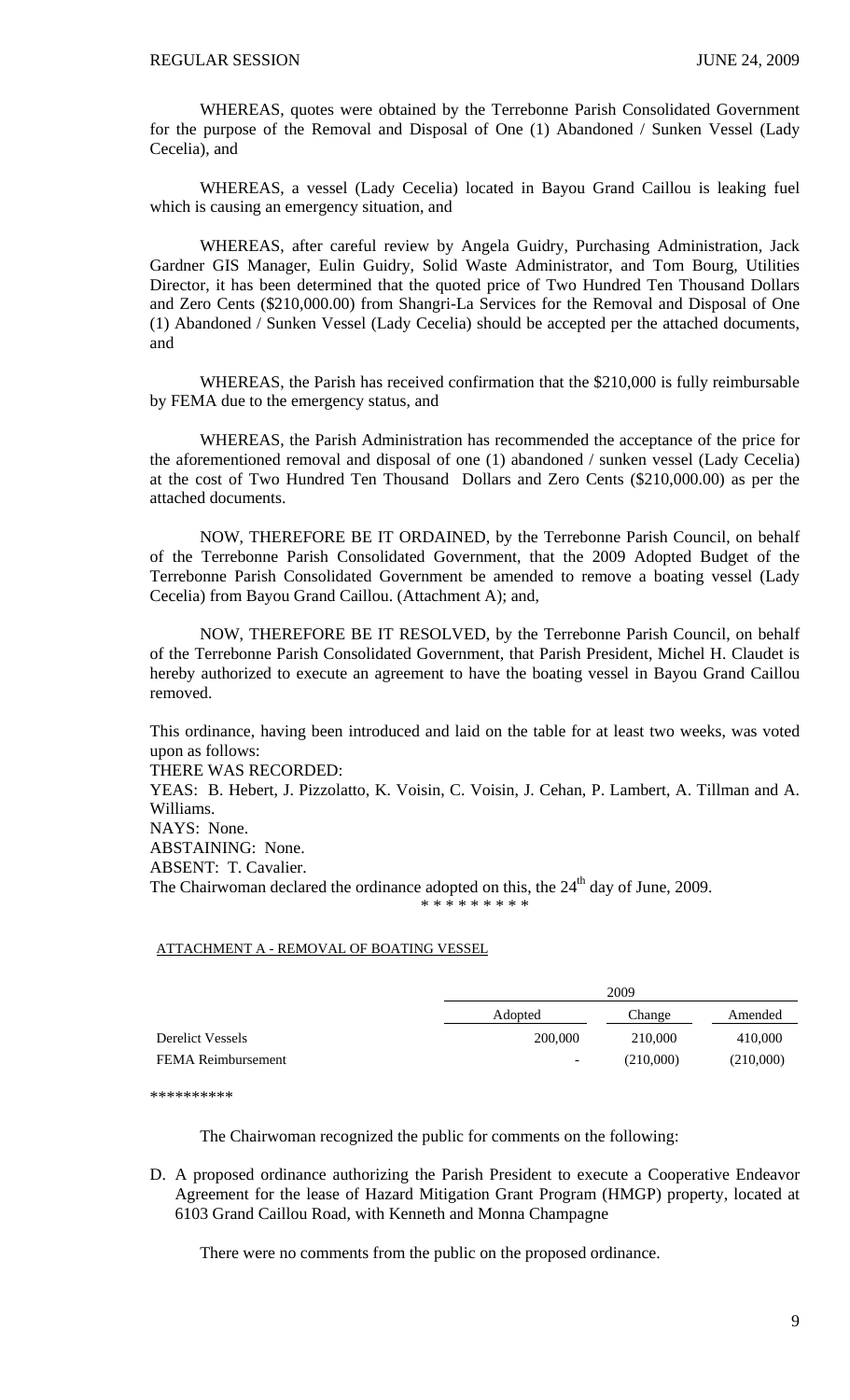Mr. C. Voisin moved, seconded by Mr. J. Cehan, "THAT, the Council close the aforementioned public hearing.'

 The Chairwoman called for a vote on the motion offered by Mr. C. Voisin. UPON ROLL CALL THERE WAS RECORDED: YEAS: B. Hebert, J. Pizzolatto, K. Voisin, C. Voisin, J. Cehan, P. Lambert, A. Tillman, and A. Williams NAYS: None ABSENT: T. Cavalier The Chairwoman declared the motion adopted.

OFFERED BY: Mr. C. Voisin. SECONDED BY: Mr. J. Cehan.

# ORDINANCE NO. 7656

AN ORDINANCE AUTHORIZING THE PARISH PRESIDENT TO EXECUTE A COOPERATIVE ENDEAVOR AGREEMENT FOR LEASE OF PARISH PROPERTY BETWEEN TPCG AND KENNETH and MONNA CHAMPAGNE

WHEREAS, the Terrebonne Parish Consolidated Government ("TPCG") received a ten million dollar grant from the FEMA Hazard Mitigation Grant Program in January of 2003; and

 WHEREAS, TPCG is in the process of the "buy-back" portion of the program and has purchased several different properties in Terrebonne Parish; and

 WHEREAS, FEMA imposes stringent deed restrictions consistent with their "open space" philosophy on the property obtained by TPCG through the grant monies; and

 WHEREAS, TPCG requires assistance in the healthy and sanitary maintenance of these properties and to assure that the use of the property remains consistent with FEMA requirements; and

WHEREAS, Kenneth and Monna Champagne desires to lease the property subject to maintenance requirements and FEMA restrictions; and

WHEREAS, TPCG and Kenneth and Monna Champagne believe that entering into this Cooperative Endeavor Lease Agreement will serve a public purpose and have a public benefit commensurate with the cost;

 NOW, THEREFORE BE IT ORDAINED that the Terrebonne Parish Council, on behalf of the Terrebonne Parish Consolidated Government, authorizes the Parish President to negotiate and to execute a Cooperative Endeavor Lease Agreement with Kenneth and Monna Champagne.

This ordinance, having been introduced and laid on the table for at least two weeks, was voted upon as follows:

THERE WAS RECORDED:

YEAS: B. Hebert, J. Pizzolatto, K. Voisin, C. Voisin, J. Cehan, P. Lambert, A. Tillman and A. Williams.

NAYS: None.

ABSTAINING: None.

ABSENT: T. Cavalier.

The Chairwoman declared the ordinance adopted on this, the  $24<sup>th</sup>$  day of June, 2009.

\* \* \* \* \* \* \* \* \*

The Chairwoman recognized the public for comments on the following:

E. A proposed ordinance to amend the boundaries of Recreation District No. 2, 3 to embrace all of Police Jury Ward 2, and to establish an effective date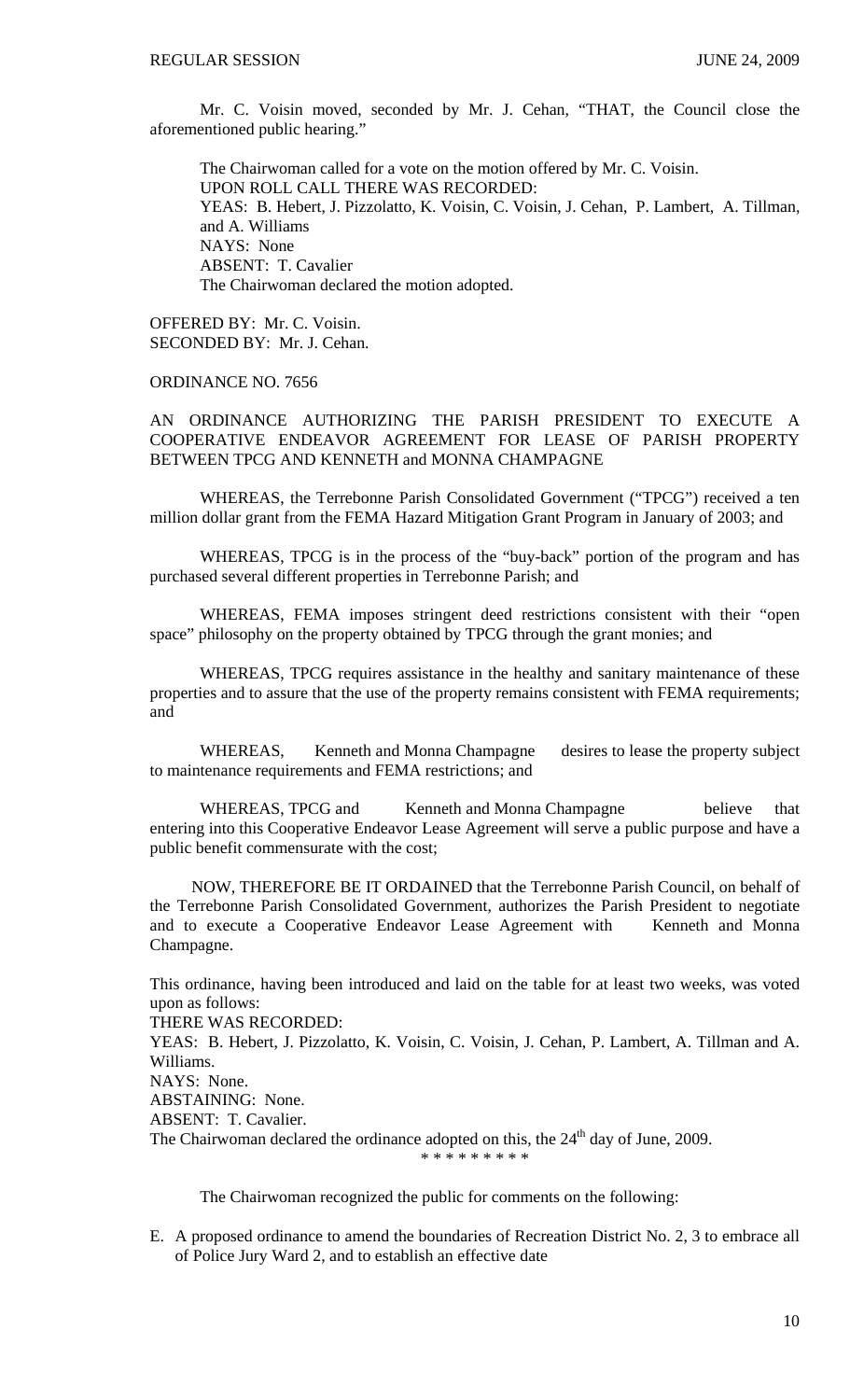There were no comments from the public on the proposed ordinance.

 Mr. B. Hebert moved, seconded by Mr. K. Voisin, "THAT, the Council close the aforementioned public hearing."

 The Chairwoman called for a vote on the motion offered by Mr. B. Hebert. UPON ROLL CALL THERE WAS RECORDED: YEAS: B. Hebert, J. Pizzolatto, K. Voisin, C. Voisin, J. Cehan, P. Lambert, A. Tillman, and A. Williams NAYS: None ABSENT: T. Cavalier The Chairwoman declared the motion adopted.

OFFERED BY: Mr. B. Hebert. SECONDED BY: Mr. K. Voisin.

ORDINANCE NO. 7657

# AN ORDINANCE TO AMEND THE BOUNDARIES OF RECREATION DISTRICT NO. 2,3 SO AS TO EMBRACE ALL OF POLICE JURY WARD 2; TO ESTABLISH AN EFFECTIVE DATE; AND TO ADDRESS OTHER MATTERS RELATIVE THERETO.

WHEREAS, Sec. 1-06 of the Home Rule Charter for the Parish of Terrebonne provides that parish government shall have the right, power and authority to pass all ordinances requisite or necessary to promote, protect and preserve the general welfare, safety, health, peace and good order of the parish, including, but not by way of limitation, the right, power and authority to pass ordinances on all subject matters necessary, requisite or proper for the management of parish affairs, and all other subject matter without exception, subject only to the limitation that the same shall not be inconsistent with the constitution or expressly denied by general law applicable to the parish; and

WHEREAS, the Louisiana Constitution, the Home Rule Charter for Terrebonne Parish and the Louisiana Revised Statutes authorize local governing authorities to regulate the creation of Recreation Districts in Terrebonne Parish where it is in the best interest of the health, safety and general welfare of the citizens and consistent with the purpose of Recreation District to construct, maintain and operate recreational facilities; and

NOW, THEREFORE BE IT ORDAINED by the Terrebonne Parish Council, on behalf of the Terrebonne Parish Consolidated Government, that the boundaries of Recreation District No. 2,3 be hereby amended to include the area depicted on the attached map.

SECTION I

Section 21-86(11) shall be amended to read as follows:

Recreation District No. 2,3 of the Parish of Terrebonne, State of Louisiana shall begin at the point of intersection of the east line of Section 31, Township 17 South, Range 17 East with the center line of Bayou Cane; thence proceed in a northeasterly direction along Bayou Cane to its intersection with Bayou Terrebonne; thence southeasterly along Bayou Terrebonne to its intersection with the south line of Section 1, Township 17, Range 17, thence northwesterly along a line congruent with the south line of Section 1, Township 17, Range 17 to its intersection with the Saint Louis Canal Road; thence southeast and south along the Saint Louis Canal Road and its extension to the intersection with the Six Foot Ditch, thence west along the Six Foot Ditch to its intersection with the Saint Louis Canal; thence southwesterly along the Saint Louis Canal to its intersection with Bayou Terrebonne; thence northwesterly along Bayou Terrebonne to its intersection with Saint Charles Street; thence southwesterly along Saint Charles Street to its intersection with the north line of Section 101, Township 17, Range 17; thence in a southeasterly direction along the north line of said Section 101 to the point common to Sections 5, 6 and 101, Township 17 South, Range 17 East; thence in a southeasterly direction along the southwest line of Section 6, Township 17 South, Range 17 East to the point of intersection with the center line of Levron Street; thence in a southerly direction along a line congruent with the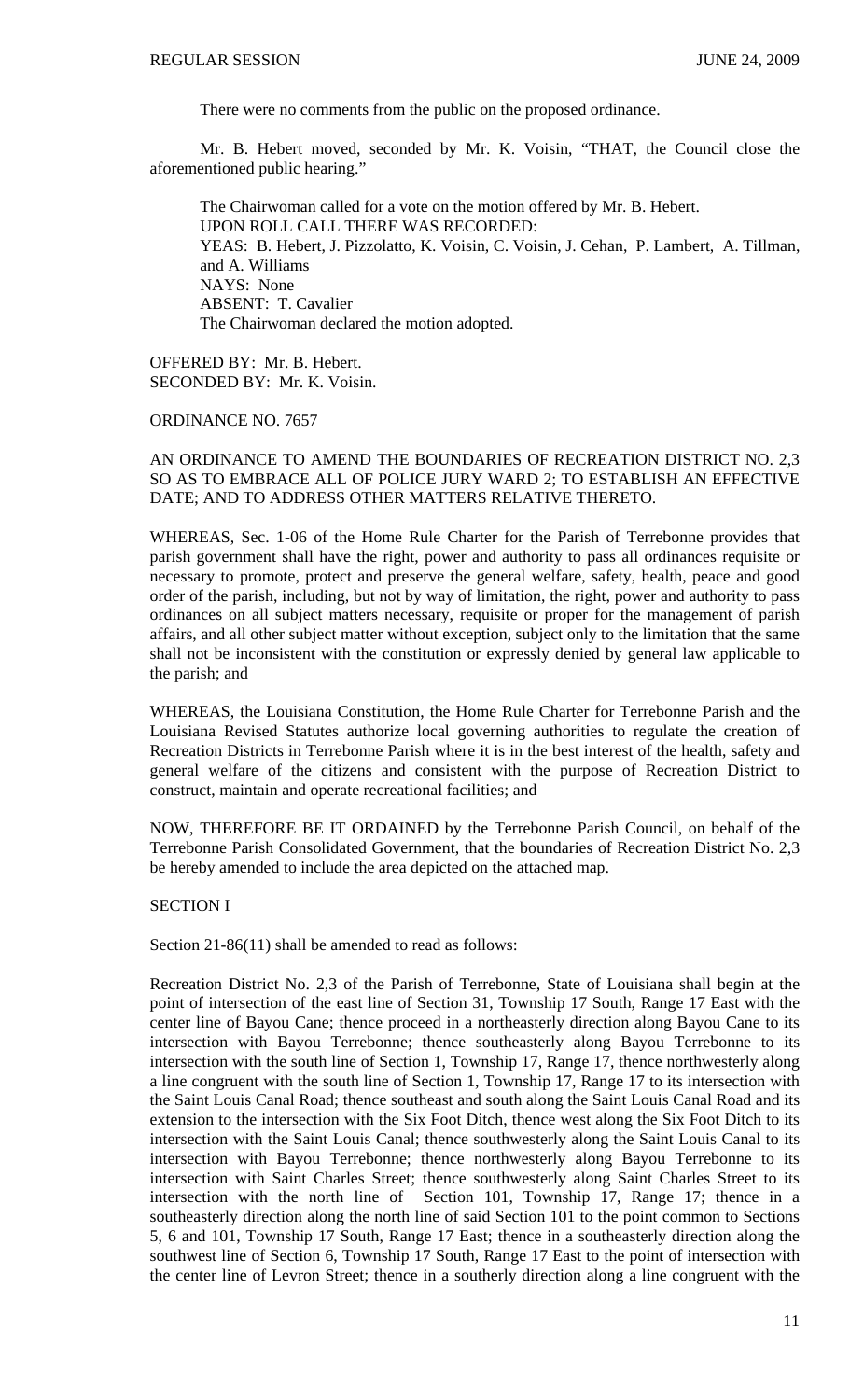center line of Levron Street in the Madison Park Subdivision (see Plat recorded in COB "156," folio 169) to the point of intersection with the center line of the railroad track of the Houma Branch Line of the Southern Pacific Company; thence in a northeasterly direction along the center line of said railroad track of the Houma Branch Line to the point of intersection with the center line of the Ashland Plantation Spur Track of the Southern Pacific Company; thence in an easterly direction along the center line of said Ashland Plantation Spur Track to the west side of the William Franklin Subdivision (see Plat recorded in COB "93," folio 225); thence in a southerly direction along the west side of said William Franklin Subdivision to the southwest corner thereof; thence in an easterly direction along the south side of the William Franklin Subdivision to the point of intersection with the west side of the Barataria Canal; thence in a southerly direction along the west side of said Barataria Canal to the point of intersection with the center line of Bayou Black; thence, commencing in a southeasterly direction, proceed along the center line of Bayou Black until a point opposite the center line of the old Bayou Dularge Road is reached; thence, in a northwesterly direction along a straight line through Section 103, Township 17 South, Range 17 East to the point common to Sections 76, 102 and 103, Township 17 South, Range 17 East; thence in a southwesterly direction along the south line of Sections 76, 75, 74, 82, 83, 84, 85, 86 and 87, Township 17 South, Range 17 East to the point of intersection with the dividing line between Ranges 16 and 17 East; thence in a northerly direction along said dividing line between Ranges 16 and 17 East to the northeast corner of Section 1, Township 17 South, Range 16 East; thence, commencing in a westerly direction, proceed along the rear or north line of the sections of land fronting on the right descending or north bank of Bayou Black designated as Sections 1, 2, 3, 4, 5, 6, 7, 8, 9, 10, 11, 12, 13, 14, 15, 16, 17, 18, 19, 20, 21, 22 and 23, Township 17 South, Range 16 East to the point of intersection with the east line of Section 24, Township 17 South, Range 16 East; thence in a northerly direction along the east line of Section 24, Township 17 South, Range 16 East to the point of intersection with the dividing line between Townships 16 and 17 South; thence in a westerly direction along said dividing line between Townships 16 and 17 South to the point of intersection with the center line of Section 108, Township 16 South, Range 15 East; thence in a northerly direction along the center line of Sections 108 and 107, Township 16 South, Range 15 East to the southwest corner of Section 66, Township 16 South, Range 15 East; thence in a northerly direction along the west line of Section 66, Township 16 South, Range 15 East to the southeast corner of Section 106, Township 16 South, Range 15 East, which point is the northwest corner of the Bull Run Plantation; thence on a bearing of North 71 degrees East to the point of intersection with the center line of Bayou Chacahoula (see Plat recorded in COB "S," folio 285); thence in a northwesterly direction along the center line of Bayou Chacahoula to the point of intersection with the dividing line between Ranges 15 and 16 East; thence in a northerly direction along said dividing line between Ranges 15 and 16 East to the southwest corner of Section 46, Township 16 South, Range 16 East; thence in an easterly direction along the south line of Sections 46 and 45, Township 16 South, Range 16 East to the southeast corner of Section 45, Township 16 South, Range 16 East; thence in a northerly direction along the east line of said Section 45 to the point of intersection with a prolongation southwesterly of the south line of Lot 54 of the Subdivision of Terrebonne Project La-12 Wabun (South of So. Pac. R.R.), St. George and Isle of Cuba Plantations (see Plat recorded in COB "184," folio 225); thence in a northeasterly direction along a line congruent with the south line of Lot 54 of said Subdivision to the southeast corner of said Lot; thence in a northerly direction along the east line of Lots 54 and 53 of said Subdivision to the point of intersection with the south line of Lot 40 of said Subdivision; thence in a northeasterly direction along the south line of Lot 40 of said Subdivision to the point of intersection with the center line of the railroad track of the Houma Branch Line of the Southern Pacific Company; thence in a southerly direction along the center line of said track of the Houma Branch Line to the point of intersection with the north line of Section 9, Township 16 South, Range 16 East; thence in a northeasterly direction along the north line of Section 9, Township 16 South, Range 16 East and Section 134, Township 15 South, Range 16 East to the most northerly point of said Section 134; thence in a southeasterly direction along the east line of Section 134, Township 15 South, Range 16 East to the point of intersection with the dividing line between Townships 15 and 16 South; thence, commencing in a southeasterly direction, proceed along the rear or east line of the sections of land fronting on the left descending bank of Little Bayou Black designated as Sections 9, 10, 11, 12, 13, 14 and 15, Township 16 South, Range 16 East to the point of intersection with the dividing line between Townships 16 and 17 South; thence in an easterly direction along said dividing line between Townships 16 and 17 South to the northeast corner of Section 31, Township 17 South, Range 17 East; thence in a southerly direction along the east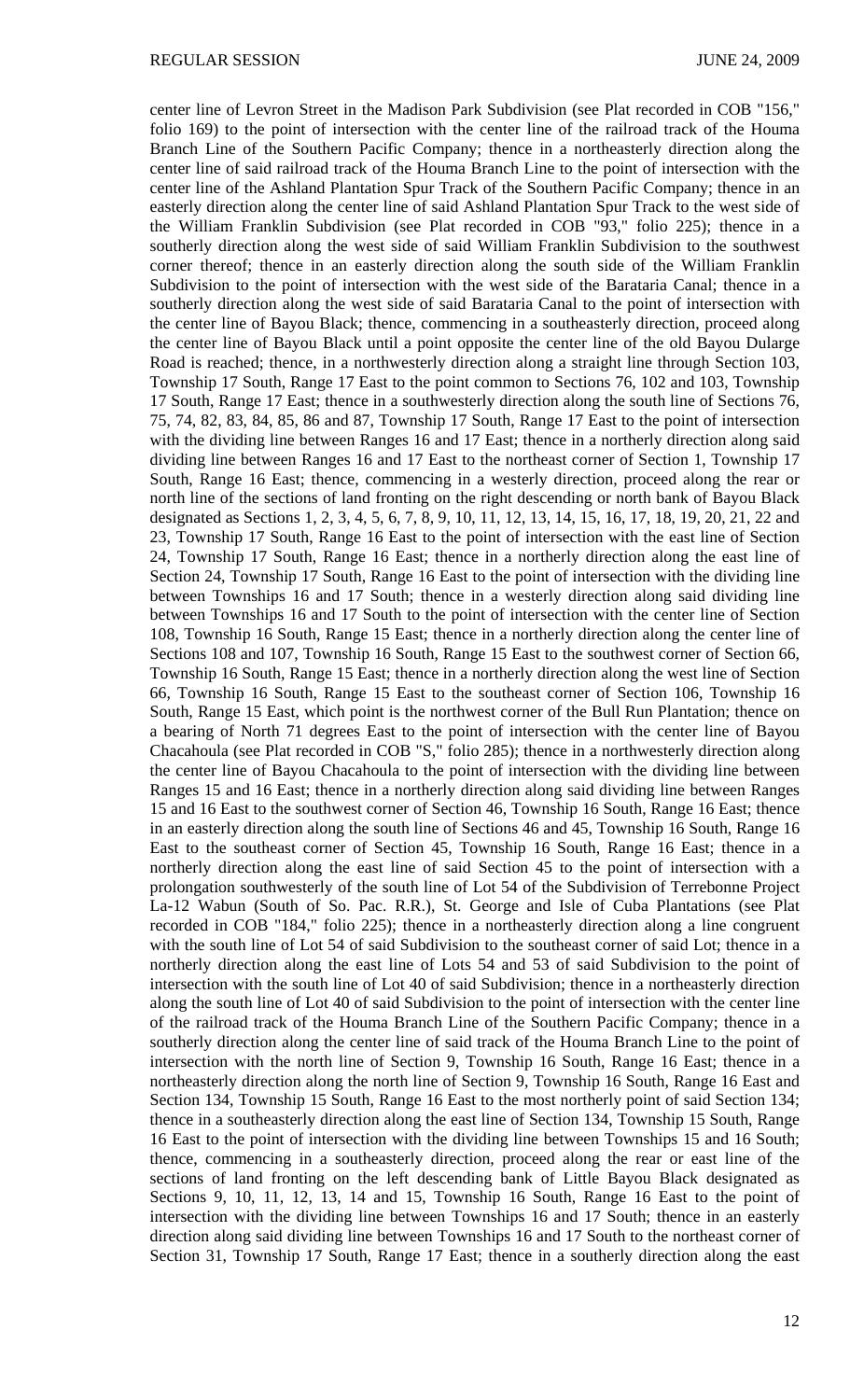line of said Section 31 to the point of intersection with the center line of Bayou Cane, which is the point of beginning.

# SECTION II

If any section, part, paragraph, sentence, or clause of this ordinance should be declared invalid or unenforceable, such invalidity or defect shall not affect the remaining sections, paragraphs, parts, sentences or clauses hereof and, to this end, the several provisions hereof are hereby declared to be severable.

# SECTION III

This ordinance shall become effective upon approval by the Parish President or as otherwise provided in Section 2-13 (b) of the Home Rule Charter for a Consolidated Government for Terrebonne Parish, whichever occurs sooner.

This ordinance, having been introduced and laid on the table for at least two weeks, was voted upon as follows: THERE WAS RECORDED: YEAS: B. Hebert, J. Pizzolatto, K. Voisin, C. Voisin, J. Cehan, P. Lambert, A. Tillman and A. Williams. NAYS: None. ABSTAINING: None. ABSENT: T. Cavalier. The Chairwoman declared the ordinance adopted on this, the  $24<sup>th</sup>$  day of June, 2009. \* \* \* \* \* \* \* \* \*

The Chairwoman recognized the public for comments on the following:

F. A proposed ordinance to amend the pertinent sections of Chapter 14, "Nuisance Abatement" of the Parish Code in order to increase the nuisance violation fines and criminal enforcement for various nuisance violations; shorten the time period for compliance and disallow the use of fences/screen planting for compliance purposes

 The Chairwoman recognized Mr. Herdis Neil, Montegut resident, who expressed his opposition to the proposed ordinance because it will infringe on a property owner's rights.

There were no further comments from the public on the proposed ordinance.

 Mr. K. Voisin moved, seconded by Mr. A. Tillman, "THAT, the Council close the aforementioned public hearing." \*(MOTION VOTED ON AFTER DISCUSSION)

Councilman A. Tillman explained that the intent of the proposed ordinance is that if a property owner is cited for tall grass and/or debris it will prohibit them from putting up a fence to hide it.

 Councilman K. Voisin expressed his concerns for the recurring theme of the City of Houma being separate from the Parish of Terrebonne, which are now consolidated. He stated that zoning is a different matter.

 Upon questioning by Councilman J. Pizzolatto, Planning & Zoning Director P. Gordon stated that the Planning Department is currently evaluating the matter of buildings that have been boarded up for several years and a recommendation is forthcoming shortly.

 \*The Chairwoman called for a vote on the motion offered by Mr. K. Voisin. UPON ROLL CALL THERE WAS RECORDED: YEAS: B. Hebert, J. Pizzolatto, K. Voisin, C. Voisin, J. Cehan, P. Lambert, A. Tillman, and A. Williams NAYS: None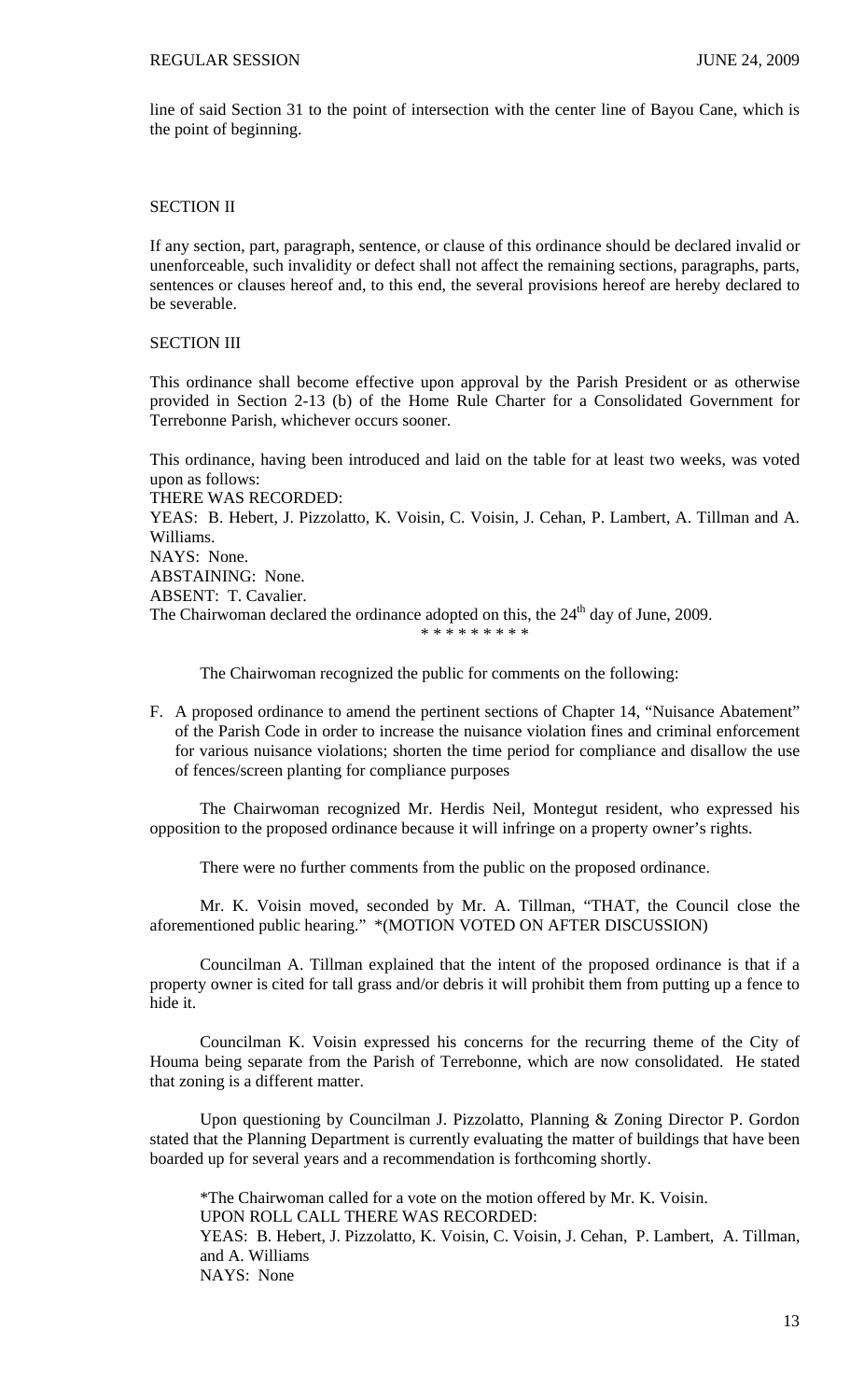ABSENT: T. Cavalier The Chairwoman declared the motion adopted.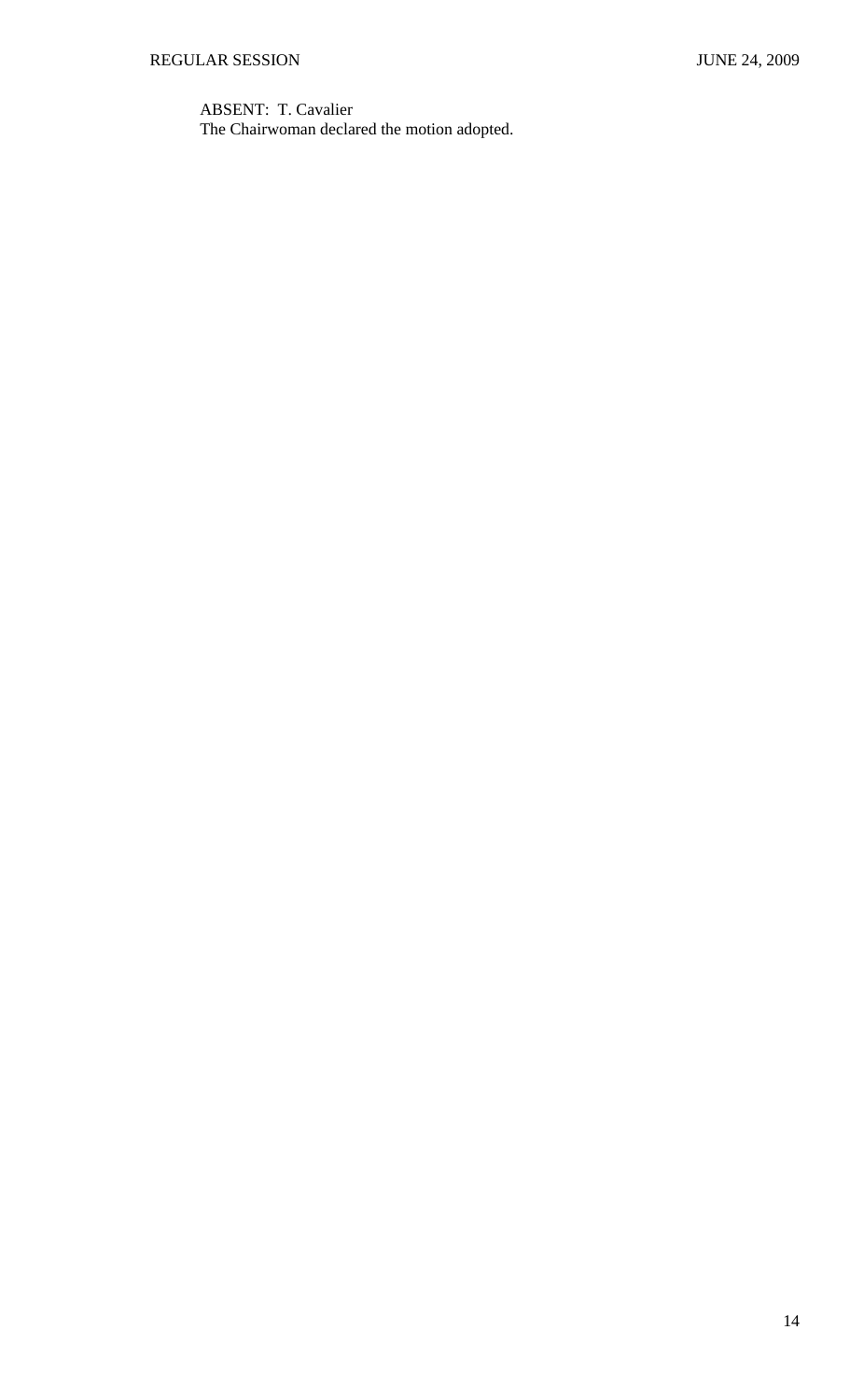OFFERED BY: Mr. A. Tillman. SECONDED BY: Mr. K. Voisin.

# ORDINANCE NO. 7658

AN ORDINANCE TO AMEND THE PERTINENT SECTIONS OF CHAPTER 14, "NUISANCE ABATEMENT," OF THE TERREBONNE PARISH CODE IN ORDER TO INCREASE THE NUISANCE VIOLATION FINES AND CRIMINAL ENFORCEMENT FOR VARIOUS NUISANCE VIOLATIONS; SHORTEN THE TIME PERIOD FOR COMPLIANCE, PROVIDE FOR REINSPECTION AND DISALLOW THE USE OF FENCES/SCREEN PLANTING FOR COMPLIANCE PURPOSES; AND TO PROVIDE FOR RELATED MATTERS

WHEREAS, Sec. 1-06 of the Home Rule Charter for the Parish of Terrebonne provides that parish government shall have the right, power and authority to pass all ordinances requisite or necessary to promote, protect and preserve the general welfare, safety, health, peace and good order of the parish, including, but not by way of limitation, the right, power and authority to pass ordinances on all subject matters necessary, requisite or proper for the management of parish affairs, and all other subject matter without exception, subject only to the limitation that the same shall not be inconsistent with the constitution or expressly denied by general law applicable to the parish; and

WHEREAS, Chapter 14 of the Terrebonne Parish Code sets out the provisions and penalties for violations for the nuisance abatement laws; and

WHEREAS, the Terrebonne Parish Council on behalf of the Terrebonne Parish Consolidated Government in the interest of a safe and clean parish desires to amend pertinent sections of the Nuisance Abatement chapter to increase the nuisance violation fines and criminal enforcement for various nuisance violations; shorten the time period for compliance and disallow the use of fences/screen planting for compliance purposes; and to provide for related matters; and

NOW, THEREFORE BE IT ORDAINED by the Terrebonne Parish Council, on behalf of the Terrebonne Parish Consolidated Government, that Sections 14-26, 14-97,14-206 and 14-216 of Chapter 14 of the Terrebonne Parish Code are amended as follows:

## SECTION 1

Section 14-26 is amended to delete the definitions of "fence" and "screen planting" in their alphabetical order as follows:

Sec. 14-26. Words and terms defined.

fencing. The term "fence" means an opaque, nontransparent barrier, constructed of wood, masonry, or vinyl, erected around land measuring between six feet (6') and fifteen feet (15') in height, as determined by the department. Except as provided for herein, the fence shall not contain any posters, signs, or other advertising of any kind. In case of commercial premises on which a fence must be erected for compliance with the provisions of this chapter, one (1) sign measuring no larger than one hundred square feet in area advertising the business activity being conducted on the premises on which the fence is so located shall be allowed.

Screen planting. The term "screen planting" means living evergreen plants which grow to a sufficient height, but in no case less than eight (8) feet two (2) years after planting, and of sufficient arrangement and density to conceal or screen the junk and trash from public view.

### SECTION 2

Section 14-97 of Article V. Junk and Trash in Public View is amended to delete the use of fences and screen plantings for compliance purposes to read as follows:

Sec. 14-97. Remedies.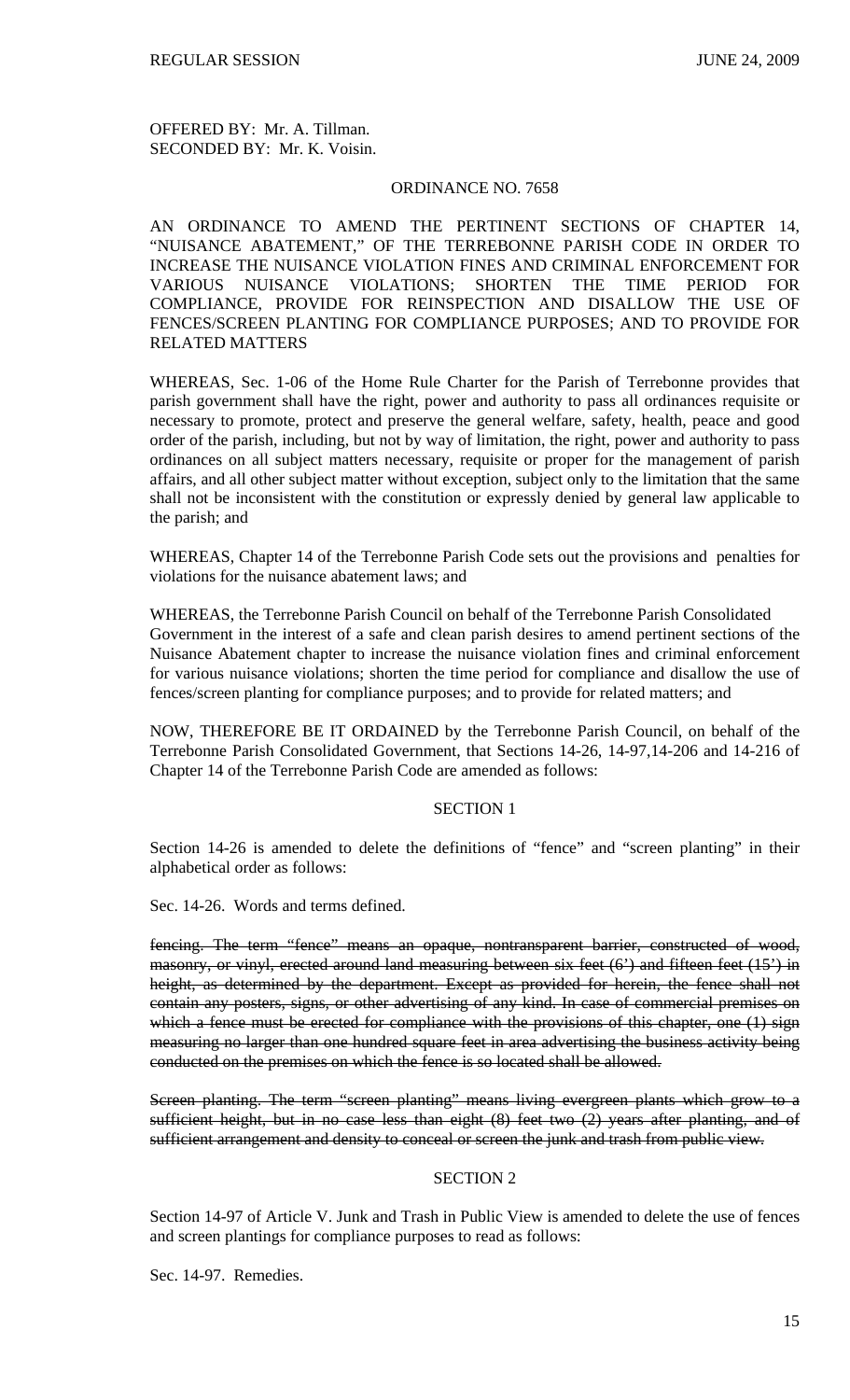(a) Any person, proprietary party or owner in violation of the provisions of this article shall be given five (5) days to remove the junk and trash from public view.

(b) Violations of this article shall be abated in the manner specified in article X of this chapter.

# SECTION 3

Section 14-203(e) is amended to provide for a reinspection of properties previously found in violation as follows:

Sec. 14-203. Civil or Criminal enforcement of nuisance violations.

 (e) Reinspection. Four weeks after the final compliance inspection, any property/violation which was noticed for civil or criminal enforcement of nuisance violations and warnings shall be subject to automatic reinspection.

### SECTION 4

Section 14-206 (b) (3) is amended to reduce the time to bring a nuisance into compliance from ten (10) days to five (5) days as follows:

Sec. 14-206. Nuisance citation forms.

(b)(3) In case of nuisance citations issued for any other violation of this chapter the time period in which corrective action is to be completed is not exceed five (5) days.

# SECTION 5

Section 14-216 (a) is amended to increase nuisance violations fines and provide for criminal enforcement as follows:

Section 14-216. Schedule of fines; administrative and abatement costs.

(a) The following rates for nuisance violation fines within the areas of Terrebonne Parish under this chapter are as follows:

*(1)* For the first violation:….\$250.00

*(2)* For a second violation within the same calendar year:….\$500.00

*(3)* For a third and subsequent violations within the same calendar year:….criminal enforcement pursuant to Section 14-203(d) shall be utilized.

## SECTION 6

All other portions of the Terrebonne Parish Code of Ordinances shall remain the same.

## SECTION 7

 If any word, clause, phrase, section or other portion of this ordinance shall be declared null, void, invalid, illegal or unconstitutional, the remaining words, clauses, phrases, sections and other portions of this ordinance shall remain in full force and effect, the provisions of this ordinance hereby being declared to be severable.

## SECTION 8

 This ordinance shall become effective upon signing by the Parish President or, if not signed by the Parish President, in accordance with Sections 2-12, 2-13 and 2-14 of the Terrebonne Parish Home Rule Charter.

This ordinance, having been introduced and laid on the table for at least two weeks, was voted upon as follows: THERE WAS RECORDED: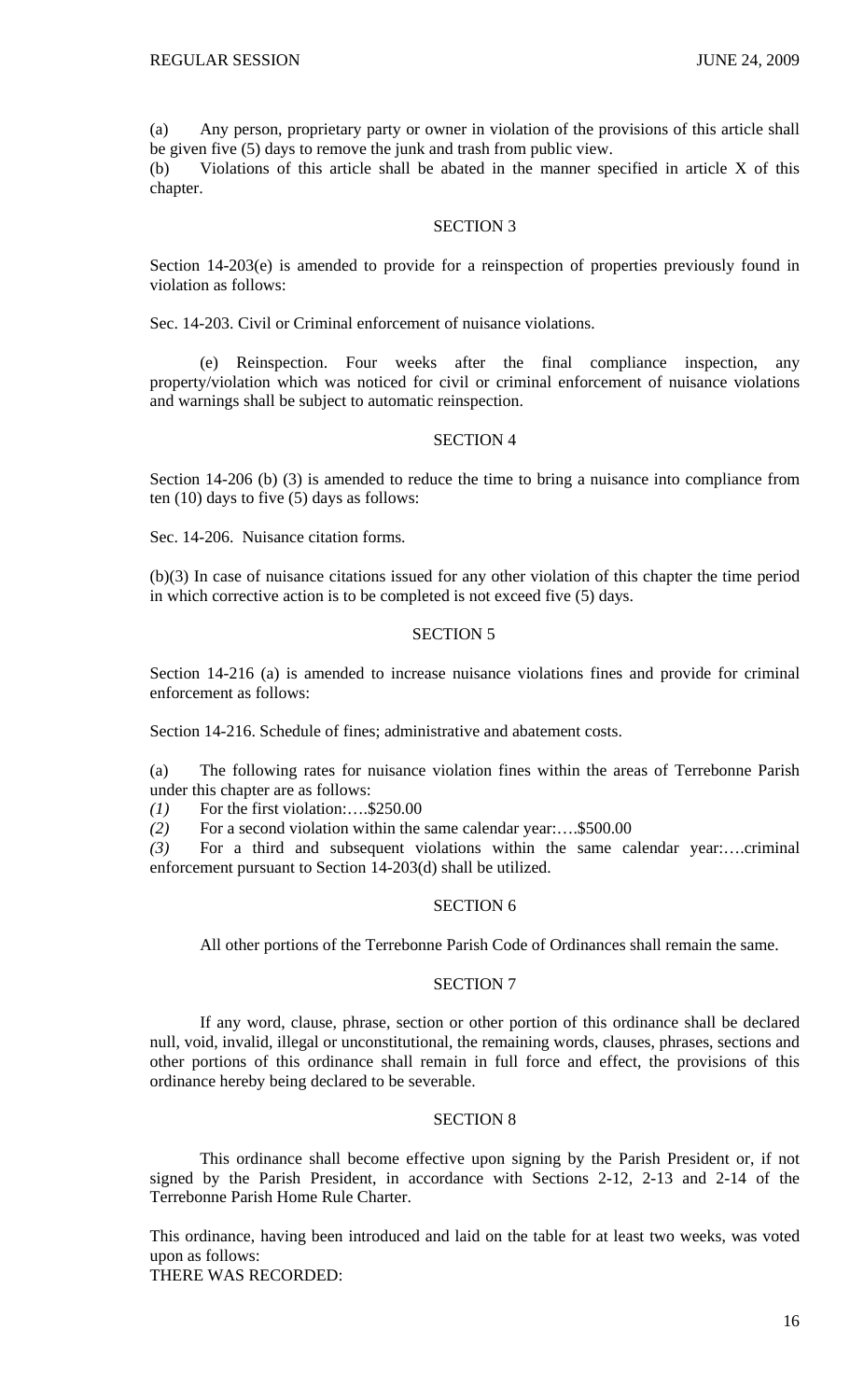YEAS: B. Hebert, J. Pizzolatto, K. Voisin, C. Voisin, J. Cehan, P. Lambert, A. Tillman and A. Williams. NAYS: None. ABSTAINING: None. ABSENT: T. Cavalier. The Chairwoman declared the ordinance adopted on this, the  $24<sup>th</sup>$  day of June, 2009. \* \* \* \* \* \* \* \* \*

The Chairwoman recognized the public for comments on the following:

G. A proposed ordinance that will authorize the acquisition of sites and/or servitudes required for the Upper Ward 7 Levee (Reach 2B); that will authorize the Parish President to execute any and all documents necessary with respect to said servitudes; and authorize the Legal Staff to commence expropriation proceedings in the event the sites and/or servitudes cannot be obtained conventionally

There were no comments from the public on the proposed ordinance.

 Mr. J. Cehan moved, seconded by Mr. B. Hebert, "THAT, the Council close the aforementioned public hearing."

 The Chairwoman called for a vote on the motion offered by Mr. J. Cehan. UPON ROLL CALL THERE WAS RECORDED: YEAS: B. Hebert, J. Pizzolatto, K. Voisin, C. Voisin, J. Cehan, P. Lambert, A. Tillman, and A. Williams NAYS: None ABSENT: T. Cavalier The Chairwoman declared the motion adopted.

OFFERED BY: Mr. J. Cehan. SECONDED BY: Mr. B. Hebert.

ORDINANCE NO. 7659

AN ORDINANCE TO AUTHORIZE THE ACQUISITION OF SITES AND/OR SERVITUDES REQUIRED FOR THE UPPER WARD 7 LEVEE (REACH 2B), STATE PROJECT NO. 576-55- 0023(332); AUTHORIZE THE PARISH PRESIDENT TO EXECUTE ANY AND ALL DOCUMENTS NECESSARY TO ACQUIRE SITES AND/OR SERVITUDES FOR THE SAID PURPOSES; TO AUTHORIZE THE PARISH LEGAL STAFF TO COMMENCE EXPROPRIATION PROCEEDINGS IN THE EVENT THE SITES AND/OR SERVITUDES CANNOT BE OBTAINED CONVENTIONALLY; AND TO PROVIDE FOR OTHER MATTERS RELATIVE THERETO.

# SECTION I

BE IT ORDAINED by the Terrebonne Parish Council, in due, regular and legal sessions convened, that the Parish Administration is hereby authorized to acquire any and all servitudes that are required to facilitate construction and maintenance of the Upper Ward 7 (Reach 2B) Levee Project, State Project No. 576-55-0023(332); that the Parish President, Michel Claudet, is hereby authorized and empowered for and on behalf of the Terrebonne Parish Consolidated Government to execute documents necessary to acquire the sites and/or servitudes for the above stated purpose for consideration he deems just and reasonable, not to exceed the fair market value, and that the Parish Legal Department is hereby authorized, at the direction of the Parish Administration, to institute expropriation and/or any other legal proceedings necessary to acquire the necessary sites and/or servitudes for the above mentioned purposes.

# SECTION II

If any word, clause, phrase, section or other portion of this ordinance shall be declared null, void, invalid, illegal, or unconstitutional, the remaining words, clauses, phrases, sections and other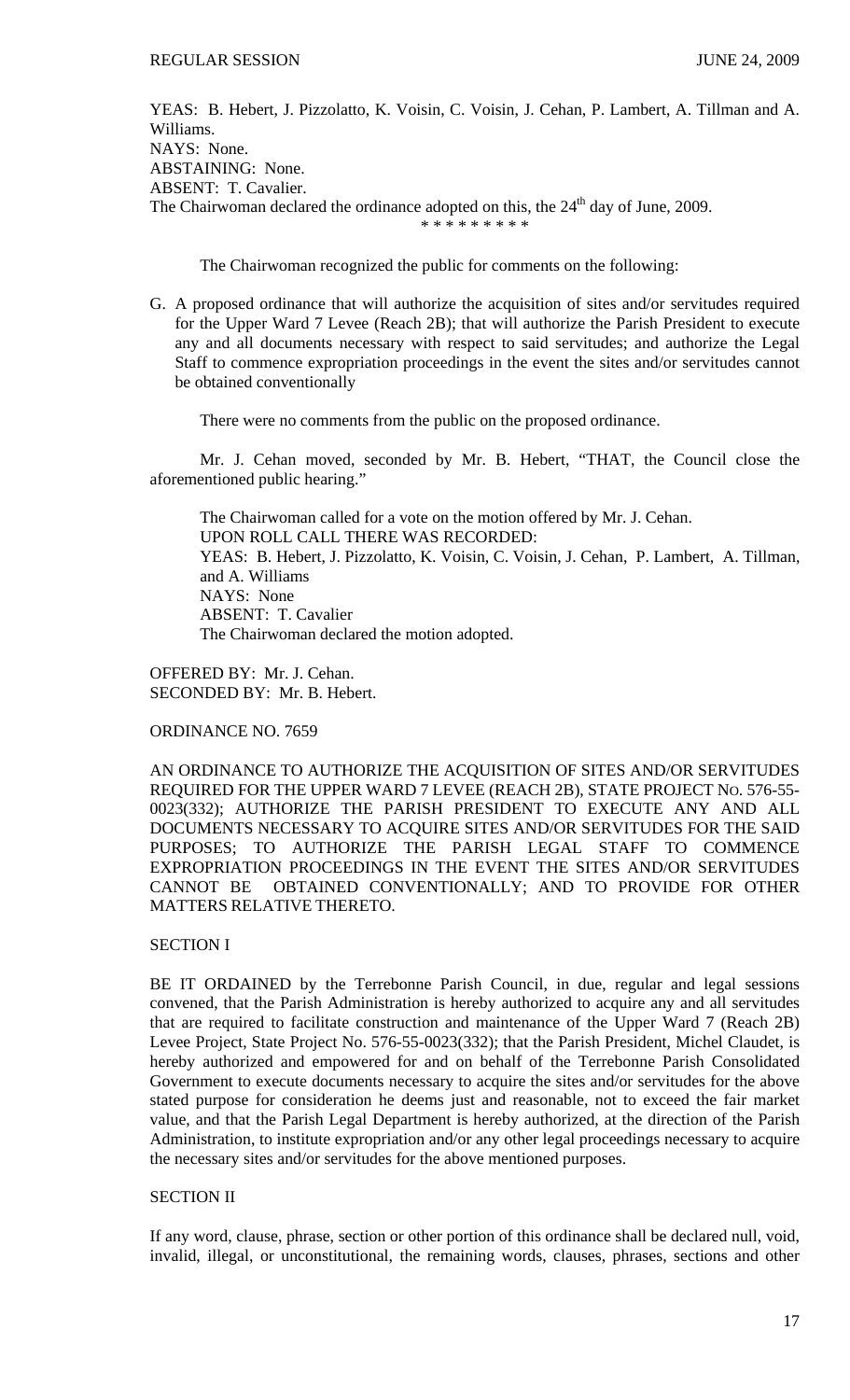portions of this ordinance shall remain in full force and effect, the provisions of this ordinance hereby being declared to be severable.

SECTION III

This ordinance shall become effective upon approval by the Parish President or as otherwise provided in Section 2-13(b) of the Home Rule Charter for a Consolidated Government for Terrebonne Parish, whichever occurs sooner.

This ordinance, having been introduced and laid on the table for at least two weeks, was voted upon as follows:

THERE WAS RECORDED:

YEAS: B. Hebert, J. Pizzolatto, K. Voisin, C. Voisin, J. Cehan, P. Lambert, A. Tillman and A. Williams.

```
NAYS: None.
```
ABSTAINING: None.

ABSENT: T. Cavalier.

The Chairwoman declared the ordinance adopted on this, the  $24<sup>th</sup>$  day of June, 2009.

\* \* \* \* \* \* \* \* \*

The Chairwoman recognized the public for comments on the following:

H. A proposed ordinance to authorize and grant a permanent servitude, along Bayou Dularge Road in the vicinity of and across Falgout Canal, to the Consolidated Waterworks District No. 1

There were no comments from the public on the proposed ordinance.

 Mr. C. Voisin moved, seconded by Mr. J. Cehan, "THAT, the Council close the aforementioned public hearing."

 The Chairwoman called for a vote on the motion offered by Mr. C. Voisin. UPON ROLL CALL THERE WAS RECORDED: YEAS: B. Hebert, J. Pizzolatto, K. Voisin, C. Voisin, J. Cehan, P. Lambert, A. Tillman, and A. Williams NAYS: None ABSENT: T. Cavalier The Chairwoman declared the motion adopted.

OFFERED BY: Mr. C. Voisin. SECONDED BY: Mr. J. Cehan.

ORDINANCE NO. 7660

An ordinance authorizing the grant of a permanent servitude to Consolidated Waterworks District No. 1 along Bayou Dularge Road in the vicinity of and across Falgout Canal.

WHEREAS, Terrebonne Parish Consolidated Waterworks District No. 1 has need to replace an existing waterline along Bayou Dularge Road in the vicinity of and across Falgout Canal, and

WHEREAS, the proposed routing of said line will cross properties owned by Terrebonne Parish Consolidated Government, and

WHEREAS, Terrebonne Parish Consolidated Government wishes to grant the servitude requested to accommodate said construction in recognition of the public benefit to be gained.

NOW THEREFORE BE IT ORDAINED, that the grant of a permanent servitude to Consolidated Waterworks District No. 1 along Bayou Dularge Road in the vicinity of and across Falgout Canal substantially in the form attached hereto be, and is hereby, authorized by the Terrebonne Parish Council on behalf of the Terrebonne Parish Consolidated Government, and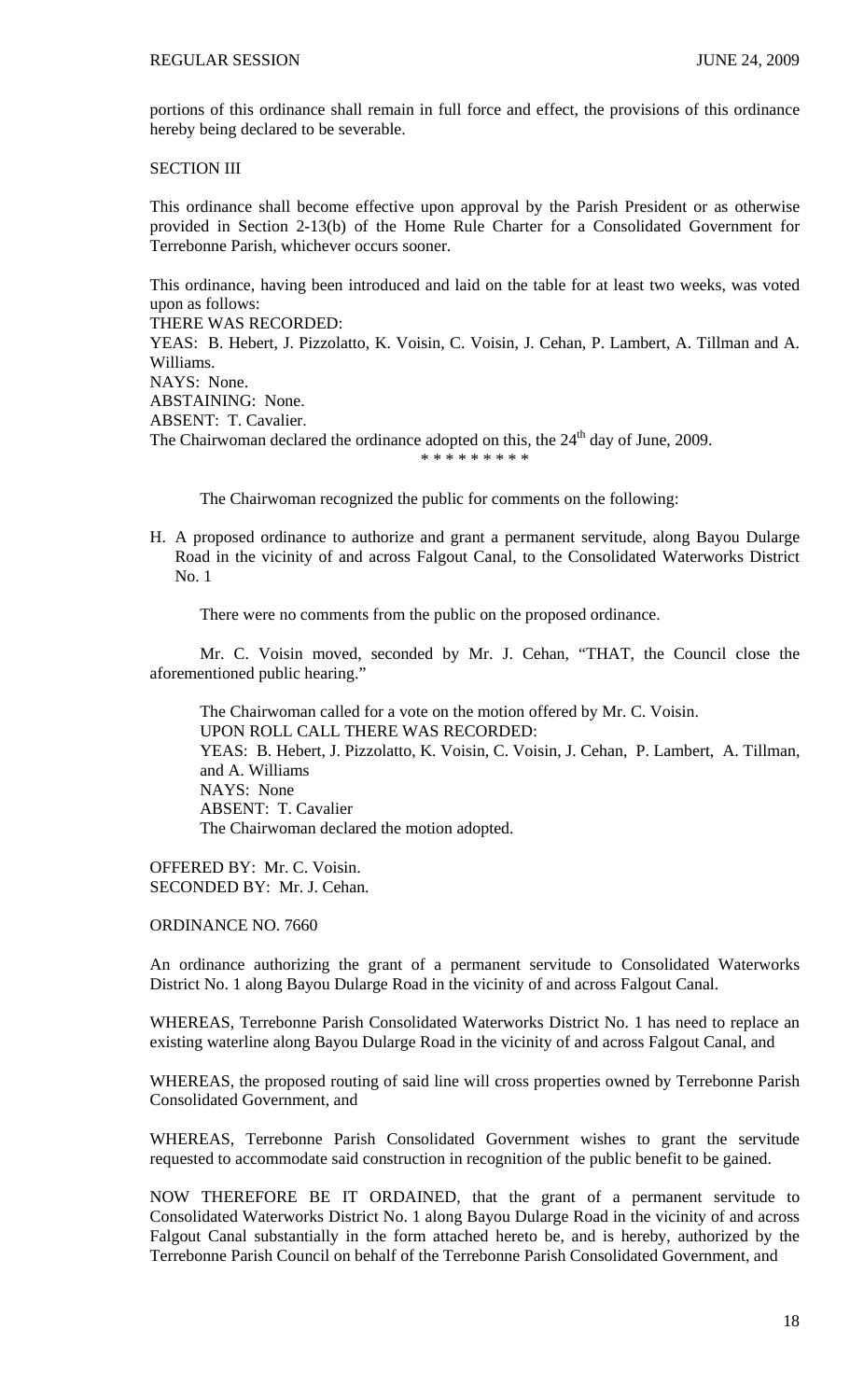BE IT FURTHER ORDAINED, that the Parish President is hereby authorized to execute any and all documents necessary to effect said grant.

This ordinance, having been introduced and laid on the table for at least two weeks, was voted upon as follows: THERE WAS RECORDED: YEAS: B. Hebert, J. Pizzolatto, K. Voisin, C. Voisin, J. Cehan, P. Lambert, A. Tillman and A. Williams. NAYS: None. ABSTAINING: None. ABSENT: T. Cavalier. The Chairwoman declared the ordinance adopted on this, the  $24<sup>th</sup>$  day of June, 2009. \* \* \* \* \* \* \* \*

The Chairwoman recognized the public for comments on the following:

I. A proposed ordinance that will reduce the speed limit along Bon Jovi Boulevard to 15 mph

There were no comments from the public on the proposed ordinance.

 Mr. K. Voisin moved, seconded by Mr. A. Tillman, "THAT, the Council close the aforementioned public hearing."

 The Chairwoman called for a vote on the motion offered by Mr. K. Voisin. UPON ROLL CALL THERE WAS RECORDED: YEAS: B. Hebert, J. Pizzolatto, K. Voisin, C. Voisin, J. Cehan, P. Lambert, A. Tillman, and A. Williams NAYS: None ABSENT: T. Cavalier The Chairwoman declared the motion adopted.

OFFERED BY: MR. K. VOISIN.

SECONDED BY: Mr. A. Tillman.

ORDINANCE NO. 7661

AN ORDINANCE AMENDING THE PARISH CODE OF TERREBONNE PARISH, CHAPTER 18, ARTICLE IV. OPERATION OF VEHICLES, DIVISION 2. PARISH, SECTION 18-91 (B) (1) TO ESTABLISH A "15 MPH SPEED LIMIT ZONE" ALONG THE ENTIRETY OF BON JOVI BOULEVARD, AND TO AUTHORIZE THE INSTALLATION OF SAID SIGNS; AND TO ADDRESS OTHER MATTERS RELATIVE THERETO.

# SECTION I

BE IT ORDAINED by the Terrebonne Parish Council, in regular session convened, acting pursuant to the authority invested in it by the Constitution and laws of the State of Louisiana, the Home Rule Charter for a Consolidated Government for Terrebonne Parish, and including, but not limited to, LSA R.S. 33:1368 and other statutes of the State of Louisiana, to amend the parish Code of Terrebonne Parish, Chapter 18, Article IV, and appropriate Section to create a " 15 mph Speed Limit" zone along the entirety of Bon Jovi Boulevard as follows:

CHAPTER 18, Motor Vehicles and Traffic ARTICLE IV, Operation of Vehicles DIVISION II, Parish SECTION 18-91 (b) (1), "15 MPH SPEED LIMIT"

The entirety of Bon Jovi Boulevard shall be declared as a "15 mph Speed Limit" zone, and appropriate "15 mph Speed Limit" signs shall be erected and maintained along said roadway. Any vehicle traveling on Bon Jovi Boulevard shall adhere to the provisions of this ordinance.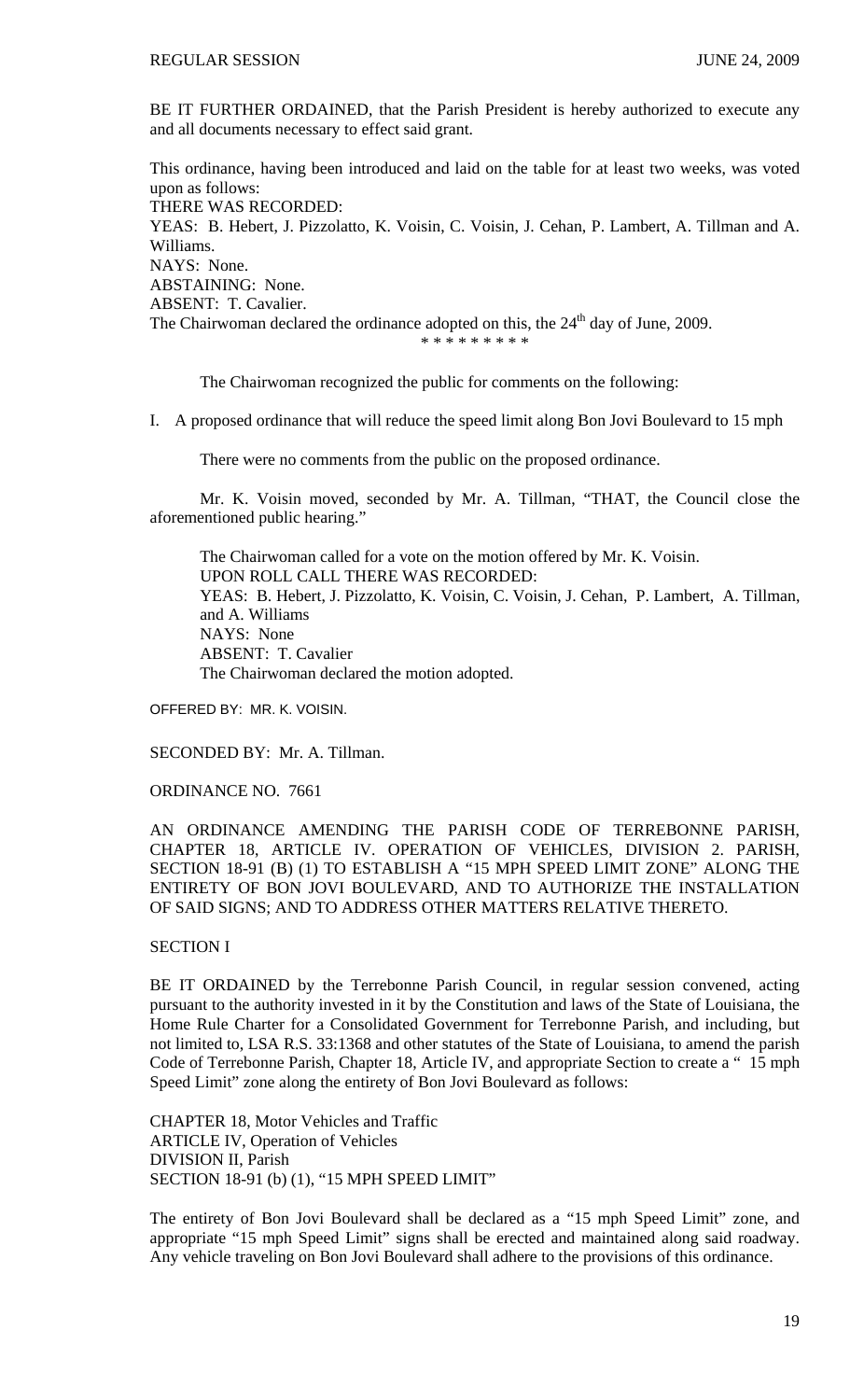# SECTION II

If any word, clause, phrase, section or other portion of this ordinance shall be declared null, void, invalid, illegal, or unconstitutional, the remaining words, clauses, phrases, sections or other portions of this ordinance shall remain in full force and effect, the provisions of this section hereby being declared to be severable.

### SECTION III

Any ordinance or part thereof in conflict herewith is hereby repealed.

## SECTION IV

This ordinance shall become effective upon approval by the Parish President or as otherwise provided in Section 2-13 (b) of the Home Rule Charter for Consolidated Government for Terrebonne Parish, whichever occurs sooner.

This ordinance, having been introduced and laid on the table for at least two weeks, was voted upon as follows: THERE WAS RECORDED: YEAS: B. Hebert, J. Pizzolatto, K. Voisin, C. Voisin, J. Cehan, P. Lambert, A. Tillman and A. Williams. NAYS: None. ABSTAINING: None. ABSENT: T. Cavalier. The Chairwoman declared the ordinance adopted on this, the  $24<sup>th</sup>$  day of June, 2009. \* \* \* \* \* \* \* \* \*

Mr. J. Pizzolatto moved, seconded by Mr. J. Cehan, "THAT, the Council continue with the regular order of business."

 The Chairwoman called for a vote on the motion offered by Mr. J. Pizzolatto. UPON ROLL CALL THERE WAS RECORDED: YEAS: B. Hebert, J. Pizzolatto, K. Voisin, C. Voisin, J. Cehan, P. Lambert, A. Tillman, and A. Williams NAYS: None ABSENT: T. Cavalier The Chairwoman declared the motion adopted.

 The Chairwoman recognized Mr. Herdis Neil, Montegut resident, who expressed his concerns relative to a lot of dead fish and other marine life in the Mayfield ditch because the drainage canal is empty. He said it was pumped dry after the heavy rain event and stated that all canals in the Parish are permitted by the Corps of Engineers and they are investigating it at this time. He also expressed his concerns relative to levees being sprayed to maintain the grass that kills the grass that was planted to help hold the levees together.

 Mr. P. Lambert moved, seconded by Mr. K. Voisin, "THAT, the Council extend Mr. Herdis Neil's time an additional one minute."

 The Chairwoman called for a vote on the vote on the motion offered by Mr. P. Lambert. UPON ROLL CALL THERE WAS RECORDED: YEAS: B. Hebert, J. Pizzolatto, K. Voisin, C. Voisin, J. Cehan, P. Lambert, A. Tillman, and A. Williams NAYS: None ABSENT: T. Cavalier The Chairwoman declared the motion adopted.

Mr. Herdis Neil continued his comments regarding his concerns for the problems with drainage canals and levees in the Parish.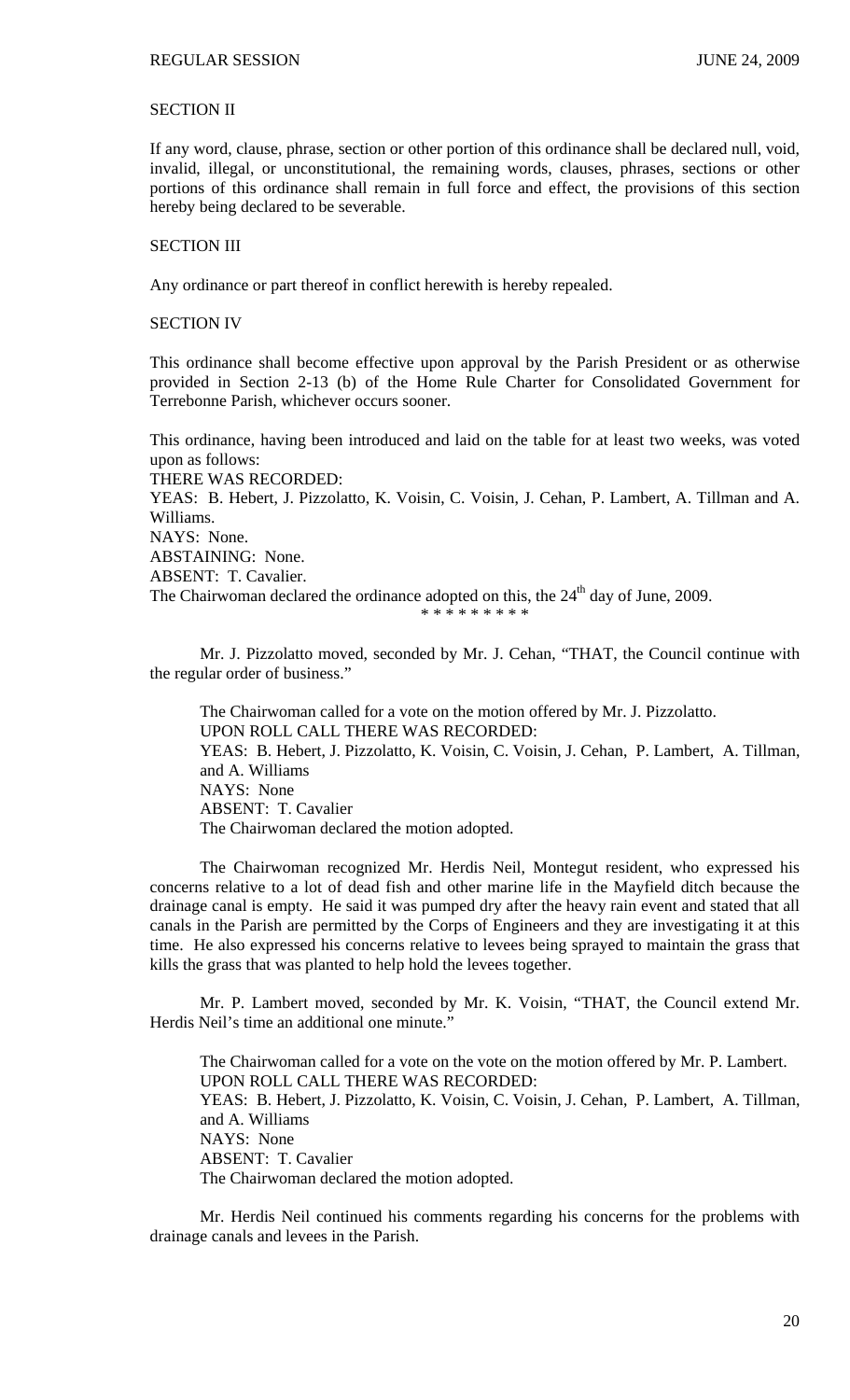Councilman J. Pizzolatto requested Administration to have the contractor who is spraying the levees to come before the Council to give a report on their methods of maintaining grass in the Parish.

Councilman K. Voisin suggested that a report be given in the future to the Council as to whether appropriate water levels at pump stations are being kept up with.

Councilman C. Voisin stated that he inspected the Mayfield Pump Station and believes Mr. Neil is correct in his assessment in that the borrow canals will not serve their purpose if they are continued to be sprayed. He requested Administration to have staff inspect the areas Mr. Neil brought up and let him know what his opinion is on the situation.

Upon questioning by Councilman P. Lambert, Parish Manager A. Levron stated that the reasons for not being able to maintain grass on levees by mowing is due to access also lack of staffing levels and the services being outsourced.

Councilman P. Lambert requested that going back to mowing grass on levees that are accessible be evaluated.

Parish Manager A. Levron stated that the vegetation contract is currently under review and he would take that measure into consideration. Upon questioning by Councilman C. Voisin, Mr. Levron stated that the Parish does still have some grass mowing equipment, but for TPCG to get back to that service the staff and equipment would have to be re-capitalized upon. Upon further questioning by Councilman J. Cehan, Mr. Levron stated that maintaining grass with chemical control got started in 2004 with the budget cuts that TPCG made.

Councilman A. Tillman stressed that when TPCG employees were maintaining grass on levees it was done in a better manner and encouraged Administration to increase the work crew to maintain grass cutting in Terrebonne Parish.

Parish President M. Claudet stated that just recently TPCG entered into various Intergovernmental Agreements with various Recreation Districts to maintain parks in their areas.

Chairwoman A. Williams acknowledged that there were members of the 2009 Leadership Terrebonne class in the audience.

The Chairwoman recognized Mr. R. Bourg, Bourg resident, who expressed his concerns relative to where is and what is the Palm Avenue/Intracoastal Project. He stated he requested and received information but it doesn't explain where that specific part of the plan is for \$230,000. He also questioned why he cannot obtain more details for the Baroid Pump Station and Bayou LaCarpe. He further questioned what part of TPCG's proposal for CDBG funding addresses blighted and low income property, particularly in the rural areas of the Parish. He expressed his concerns relative to TPCG not having an appropriate citizen participation plan, in his opinion, to receive HUD funding.

Chairwoman A. Williams informed Mr. Bourg that in reference to the Baroid Pump Station, which dates back to 2004, it can be reviewed in the Bayou LaCarpe Drainage Project proposal and spells out the funding.

 The Chairwoman called for a report on the Public Services Committee meeting held on 6/22/09, whereupon the Committee Chairman, noting that ratification of the minutes calls a public hearing on 8/12/09, rendered the following:

# **PUBLIC SERVICES COMMITTEE JUNE 22, 2009**

 The Chairman, Joey Cehan, called the Public Services Committee meeting to order at 5:30 p.m. in the Terrebonne Parish Council Meeting Room with the Invocation led by Mr. K. Voisin and the Pledge of Allegiance led by Mr. P. Lambert. Upon roll call, Committee Members recorded as present were: T. Cavalier, J. Cehan, B. Hebert, P. Lambert, J. Pizzolatto, A. Tillman, C. Voisin, K. Voisin, and A. Williams. A quorum was declared present.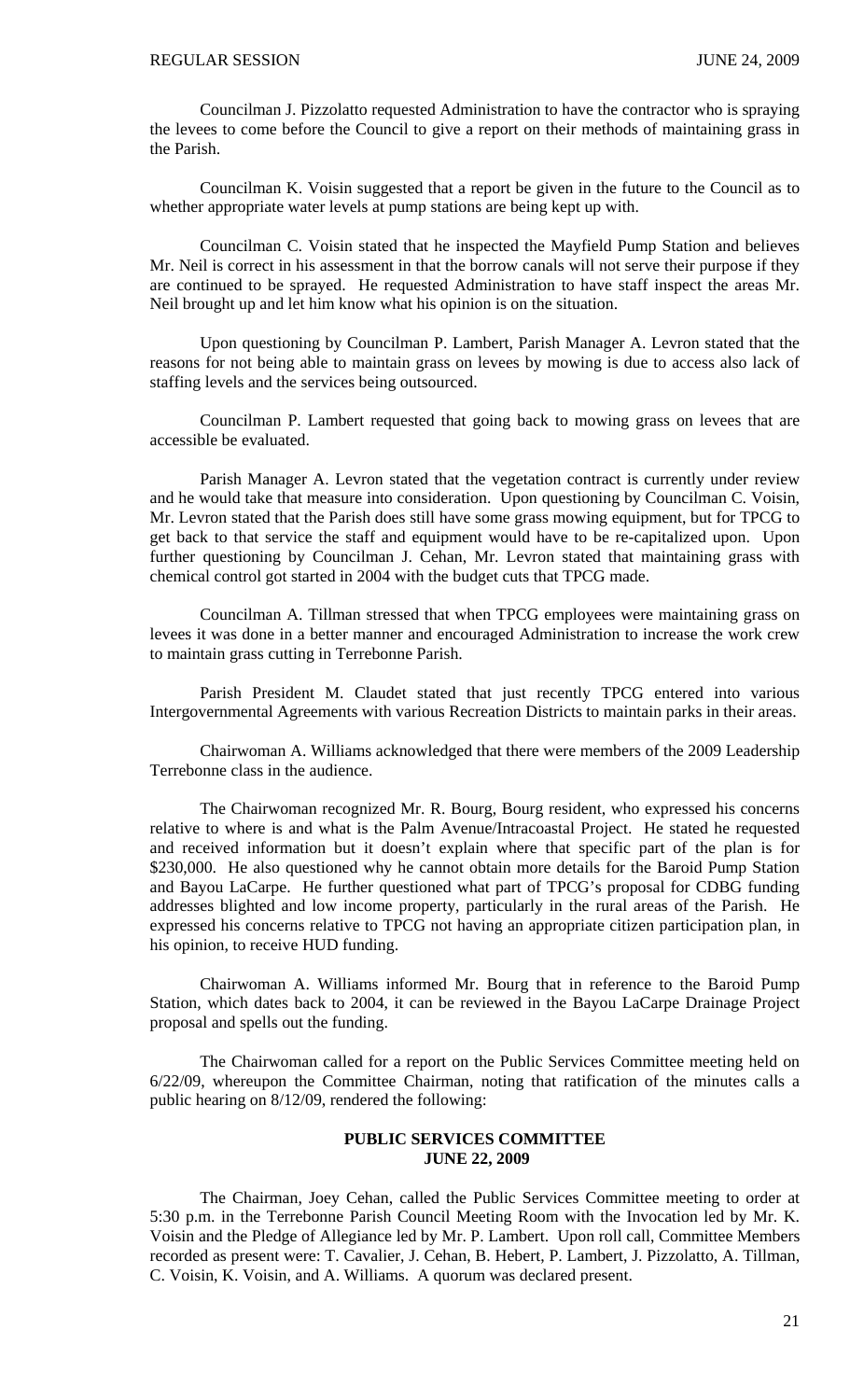The Chairman recognized Mr. Loucien Cutrera of Shaw Coastal Consulting Group, Inc. who stated that Shaw has been contracted to prepare Terrebonne Parish's appeal of FEMA's DFIRM Maps and then recognized Ms. Nicole Bruranzon, Dr. Roy Docka, and Dr. Joseph Suhayda. He then asked Dr. Suhayda to begin the power point presentation.

 Dr. Suhayda explained that DFIRM maps specify base flood elevations to which structures must be elevated in order to receive subsidized flood insurance rates; noted that new maps are pending release; and stated that Shaw has been contracted to review deficiencies in the proposed maps that may be corrected or improved upon to make the elevations more accurate.

 Mr. Cutrera interjected that Shaw has met with Administration to discuss the details of the appeal plan and that the firm of Morris Hebert was also consulted.

 Dr. Suhayda continued that the DFIRM maps depict proposed elevation levels; that FEMA intends to implement the maps within 1-year; that the appeal process consists of a 90 day time period in which a report is prepared and submitted to FEMA; that FEMA's review period takes 6 to 9 months to finalize the appeal review; that the Parish then has six months to adopt an ordinance to implement the maps; that numerous scientific and technical deficiencies have been defined; and that barriers such as roads, railroad embankments, levees, etc. were not included in the original modeling and would be depicted in the new information. He added that future map revisions could be completed via a letter of map revision; and that the appeal report should be prepared by September 21, 2009.

 The Chairman recognized Ms. Katherine Batson of Hall Street, who questioned why FEMA guidelines must be followed.

 Planning & Zoning Director Patrick Gordon explained that all Federal funding is predicated upon flood insurance and participation in the Federal Insurance Program.

 Ms. Batson stated that she has flood and homeowners insurance now although previously she was not required to have flood insurance. She noted an increase in premiums for insurance coverage and that she was unable to get assistance through the flood mitigation program.

 Mr. Gordon interjected that those individuals who have not incurred substantial damage are ineligible for flood mitigation funding or ICC funding.

Several Committee Members inquired about the appeal plan and process.

 Mr. Cutrera noted that a meeting has been scheduled with FEMA representatives next week to discuss the Parish's appeal and issues.

 Dr. Suhayda added that once the appeal process is completed and an ordinance adopted, the Parish has the ability to revise the maps by submitting a letter of map amendment or a letter of map revision.

 In response to questioning, Parish Manager Al Levron recommended that action be taken to accept the power point presentation presented by Shaw Coastal Consulting, Inc.

 Mr. C. Voisin moved, seconded unanimously, "THAT, the Public Services Committee accept the power point presentation by Shaw Coastal Consulting, Inc. with respect to Terrebonne Parish's DFIRM Map Review and Appeal Plan of Action."

 The Chairman called for the vote on the motion offered by Mr. C. Voisin. UPON ROLL CALL THERE WAS RECORDED: YEAS: T. Cavalier, J. Cehan, B. Hebert, P. Lambert, J. Pizzolatto, A. Tillman, C. Voisin, K. Voisin, and A. Williams. NAYS: None. ABSENT: None. The Chairman declared the motion adopted.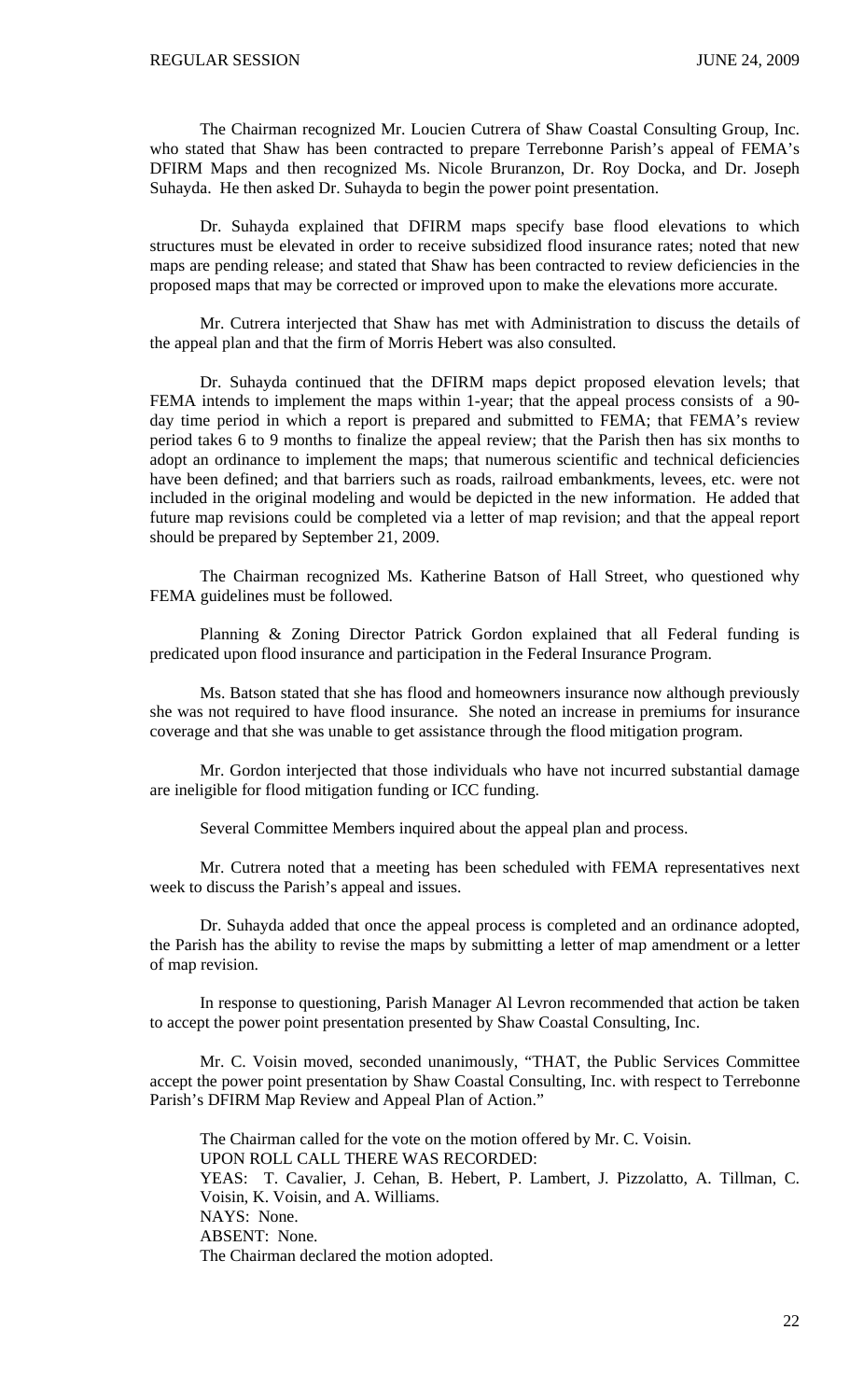The Chairman recognized Mr. Wayne Machada of Mosquito Control who thanked the Council for the opportunity to provide mosquito control services in Terrebonne Parish; noted that additional equipment and personnel were obtained to provide services; questioned the makeup of the committee charged with the task of evaluating requests for proposal for mosquito control service; and added that bidders were told at a pre-bid conference that the request for proposal specifications must be met as outlined although, in his opinion, the lowest bidder does not meet all of the criteria.

 The Chairman recognized Mr. Steve Pavlovich who questioned whether or not Cajun Mosquito Control, LLC provides mosquito control services in "like or similar" scope/size or provides turbine powered aircraft and inquired about the negotiated acreage spraying reduction and lavacide spraying surcharge per acreage.

 Mr. K. Voisin moved, seconded by Mr. A. Tillman, "THAT, the Public Services grant Mr. Wayne Machada additional time to conclude his comments."

The Chairman called for the vote on the motion offered by Mr. K. Voisin. UPON ROLL CALL THERE WAS RECORDED: YEAS: T. Cavalier, J. Cehan, B. Hebert, P. Lambert, J. Pizzolatto, A. Tillman, C. Voisin, K. Voisin, and A. Williams. NAYS: None. ABSENT: None. The Chairman declared the motion adopted.

 Mr. Machada inquired about Mosquito Control, LLC not being given an opportunity to offer an amended proposal; noted that Mosquito Control, LLC has been servicing Terrebonne Parish without a contract since December 2008 and has been requested to continue the service until August 2009; and added that Mosquito Control, LLC has been requested to provide the same services at approximately \$7,000.00 less than what outlined in the new contract.

 Parish Manager Al Levron stated that the aforementioned service contract is not a public work and is not subject to public bid laws; that the matter was handled as a request for proposals; that the lowest proposal is being recommended; and that price was not the only factor in awarding the proposal. In response to questioning, Mr. Levron stated that Cajun Mosquito Control's bid was approximately 17% lower than Mosquito Control, LLC. He continued that in review of the cost analysis, Administration looked at the basic and primary services provided on a month-to-month basis (Cajun Mosquito Control, LLC -\$837,500.00 as opposed to Mosquito Control, LLC - \$1,011,744.00, a difference of \$174,245.00).

OFFERED BY: Mr. K. Voisin. SECONDED BY: Ms. T. Cavalier.

RESOLUTION NO. 09-316

WHEREAS, Terrebonne Parish Consolidated Government, in the interest of the health, safety and welfare of the citizens of Terrebonne Parish, desires to provide mosquito control services, and

WHEREAS, as determined by the Office of the Attorney General and Louisiana state courts (see B&C Electric vs. East Baton Rouge Parish School Board, 840 So.2d 616, 2003) the provision of services are not subject to the bidding requirements of the State Public Bid Law, and

WHEREAS, Parish Administration, after reviewing the qualifications and proposals of two mosquito control service providers, determined that selecting Cajun Mosquito Control, LLC in accordance with the negotiated terms, is in the best interest of Terrebonne Parish to provide mosquito control services.

NOW, THEREFORE BE IT RESOLVED that the Terrebonne Parish Council (Public Services Committee), on behalf of the Terrebonne Parish Consolidated Government, hereby authorizes Parish President Michel H. Claudet to execute a service contract with Cajun Mosquito Control, LLC for Routine Services, and Expanded Protocol for the annual amount of \$699,000.00, in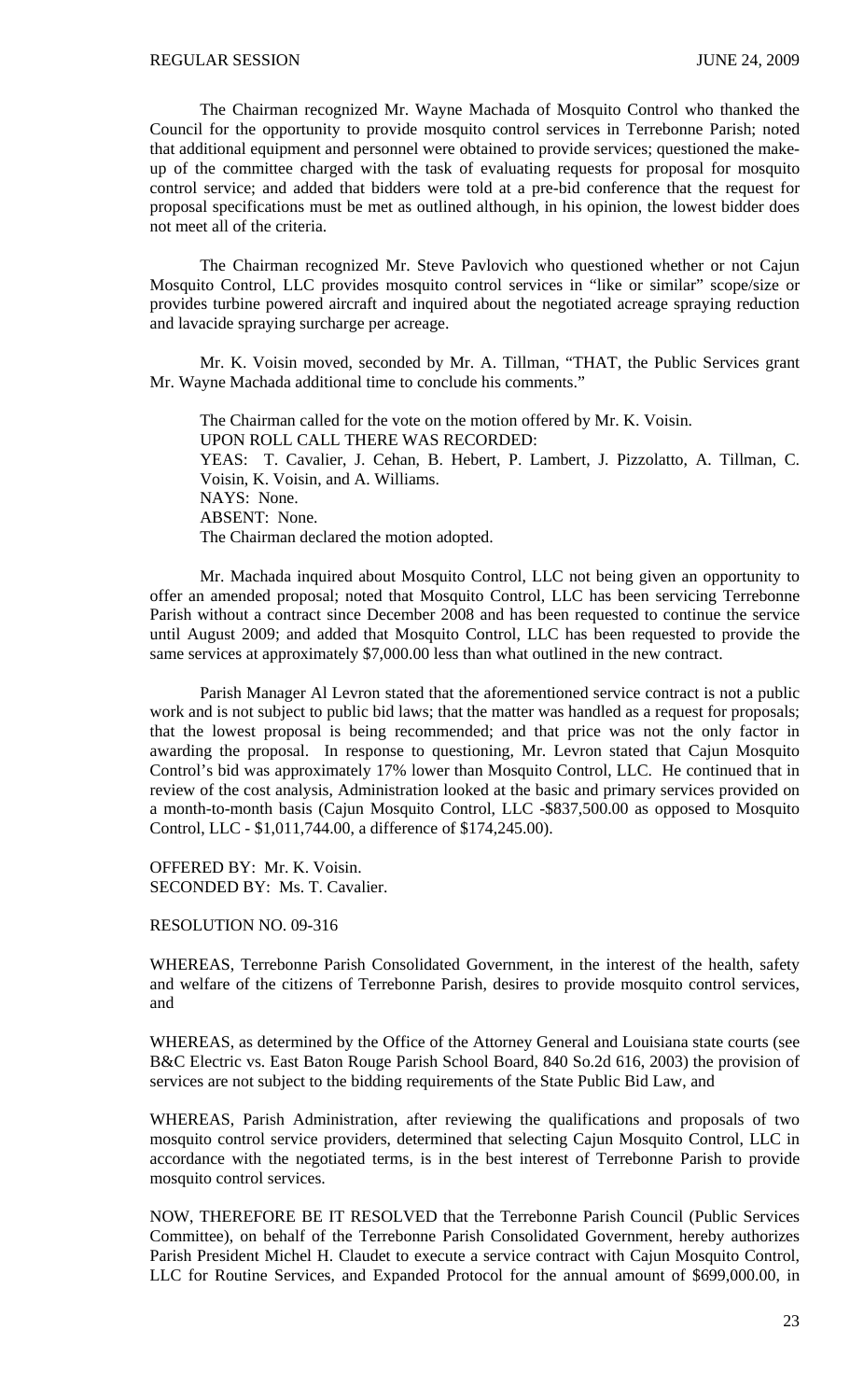accordance with the Request for Proposals for Mosquito Control program, dated April 28, 2009, as amended.

THERE WAS RECORDED: YEAS: T. Cavalier, J. Cehan, B. Hebert, J. Pizzolatto, A. Tillman, K. Voisin and A. Williams. NAYS: P. Lambert and C. Voisin. ABSTAINING: None. NOT VOTING: None. ABSENT: None. The Chairman declared the resolution adopted on this, the  $22<sup>nd</sup>$  day of June, 2009. \* \* \* \* \* \* \* \* \*

 The Chairman recognized Mr. Jessie Boudreaux, owner of Cajun Mosquito, LLC, who stated that the business is located in Franklin, LA; that he is a native of Terrebonne Parish; that Cajun Mosquito, LLC provides mosquito control service to St. Martin Parish, City of Franklin, City of St. Martinville, Cypremont Point Mosquito Abatement District 1, Stevenville Belle River Four Mile Area, and Cabot Corporation; that the company was started in 2004; that his current vehicle fleet is eleven vehicles; and that supplies and maintenance equipment will be purchased locally.

 Mr. Levron stated that if Mr. Boudreaux agrees, Administration can include those other items that have been provided in the backup information.

 Upon additional questioning, Mr. Boudreaux stated that seven full-time employees will be hired; that he believes in supporting and giving back to the community; and that he is member of the Houma-Terrebonne Chamber of Commerce.

 Additional discussion transpired with respect to selecting the vendor for mosquito control services.

 Parish President Michel Claudet further clarified Administration's selection of Cajun Mosquito Control, LLC to provide mosquito services in Terrebonne Parish.

 Discussion ensued with respect to the membership of the "Mosquito Request for Proposal Review Committee", submission of an alternate bid proposal which would fall within the Parish's budget allocation, and the proposed reduction of the acreage sprayed.

 Mr. C. Voisin offered a *substitute* motion, seconded by Mr. J. Pizzolatto, "THAT, the Public Services Committee defer action with respect to awarding the mosquito control service contract for two weeks in order to allow Administration to meet with Mosquito Control, LLC to discuss possible contract amendments." (\*\*SUBSTITUTE MOTION FAILS; RESOLUTION ADOPTED)

More discussion transpired with respect to the contract award process.

 Committee Member J. Pizzolatto called for the question to cease all debate. There was no second to the motion and the motion died.

\*\*The Chairman called for the vote on the *substitute* motion offered by Mr. C. Voisin. UPON ROLL CALL THERE WAS RECORDED: YEAS: P. Lambert, J. Pizzolatto, and C. Voisin. NAYS: T. Cavalier, J. Cehan, B. Hebert, A. Tillman, K. Voisin, and A. Williams. ABSENT: None. The Chairman declared the *substitute* motion *fails*.

OFFERED BY: Mr. C. Voisin. SECONDED BY: Mr. B. Hebert.

RESOLUTION NO. 09-317

A resolution providing approval of Amendment No. 1 to the Engineering Agreement for Parish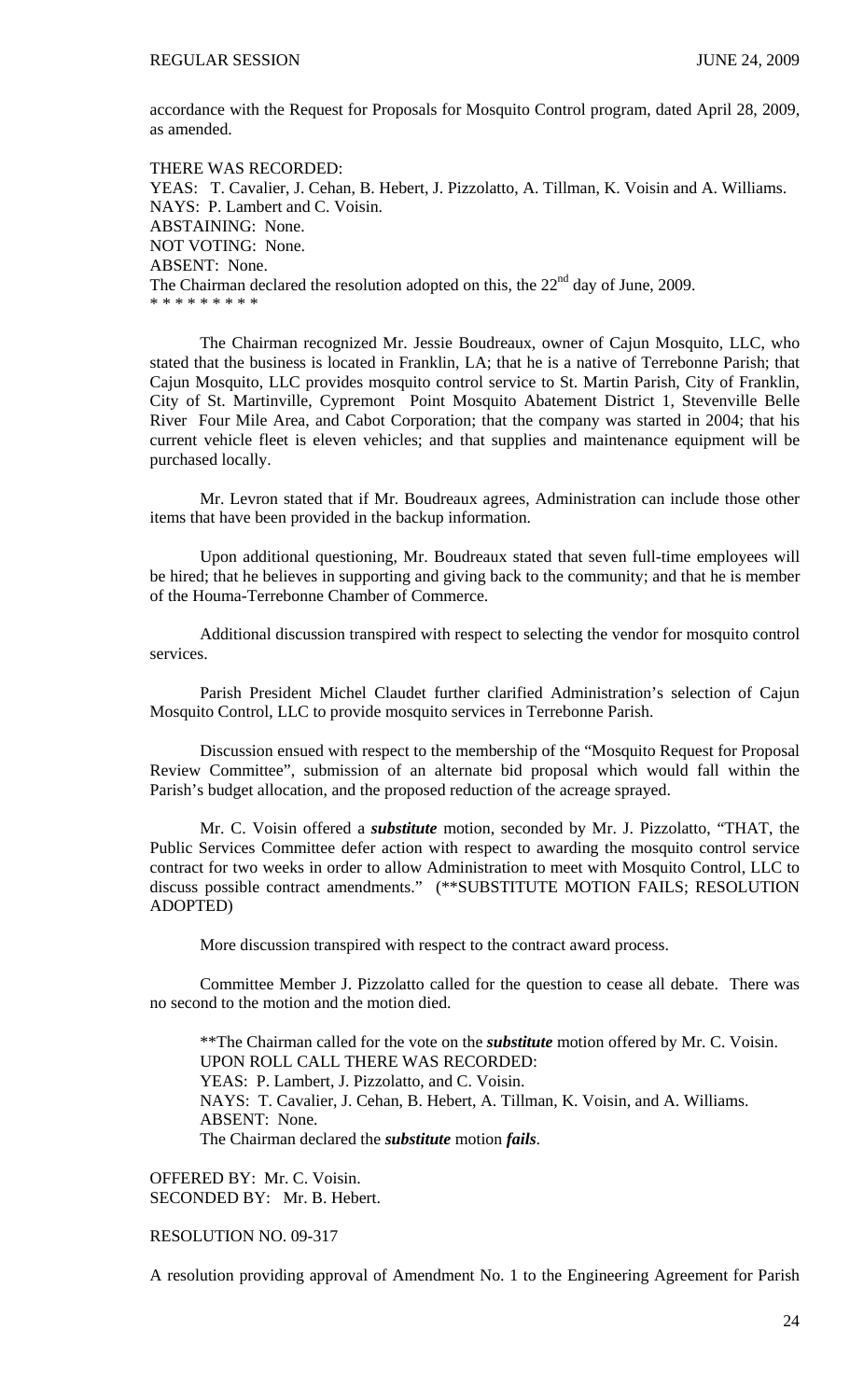Project No. 08-DRA-25, Ashland Drainage Pump Station Rehabilitation Project, Terrebonne Parish, Louisiana.

 WHEREAS, the Terrebonne Parish Consolidated Government did enter into an original engineering agreement with G.S.E. Associates, Inc. dated September 26, 2008, recordation number 1306523,for the Ashland Drainage Pump Station Rehabilitation Project identified as Parish Project 08-DRA-25, and

 WHEREAS, the Engineering Agreement between OWNER and ENGINEER provides for certain limitations for Basic Services and specific Additional Services, and

 WHEREAS, the Terrebonne Parish Consolidated Government is desirous of increasing the scope of services to include clearing, grubbing, and excavating the existing channel to accommodate the proposed pumping capacity, and utilizing surplus excavation to enhance adjacent levee and to elevate adjacent property. The proposed construction would begin at the pump station and end near the entrance to Ashland Subdivision at American Boulevard, and,

 WHEREAS, this increase in the upset limits for Basic Services is necessary to include this change in scope, and

 WHEREAS, the TPCG is desirous of having these services continued so that there is a need for additional funds to be added to the contract, and

 WHEREAS, this above work will increase the basic services section of the contract by an additional \$15,200.00.

 WHEREAS, this above work will increase the additional services section of the contract by an additional \$27,000.00.

 NOW, THEREFORE BE IT RESOLVED that the Terrebonne Parish Council (Public Services Committee), on behalf of the Terrebonne Parish Consolidated Government, does hereby approve this Amendment No. 1 to the Engineering Agreement for an increase of \$15,200.00 in Basic Services and \$27,000.00 in additional services and authorizes Parish President Michel Claudet to execute this Amendment No. 1 to the Engineering Agreement for the Ashland Drainage Pump Station Rehabilitation Project Parish Project No. 08-DRA-25, with G.S.E. Associates, Inc., and

 BE IT FURTHER RESOLVED that a certified copy of the resolution be forwarded to the Engineer, GSE Associates, Inc.

THERE WAS RECORDED:

YEAS: T. Cavalier, J. Cehan, B. Hebert, P. Lambert, A. Tillman, C. Voisin, K. Voisin and A. Williams. NAYS: None. ABSTAINING: None. NOT VOTING: None. ABSENT: J. Pizzolatto. The Chairman declared the resolution adopted on this, the  $22<sup>nd</sup>$  day of June, 2009. \* \* \* \* \* \* \* \* \*

OFFERED BY: Mr. A. Tillman. SECONDED BY: Ms. A. Williams and Mr. K. Voisin.

## RESOLUTION NO. 09-318

A RESOLUTION AUTHORIZING THE PARISH PRESIDENT TO EXECUTE AN INTERGOVERNMENTAL AGREEMENT BETWEEN THE TERREBONNE PARISH CONSOLIDATED GOVERNEMNT AND THE HOUMA-TERREBONNE HOUSING AUTHORITY FOR THE TERREBONNE PARISH CONSOLIDATED GOVERNMENT'S FUNDING OF BULKY WASTE PICKUP IN SENATOR CIRCLE.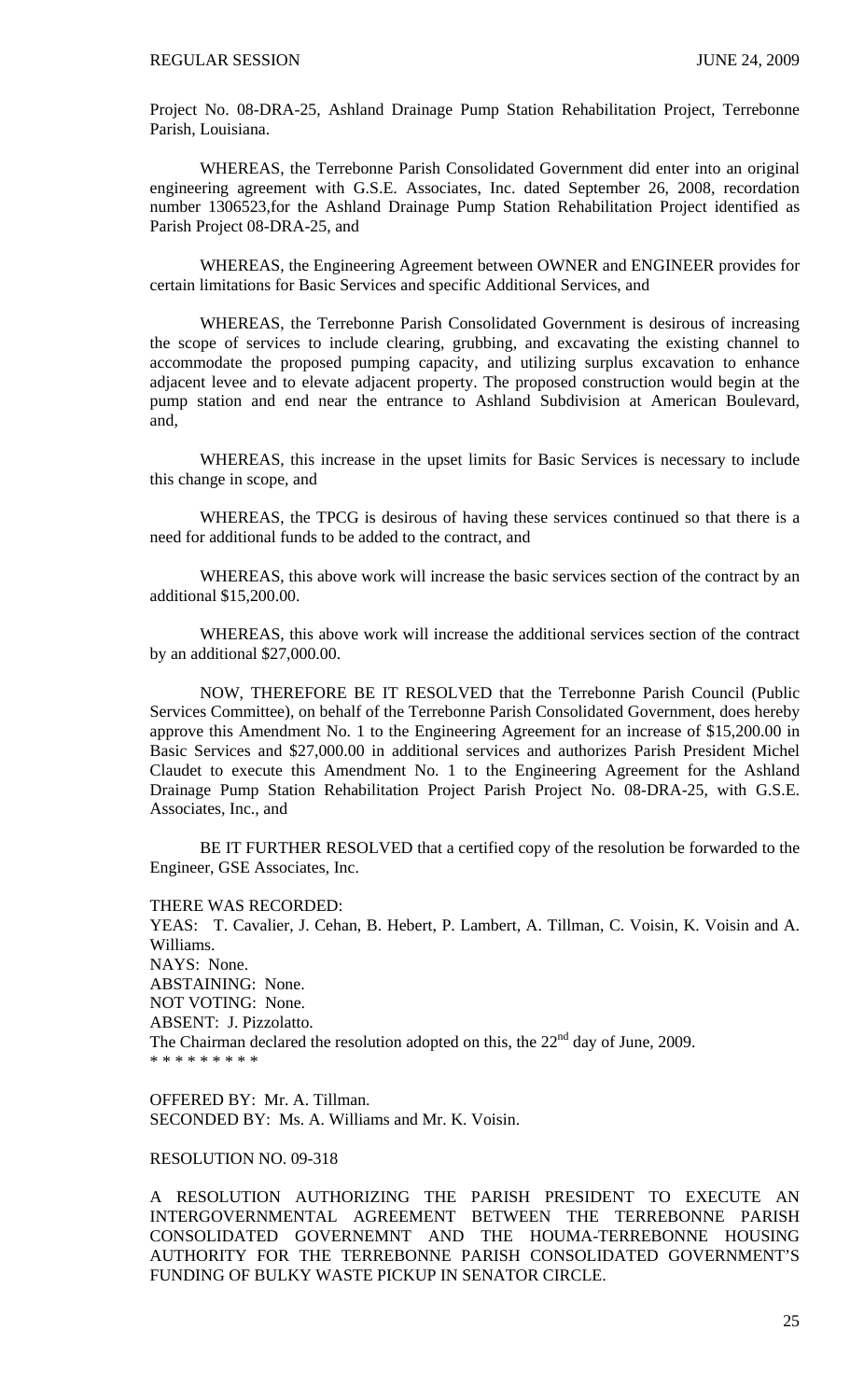WHEREAS, Louisiana Revised Statute 33:1324 provides that any parish or political subdivision of the state may make agreements between or among themselves to engage jointly in the construction, acquisition or improvement of any public project or improvement provided that at least one of the participants to the agreement is authorized under a provision of law to perform such activity for completion of the undertaking, and

WHEREAS, TPCG is authorized to provide assistance to programs for the benefit of the needy, and

WHEREAS, the purpose of this agreement is to further the duty of the HTHA, namely that power and duty to provide safe dwelling accommodations in Terrebonne Parish for residents, regardless of their income (LA R.S. 40:392), and

WHEREAS, LA R.S. 40:431 (C) (9) provides that the HTHA may enter into and perform intergovernmental agreements of every kind and description to carry out the purposes of the state law related to housing authorities, and

WHEREAS, HTHA has requested and TPCG has agreed to provide bulky waste pickup at the Senator Circle Housing Development in accordance with the standards and level of service provided for in Chapter 11 of the Terrebonne Parish Code Comprehensive Solid Waste Management Programs at no charge, and

WHEREAS, HTHA and TPCG believe they can substantially benefit the residents of Senator Circle and provide them with bulky waste pickup by entering into an intergovernmental agreement with each other, and

WHEREAS, TPCG finds that funding the provision of bulky waste pickup to improve the quality of life in Senator Circle, a low income housing area for the citizens of Terrebonne Parish, will serve a public purpose and have a benefit commensurate with the cost.

NOW, THEREFORE BE IT RESOLVED by the Terrebonne Parish Council (Public Services Committee), on behalf of the Terrebonne Parish Consolidated Government, that the Parish President, Michel H. Claudet, is hereby authorized to execute an Intergovernmental Agreement with the HTHA to agree to provide bulky waste pickup at the Senator Circle Housing Development.

THERE WAS RECORDED:

YEAS: T. Cavalier, J. Cehan, B. Hebert, P. Lambert, A. Tillman, C. Voisin, K. Voisin and A. Williams. NAYS: None. ABSTAINING: None. NOT VOTING: None. ABSENT: J. Pizzolatto. The Chairman declared the resolution adopted on this, the  $22<sup>nd</sup>$  day of June, 2009. \* \* \* \* \* \* \* \* \*

OFFERED BY: Mr. K. Voisin. SECONDED BY: Ms. A. Williams.

# RESOLUTION NO. 09-319

A resolution authorizing the Parish President to execute DNR Cooperative Agreement No. 2515-10-06 with the Louisiana Department of Natural Resources with respect to the "Terrebonne Parish Local Coastal Program Implementation."

 WHEREAS, the Parish Administration has recommended the approval of the continued agreement with the Louisiana Department of Natural Resources for the "Terrebonne Parish Local Coastal Program Implementation"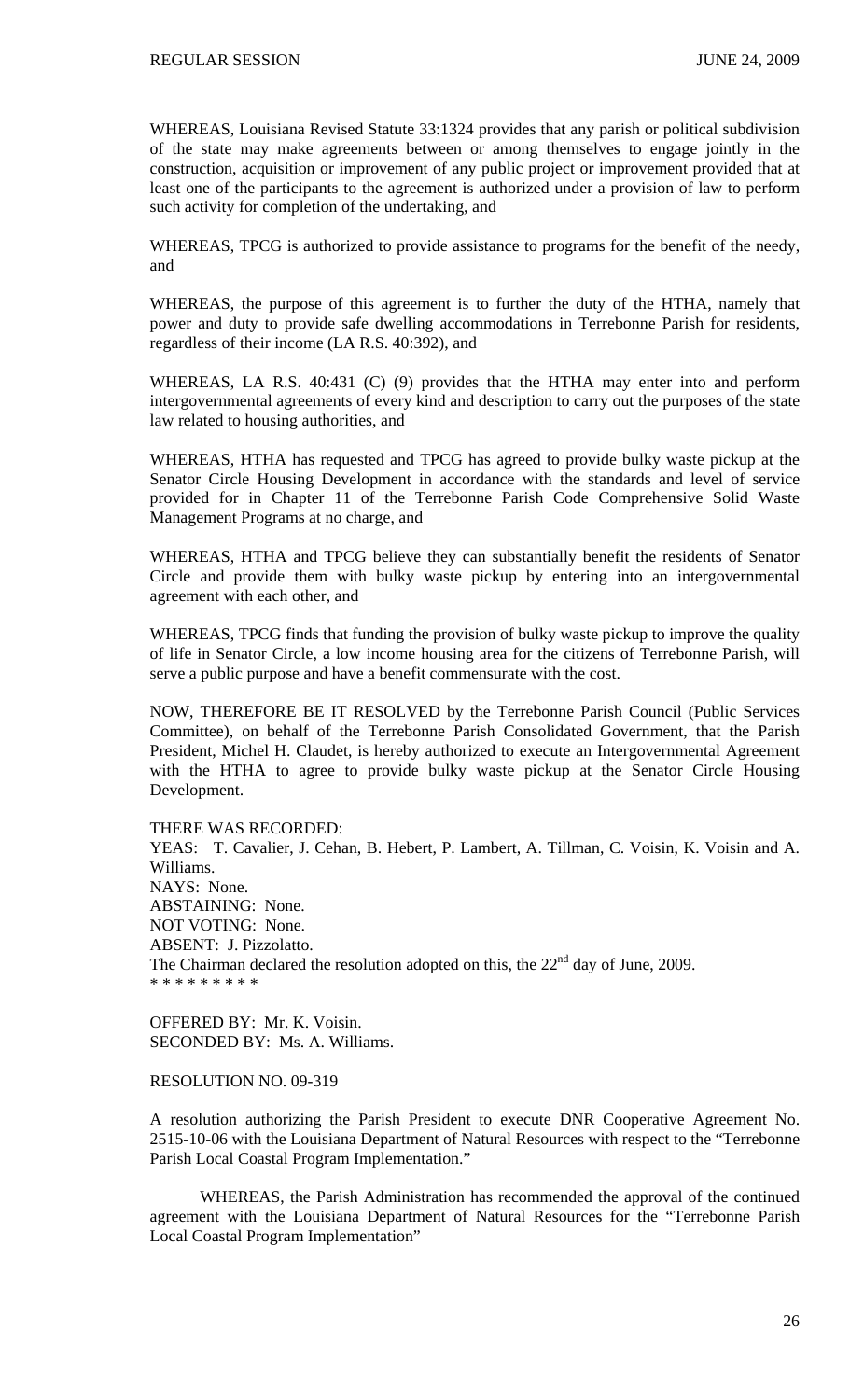NOW THEREFORE BE IT RESOLVED that the Terrebonne Parish Council (Public Services Committee), on behalf of the Terrebonne Parish Consolidated Government, that the Parish President, Michel Claudet, is hereby authorized and directed to execute DNR Cooperative Endeavor Agreement, No. 2515-10-06, between the Terrebonne Parish Consolidated Government and the Louisiana Department of Natural Resources for the "Terrebonne Parish Local Coastal Program Implementation."

THERE WAS RECORDED:

YEAS: T. Cavalier, J. Cehan, B. Hebert, P. Lambert, A. Tillman, C. Voisin, K. Voisin and A. Williams. NAYS: None. ABSTAINING: None. NOT VOTING: None. ABSENT: J. Pizzolatto. The Chairman declared the resolution adopted on this, the  $22<sup>nd</sup>$  day of June, 2009. \* \* \* \* \* \* \* \* \*

OFFERED BY: Mr. P. Lambert SECONDED BY: Mr. K. Voisin and Mr. C. Voisin

### RESOLUTION NO. 09-320

 WHEREAS, the Terrebonne Parish Council is exceedingly aware of the importance and necessity of identifying and implementing methods of restoring and preserving the Barrier Islands, and

 WHEREAS, the Council has relied on the recommendations of the Terrebonne Parish Coastal Zone Management Advisory Committee and the Director of the Parish Coastal Restoration and Barrier Islands Department, both of whom carefully review and monitor actions taken by the Louisiana Department of Natural Resources, Office of Coastal Restoration and Management and many other state and federal agencies, and

 WHEREAS, the CZM Advisory Committee has adopted a resolution requesting the U.S. Army Corps of Engineers and the State of Louisiana's Office of Coastal Protection and Restoration to include the Terrebonne Bay Shoreline Protection Comprehensive Plan as part of the study area in the LCA Feasibility Study "Maintain Land Bridge between Caillou Lake and the Gulf of Mexico" or "Stabilize Gulf Shoreline at Pointe Au Fer Island", and

 WHEREAS, the Council understands and fully supports the position of the CZM Advisory Committee on this matter.

 NOW, THEREFORE BE IT RESOLVED by the Terrebonne Parish Council (Public Services Committee), on behalf of the Terrebonne Parish Consolidated Government, that this governing body does hereby fully support the CZM Advisory Committee's recommendation and does also request the U.S. Army Corps of Engineers, and the State of Louisiana's Office of Coastal Protection and Restoration to include the Terrebonne Bay Shoreline Protection Comprehensive Plan as part of the study area in the LCA Feasibility Study "Maintain Land Bridge between Caillou Lake and the Gulf of Mexico" or "Stabilize Gulf Shoreline at Pointe Au Fer Island".

THERE WAS RECORDED: YEAS: T. Cavalier, J. Cehan, B. Hebert, P. Lambert, J. Pizzolatto, A. Tillman, C. Voisin, K. Voisin and A. Williams. NAYS: None. ABSTAINING: None. NOT VOTING: None. ABSENT: None. The Chairman declared the resolution adopted on this, the  $22<sup>nd</sup>$  day of June, 2009. \* \* \* \* \* \* \* \* \*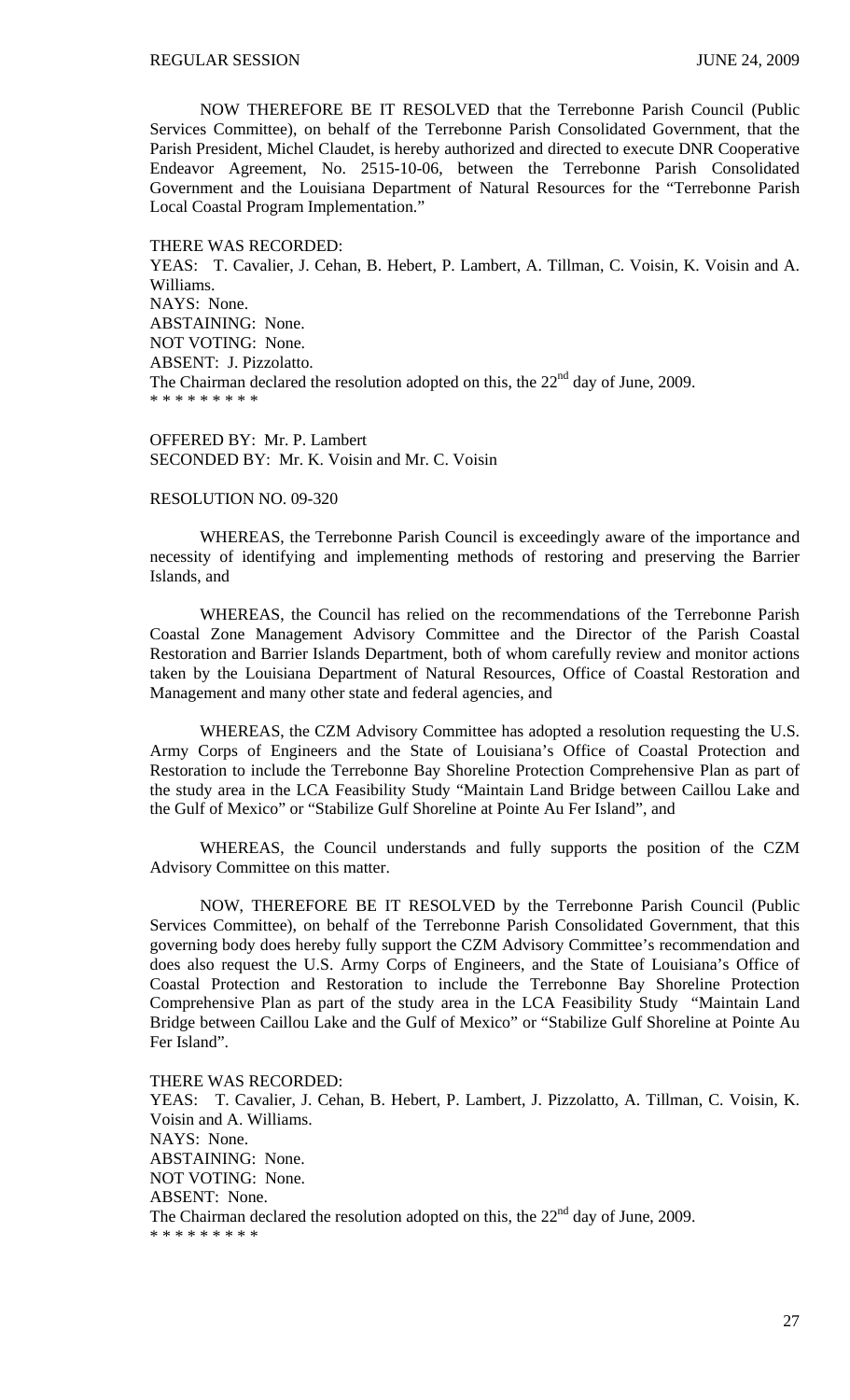OFFERED BY: Mr. C. Voisin. SECONDED BY: Mr. B. Hebert and Ms. A. Williams.

# RESOLUTION NO. 09-321

A resolution providing for the acceptance of work performed by Low Land Construction Company, Inc., in accordance with the Certificate of Substantial Completion for the Concord Road Drainage Improvements, Phase III, Flood Control Improvements, State Project No. 576- 55-0021, Parish Project No. 03-DRA-15, Terrebonne Parish, Louisiana.

 WHEREAS, by contract dated May 13, 2008, Terrebonne Parish Consolidated Government did award a contract to Low Land Construction Company, Inc. for the Concord Road Drainage Improvements, Phase III, Flood Control Improvements, State Project No. 576- 55-0021, Parish Project No. 03-DRA-15, Terrebonne Parish, Louisiana, as will be seen by reference to said contract which is recorded under Entry No. 1296255 of the Records of Terrebonne Parish, and

 WHEREAS, the work performed under the contract has been inspected by authorized representatives of the Owner, Engineer, and Contractor and found to be substantially complete, and

 WHEREAS, the Engineer for this project, GSE Associates, Inc., recommends the acceptance of the substantial completion,

 NOW, THEREFORE BE IT RESOLVED that the Terrebonne Parish Council (Public Services Committee), on behalf of the Terrebonne Parish Consolidated Government, does hereby accept the work performed in accordance with the contract and specifications in accordance with the Certificate of Substantial Completion, effective as of the date of recording of this resolution, and does authorize and direct the Clerk of Court and Ex-Officio Recorder of Mortgages of Terrebonne Parish to note this acceptance thereof in the margin of the inscription of said contract under Entry No. 1296255 of the Records of Terrebonne Parish, Louisiana, and

 BE IT FURTHER RESOLVED that a certified copy of this resolution be recorded in the office of the Clerk of Court of Terrebonne Parish to commence a 45-day clear lien period, and

 BE IT FURTHER RESOLVED that the Administration is authorized to make payment of retainage upon the presentation of a Clear Lien Certificate.

THERE WAS RECORDED:

YEAS: T. Cavalier, J. Cehan, B. Hebert, P. Lambert, J. Pizzolatto, A. Tillman, C. Voisin, K. Voisin and A. Williams. NAYS: None. ABSTAINING: None. NOT VOTING: None. ABSENT: None. The Chairman declared the resolution adopted on this, the  $22<sup>nd</sup>$  day of June, 2009. \* \* \* \* \* \* \* \* \*

OFFERED BY: Ms. A. Williams. SECONDED BY: Ms. T. Cavalier.

### RESOLUTION NO. 09-322

A resolution providing for the acceptance of work performed by RMD Holdings, Ltd., in accordance with the Certificate of Substantial Completion for the Johnson Ridge Sidewalk Project, Parish Project No. 00-WALK-06, State Project Nos. 065-04-0041 & 744-55-0004, Terrebonne Parish, Louisiana.

 WHEREAS, the Terrebonne Parish Consolidated Government entered into a contract dated December 22, 2008 with RMD Holdings, Ltd., for Johnson Ridge Sidewalk, Parish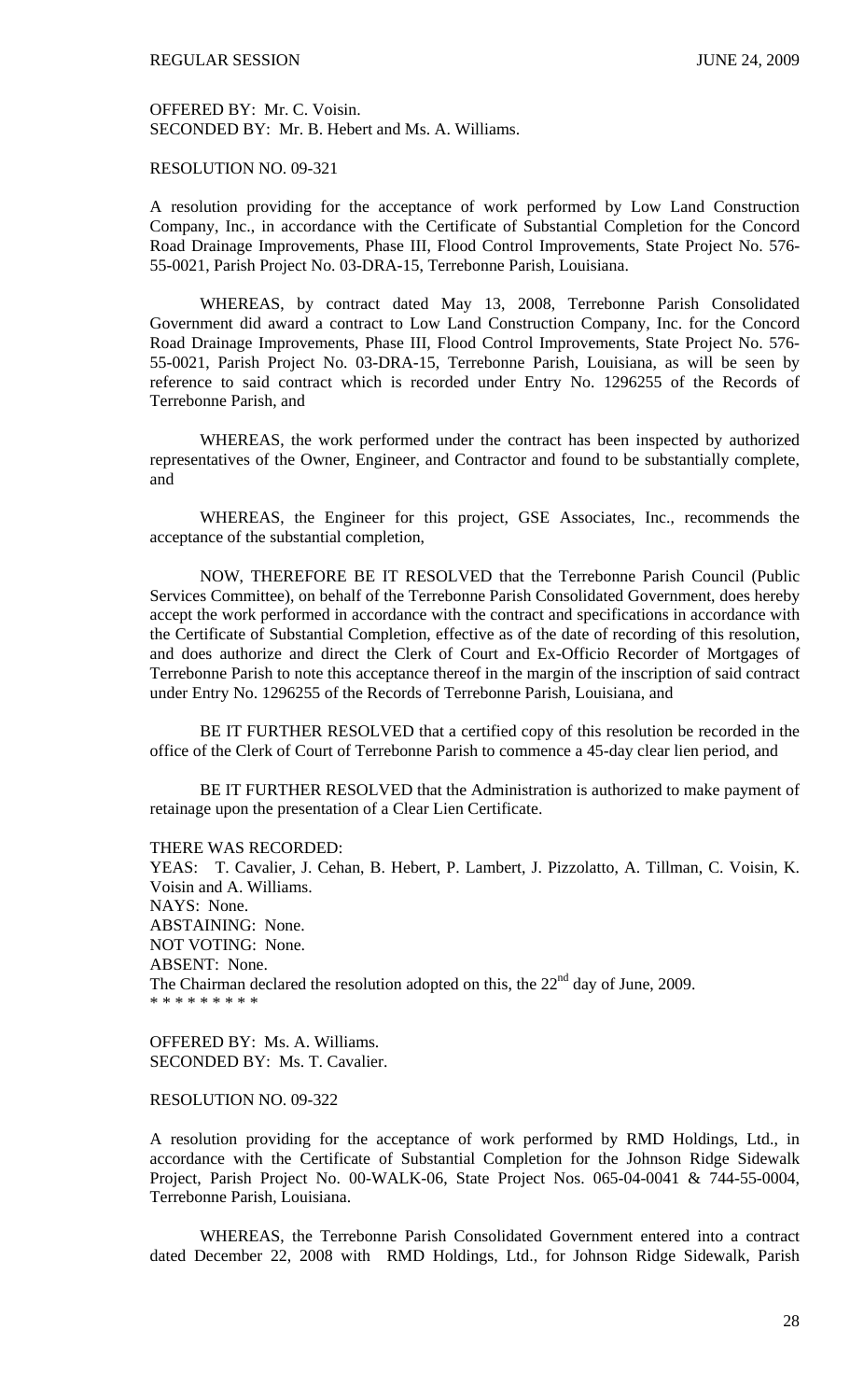Project No. 00-WALK-06, State Project Nos. 065-04-0041 & 744-55-0004, Terrebonne Parish, Louisiana, and

 WHEREAS, work performed under the contract has been inspected by authorized representatives of the Owner, Engineer, and Contractor and found to be substantially complete, and

 WHEREAS, the Engineer for this project, Picciola & Associates, Inc., recommends the acceptance of the substantial completion, and

 NOW, THEREFORE BE IT RESOLVED that the Terrebonne Parish Council (Public Services Committee), on behalf of the Terrebonne Parish Consolidated Government, does hereby accept the work performed in accordance with the contract and specifications in accordance with the Certificate of Substantial Completion, effective as of the date of recording of this resolution, and does authorize and direct the Clerk of Court and Ex-Officio Recorder of Mortgages of Terrebonne Parish to note this acceptance thereof in the margin of the inscription of said contract, Louisiana, and

 BE IT FURTHER RESOLVED that a certified copy of the resolution be forwarded to Picciola & Associates, Inc., and

 BE IT FURTHER RESOLVED that a certified copy of the resolution be recorded in the office of the Clerk of Court of Terrebonne Parish to commence a 45-day clear lien period, and

 BE IT FURTHER RESOLVED that the Administration is authorized to make payment of retainage upon the presentation of a Clear Lien Certificate.

THERE WAS RECORDED:

YEAS: T. Cavalier, J. Cehan, B. Hebert, P. Lambert, J. Pizzolatto, A. Tillman, C. Voisin, K. Voisin and A. Williams. NAYS: None. ABSTAINING: None. NOT VOTING: None. ABSENT: None. The Chairman declared the resolution adopted on this, the  $22<sup>nd</sup>$  day of June, 2009. \* \* \* \* \* \* \* \* \*

OFFERED BY: Mr. C. Voisin. SECONDED BY: Ms. A. Williams.

RESOLUTION NO. 09-323

A resolution providing for the acceptance of work performed by Gray Construction Corp., in accordance with the Certificate of Substantial Completion for the Waterproof Bridge Replacement, Parish Project No. 05-BRG-34, Terrebonne Parish, Louisiana

 WHEREAS, the Terrebonne Parish Consolidated Government entered into a contract dated August 28, 2008 with Gray Construction Corp., for Waterproof Bridge Replacement, Parish Project No. 05-BRG-34, Terrebonne Parish, Louisiana, and

 WHEREAS, the work performed has been inspected by authorized representatives of the Owner, Engineer, and Contractor and found to be substantially complete, and

 WHEREAS, the Engineer for this project, David A. Waitz Engineering And Surveying, Inc., recommends the acceptance of the substantial completion,

 NOW, THEREFORE BE IT RESOLVED that the Terrebonne Parish Council (Public Services Committee), on behalf of the Terrebonne Parish Consolidated Government, does hereby accept the work performed, effective as of the date of recording of this resolution, and does authorize and direct the Clerk of Court and Ex-Officio Recorder of Mortgages of Terrebonne Parish to note this acceptance thereof in the margin of the inscription of said contract under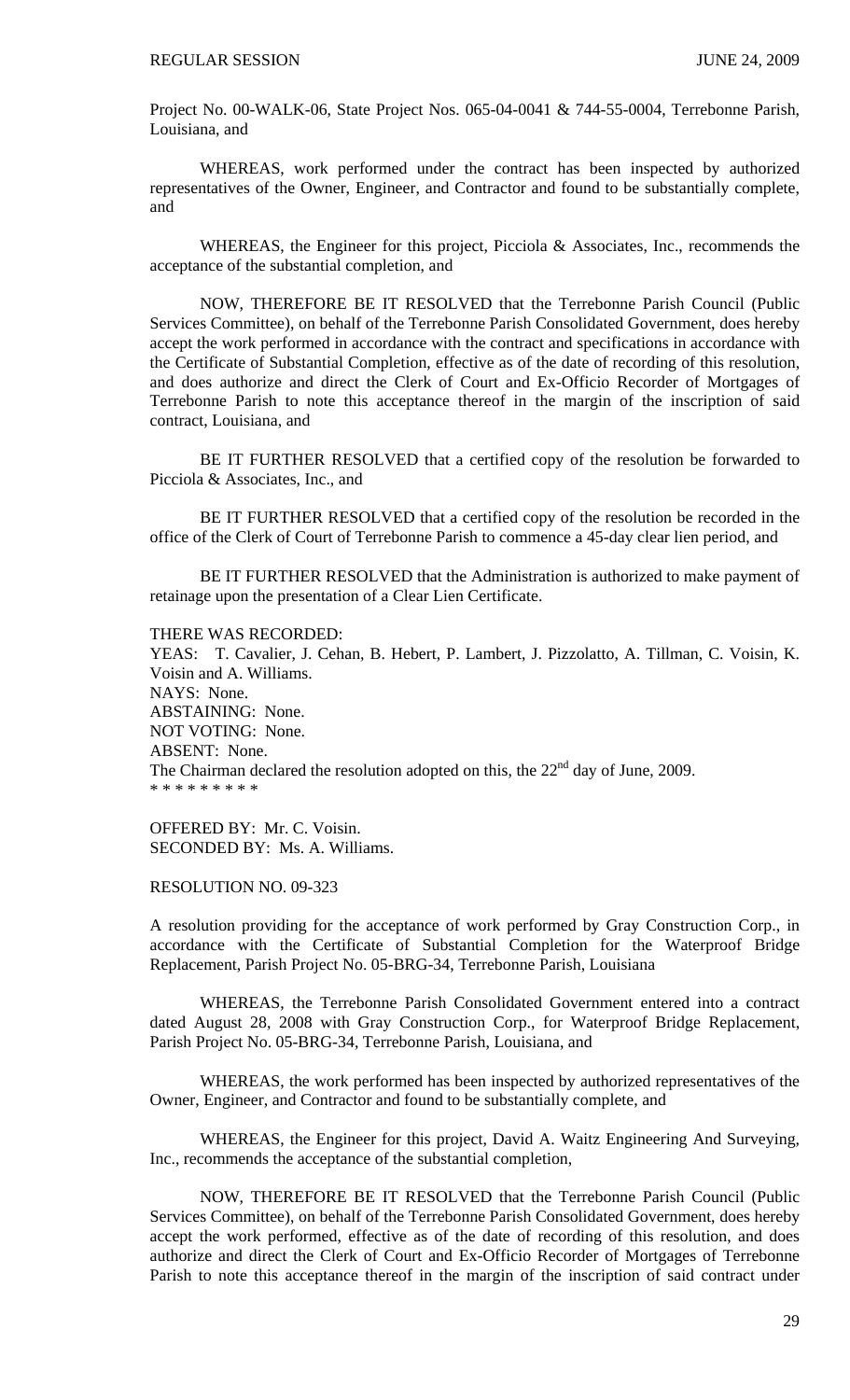Entry No. 1305074 of the Records of Terrebonne Parish, Louisiana, and

 BE IT FURTHER RESOLVED that a certified copy of the resolution be forwarded to the Engineer, David A. Waitz Engineering And Surveying, Inc., and

 BE IT FURTHER RESOLVED that a certified copy of the resolution be recorded in the office of the Clerk of Court of Terrebonne Parish to commence a 45-day clear lien period, and

 BE IT FURTHER RESOLVED that the Administration is authorized to make payment of retainage upon the presentation of a Clear Lien Certificate.

#### THERE WAS RECORDED:

YEAS: T. Cavalier, J. Cehan, B. Hebert, P. Lambert, J. Pizzolatto, A. Tillman, C. Voisin, K. Voisin and A. Williams. NAYS: None. ABSTAINING: None. NOT VOTING: None. ABSENT: None. The Chairman declared the resolution adopted on this, the  $22<sup>nd</sup>$  day of June, 2009. \* \* \* \* \* \* \* \* \*

 Mr. J. Pizzolatto moved, seconded by Mr. C. Voisin, "THAT, the Public Services Committee call a public hearing on U. S. Oil and Gas, Inc.'s request for a permit to drill a salt water disposal well and to dispose of salt water on August 12, 2009 at 6:30 p. m." (\*\*MOTION ADOPTED AFTER BRIEF COMMENTS)

 Committee Member A. Tillman noted that the Parish Code provides that a public hearing must be called on the aforementioned matter.

 Council Clerk Paul Labat stated that the Parish Code also provides that a copy of the application and attachments must be made available four weeks prior to the public hearing and recommended that the August 12, 2009 hearing date.

 \*\*The Chairman called for the vote on the motion offered by Mr. J. Pizzolatto. UPON ROLL CALL THERE WAS RECORDED: YEAS: T. Cavalier, J. Cehan, B. Hebert, P. Lambert, J. Pizzolatto, A. Tillman, C. Voisin, K. Voisin, and A. Williams. NAYS: None. ABSENT: None. The Chairman declared the motion adopted.

 Public Works Director Greg Bush stated that Administration has investigated Westgate Subdivision, Addendum No. 6 regarding drainage problems noting that the interior drains were cleaned; that the disputed servitude issues have been resolved and maintenance scheduled; and that work orders have been issued to clean the outfall ditches. He noted that improper maintenance of the drainage arteries attributed to the drainage issues in the aforementioned subdivision.

 Committee Member K. Voisin requested that Administration inform him when the outfall work has been completed and that the matter be retained for two weeks. (NO ACTION TAKEN)

 Public Works Director Greg Bush stated that Administration investigate the possibility of utilizing rip raft to restore the bank in Sugarwood Subdivision and has determined that further consideration of using sheet piles is needed. He requested additional time to determine what grade of sheet pile is necessary. (NO ACTION TAKEN)

 Mr. C. Voisin moved, seconded by Ms. A. Williams, "THAT, the Public Services Committee retain the matter relative to the placement of a barge in Bayou Little Caillou in committee for two weeks.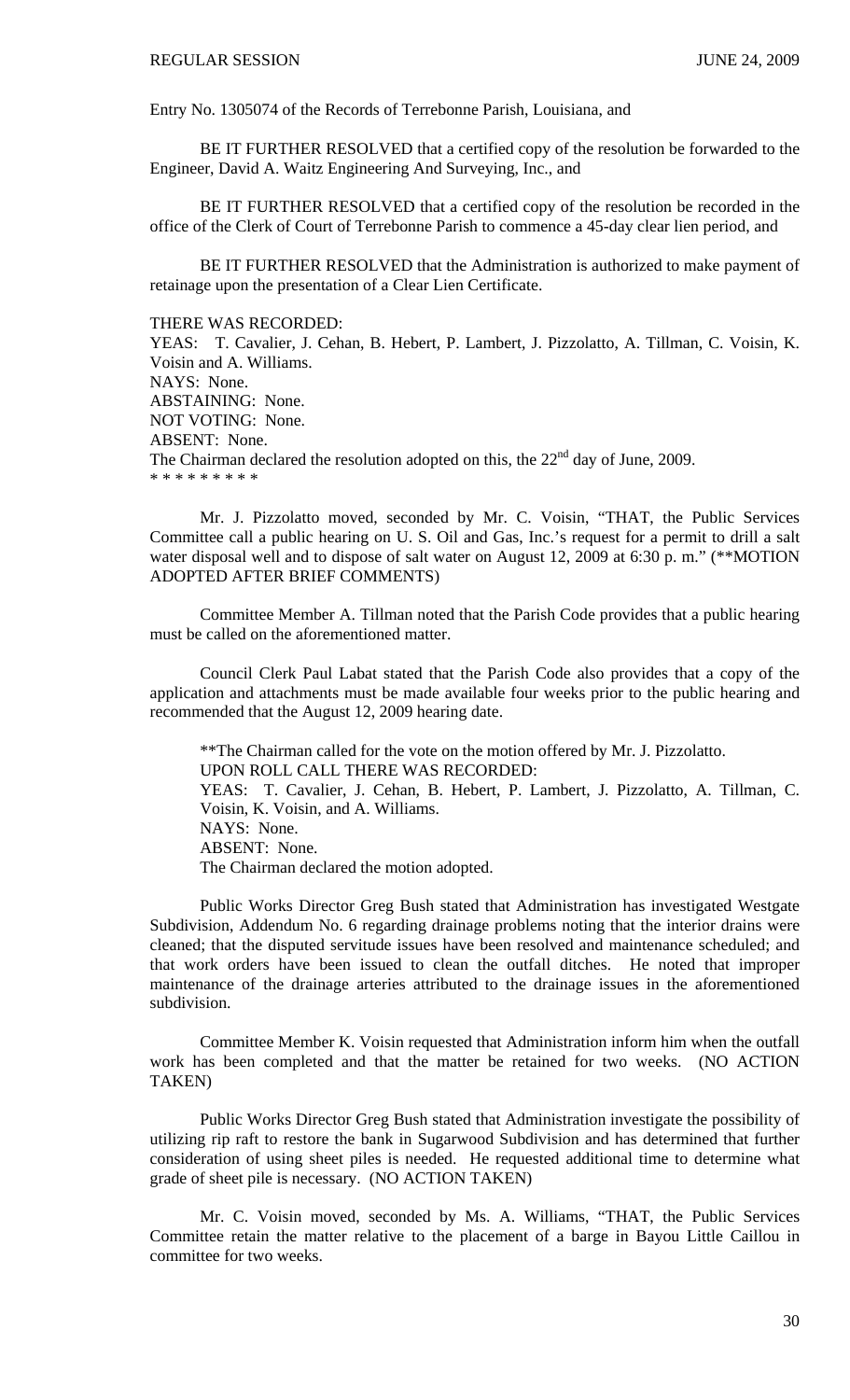The Chairman called for the vote on the motion offered by Mr. C. Voisin. UPON ROLL CALL THERE WAS RECORDED: YEAS: T. Cavalier, J. Cehan, B. Hebert, P. Lambert, J. Pizzolatto, A. Tillman, C. Voisin, K. Voisin, and A. Williams. NAYS: None. ABSENT: None. The Chairman declared the motion adopted.

 The Chairman recognized Mr. Phil Schexnayder of GSE Associates, Inc., who stated that the Department of Transportation and Development has indicated the public comment period with respect to the construction of a bridge near H. L. Bourgeois High School closes on June 30, 2009 and that the project would not be complete by the commencement of the 2009 – 2010 School Session.

 Committee Member T. Cavalier expressed her frustration with the progression of the bridge's construction and emphasized safety for children traveling in the area of H. L. Bourgeois. (NO ACTION TAKEN)

 Mr. J. Pizzolatto moved, seconded by Mr. B. Hebert, "THAT, the Public Services Committee introduce an ordinance to amend the appropriate sections of the Terrebonne Parish Code to allow personnel from the Houma Fire Department and area volunteer fire districts to solicit for funds for Muscular Dystropy on two weekends in each calendar year, and call a public hearing on said matter on July 8, 2009 at 6:30 p.m." (\*\*SUBSTITUTE MOTION OFFERED AFTER DISCUSSION)

 Committee Member A. Williams explained that local firemen have requested permission to solicit funds for Muscular Dystropy twice per calendar year on their own time and that the Muscular Dystropy Association has agreed to cover the firemen's insurance.

 Committee Member C. Voisin expressed his support of the aforementioned matter, but noted concerns with respect to other agencies coming forth to request a waiver to do the same.

 In response to questioning, Planning & Zoning Director Patrick Gordon stated that permits to solicit funds must be obtained from Customer Service and noted that State statutes prohibit "can shakes" on public rights-of-way.

 Parish Manager Al Levron reiterated State provisions which prohibit solicitation on public rights-of-way noting that if a Parish permit is obtained, other approvals may be necessary from the State.

 Committee Member T. Cavalier requested establishing limitations for soliciting funding on various roadways.

 Captain Ward stated that the firemen have not determined the dates and what roadways will be utilized for the solicitation. He requested that the matter be postponed until the information is submitted.

 Ms. A. Williams offered a *substitute* motion, seconded by Mr. C. Voisin, "THAT, the Public Services Committee retain the matter relative to permitting firemen to solicit funds on two weekends per year for Muscular Dystropy in committee for two weeks."

 The Chairman called for the vote on the *substitute* motion offered by Ms. A. Williams. UPON ROLL CALL THERE WAS RECORDED: YEAS: T. Cavalier, J. Cehan, B. Hebert, P. Lambert, J. Pizzolatto, A. Tillman, C. Voisin, K. Voisin, and A. Williams. NAYS: None. ABSENT: None. The Chairman declared the *substitute* motion adopted.

 Mr. J. Pizzolatto moved, seconded by Mr. B. Hebert, "THAT, there being no further business to come before the Public Services Committee, the meeting be adjourned."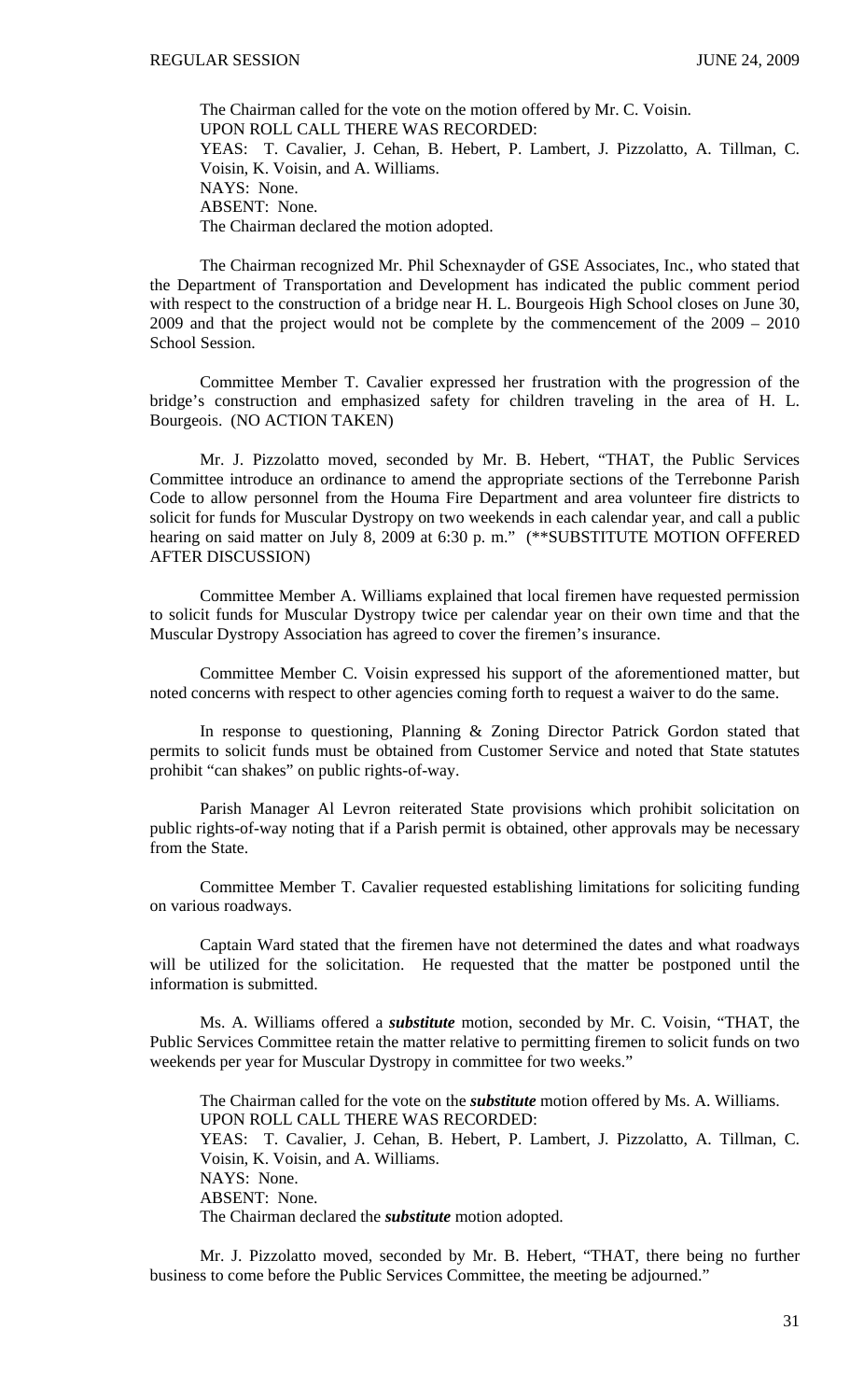The Chairman called for the vote on the motion offered by Mr. J. Pizzolatto. UPON ROLL CALL THERE WAS RECORDED:

YEAS: T. Cavalier, J. Cehan, B. Hebert, P. Lambert, J. Pizzolatto, A. Tillman, C. Voisin, K. Voisin, and A. Williams.

NAYS: None.

ABSENT: None.

The Chairman declared the motion adopted and the meeting was adjourned at 7:26 p.m.

Joey Cehan, Chairman

Suzette Thomas, Minute Clerk

Mr. J. Cehan moved, seconded by Mr. B. Hebert, "THAT, the Council accept and ratify the minutes of the Public Services Committee meeting held on 6/22/09."

 The Chairwoman called for a vote on the motion offered by Mr. J. Cehan. UPON ROLL CALL THERE WAS RECORDED: YEAS: B. Hebert, J. Pizzolatto, K. Voisin, C. Voisin, J. Cehan, P. Lambert, A. Tillman, and A. Williams NAYS: None ABSENT: T. Cavalier The Chairwoman declared the motion adopted.

 The Chairwoman called for a report on the Community Development & Planning Committee meeting held on 6/22/09, whereupon the Committee Chairman, noting that ratification of the minutes calls public hearings on 7/8/09, rendered the following:

# **COMMUNITY DEVELOPMENT & PLANNING COMMITTEE JUNE 22, 2009**

 The Chairman, A. Tillman, called the Community Development & Planning Committee meeting to order at 7:33 p.m. in the Terrebonne Parish Council Meeting Room with the Invocation led by Ms. A. Williams and the Pledge of Allegiance led by Mr. P. Lambert. Upon roll call, Committee Members recorded as present were: T. Cavalier, J. Cehan, B. Hebert, P. Lambert, J. Pizzolatto, A. Tillman, C. Voisin, K. Voisin, and A. Williams. A quorum was declared present.

 The Chairman reminded everyone of the Special Council Session to address condemnations scheduled for tomorrow, June 23, 2009 at 6:00 p. m.

 Mr. K. Voisin moved, seconded by Ms. T. Cavalier, "THAT, the Community Development & Planning Committee introduce an ordinance to amend the Subdivision Regulations, Chapter 24.2 General of the Terrebonne Parish Code (Altering Drainage Plan after Development is Completed) and call a public hearing on said matter on July 8, 2009 at 6:30 p. m." (\*\*SUBSTITUTE MOTION OFFERED AND ADOPTED)

 Committee Member A. Williams stated that the aforementioned matter has not been presented to the Subdivision Regulation Review Subcommittee; requested that the matter be forwarded to the committee for evaluation; and noted that the subcommittee has been revised and that a meeting would be called in two weeks.

 \*\*Ms. A. Williams offered a *substitute* motion, seconded by Mr. C. Voisin, "THAT, the Community Development & Planning Committee refer the matter relative to amend the Subdivision Regulations, Chapter 24.2 General of the Terrebonne Parish Code with respect to altering drainage plans after a development is completed to the Subdivision Regulations Review Subcommittee for consideration and recommendation."

The Chairman called for the vote on the *substitute* motion offered by Ms. A. Williams. UPON ROLL CALL THERE WAS RECORDED: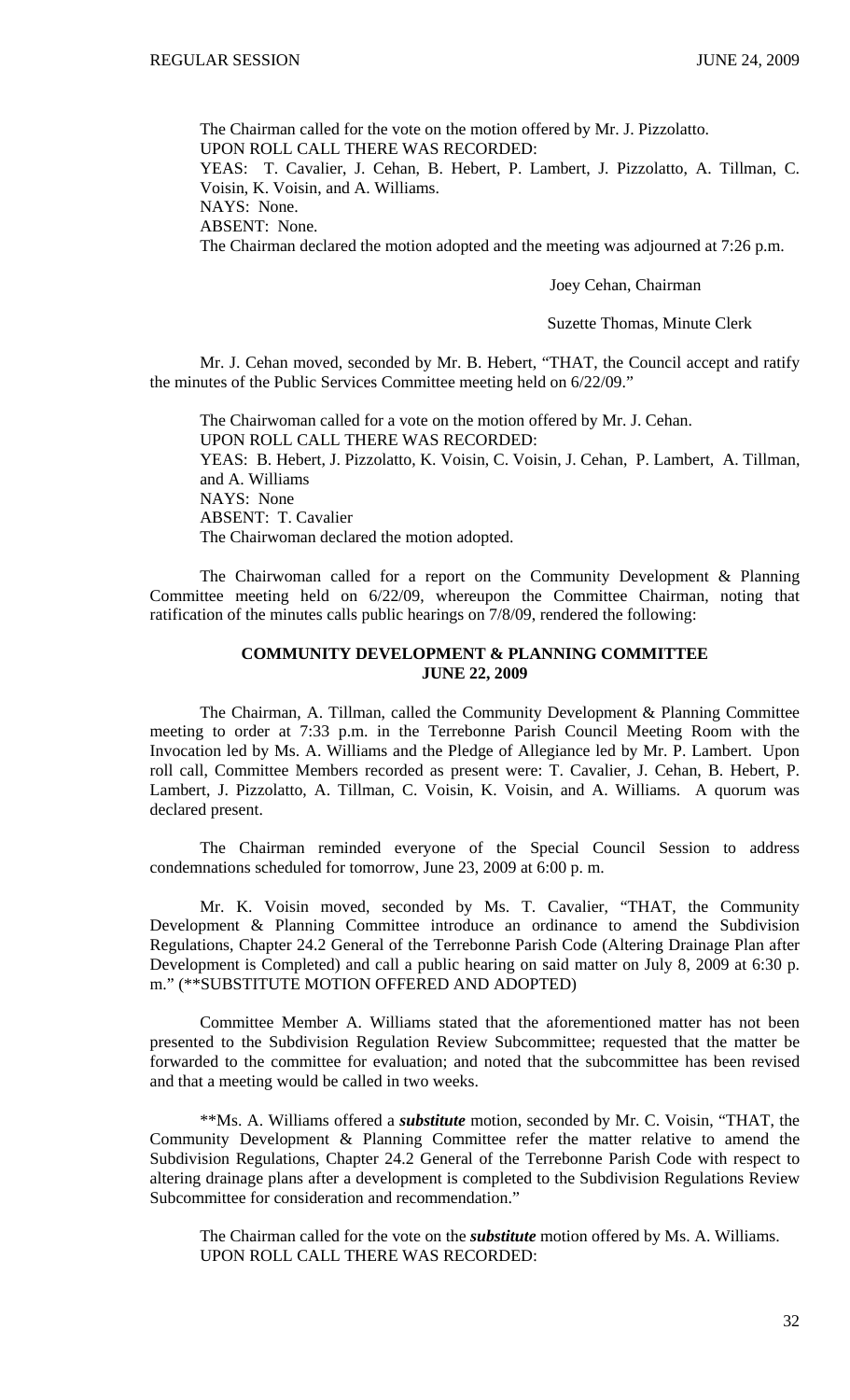YEAS: T. Cavalier, J. Cehan, B. Hebert, P. Lambert, J. Pizzolatto, A. Tillman, C. Voisin, K. Voisin, and A. Williams. NAYS: None. ABSENT: None. The Chairman declared the *substitute* motion adopted.

 Ms. A. Williams moved, seconded by Mr. C. Voisin, "THAT, the Community Development & Planning Committee refer the matter relative to amending the Subdivision Regulations, Chapter 24, Section 24.5.3.3 Process C: Engineering Approval of the Terrebonne Parish Code with respect to the lapse between Conceptual/Preliminary Approval and Engineering Approval to the Subdivision Regulations Review committee for consideration and recommendation."

The Chairman called for the vote on the motion offered by Ms. A. Williams. UPON ROLL CALL THERE WAS RECORDED: YEAS: T. Cavalier, J. Cehan, B. Hebert, P. Lambert, J. Pizzolatto, A. Tillman, C. Voisin, K. Voisin, and A. Williams. NAYS: None. ABSENT: None. The Chairman declared the motion adopted.

 Ms. A. Williams moved, seconded by Mr. C. Voisin, "THAT, the Community Development & Planning Committee refer the matter relative to Section 24.7.1.1.1 Streets (Urban Service District & Urban Planning Area) and Section 24.7.1.2.1 Streets (Rural Residential) of the Terrebonne Parish Code (Proper Access to Major Subdivisions: Ingress and Egress) to the Subdivision Regulations Subcommittee for consideration and recommendation."

The Chairman called for the vote on the motion offered by Ms. A. Williams. UPON ROLL CALL THERE WAS RECORDED: YEAS: T. Cavalier, J. Cehan, B. Hebert, P. Lambert, J. Pizzolatto, A. Tillman, C. Voisin, K. Voisin, and A. Williams. NAYS: None. ABSENT: None. The Chairman declared the motion adopted.

 Ms. A. Williams moved, seconded by Mr. C. Voisin and Mr. K. Voisin, "THAT, the Community Development & Planning refer the matter with respect to the Subdivision Regulations, Chapter 24, Section 24.7.1.2.4 Minimum Residential Lot Size and Section 24.7.1.5 Residential Lot Frontage (Access) of the Terrebonne Parish Code (Lot Development on Rightsof-way) to the Subdivision Regulations Review Subcommittee for evaluation and recommendation."

The Chairman called for the vote on the motion offered by Ms. A. Williams. UPON ROLL CALL THERE WAS RECORDED: YEAS: T. Cavalier, J. Cehan, B. Hebert, P. Lambert, J. Pizzolatto, A. Tillman, C. Voisin, K. Voisin, and A. Williams. NAYS: None. ABSENT: None. The Chairman declared the motion adopted.

 Mr. K. Voisin moved, seconded by Ms. A. Williams, "THAT, the Community Development & Planning Committee introduce an ordinance to amend the Parish Code with respect to the notification process for applications submitted to the Houma Board of Zoning Adjustments."

The Chairman called for the vote on the motion offered by Mr. K. Voisin. UPON ROLL CALL THERE WAS RECORDED: YEAS: T. Cavalier, J. Cehan, B. Hebert, P. Lambert, J. Pizzolatto, A. Tillman, C. Voisin, K. Voisin, and A. Williams. NAYS: None. ABSENT: None.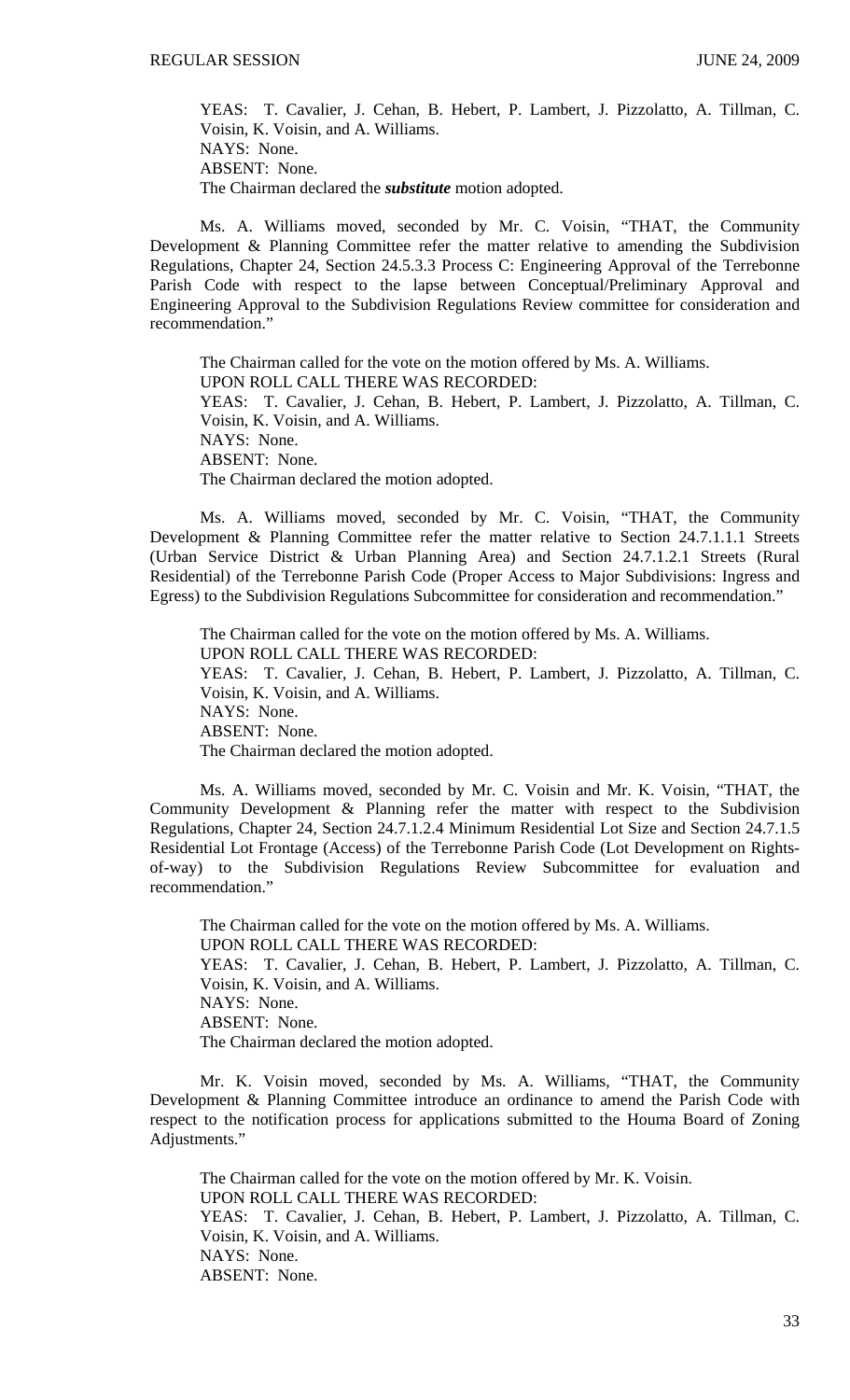The Chairman declared the motion adopted.

Mr. P. Lambert moved, seconded by Mr. C. Voisin, "THAT, the Community Development & Planning Committee retain the matter relative to calling a condemnation hearing on the commercial structure located 1165 Highway 55, owned by Mr. Milton Bourg and Ms. Caroline Bourg in committee for two weeks."

The Chairman called for the vote on the motion offered by Mr. P. Lambert. UPON ROLL CALL THERE WAS RECORDED: YEAS: T. Cavalier, J. Cehan, B. Hebert, P. Lambert, J. Pizzolatto, A. Tillman, C. Voisin, K. Voisin, and A. Williams. NAYS: None. ABSENT: None. The Chairman declared the motion adopted.

OFFERED BY: Ms. A. Williams. SECONDED BY: Mr. J. Cehan.

RESOLUTION NO. 09-324

A Resolution giving Notice of Intent to adopt an Ordinance to dedicate and accept the maintenance/operation of the street(s), drainage servitudes, and rights-of-way for "JOLIE OAKS SUBDIVISION, PHASE 3" and to incorporate "SAGEWOOD DRIVE" and the extension of "MARISSA BETH DRIVE" and "KATIE ROSE DRIVE" into the Enhanced 911 Emergency Response System for the purpose of providing a better means of locating addresses.

THEREFORE, BE IT RESOLVED by the Terrebonne Parish Council (Community Development and Planning Committee), on behalf of the Terrebonne Parish Consolidated Government, that Notice of Intent is given for adopting an ordinance to dedicate and accept the maintenance/operation of the street(s), drainage servitudes, and rights-of-way for "JOLIE OAKS SUBDIVISION, PHASE 3" and to incorporate "SAGEWOOD DRIVE" and the extension of "MARISSA BETH DRIVE" and "KATIE ROSE DRIVE" into the Enhanced 911 Emergency Response System for the purpose of providing a better means of locating addresses.

 BE IT FURTHER RESOLVED that a public hearing on said ordinance be called for Wednesday, July 8, 2009 at 6:30 p.m.

THERE WAS RECORDED:

YEAS: T. Cavalier, J. Cehan, B. Hebert, P. Lambert, J. Pizzolatto, A. Tillman, C. Voisin, K. Voisin and A. Williams. NAYS: None. ABSTAINING: None. NOT VOTING: None. ABSENT: None. The Chairman declared the resolution adopted on this, the  $22<sup>nd</sup>$  day of June, 2009. \* \* \* \* \* \* \* \* \*

Houma-Terrebonne Regional Planning Commission member Alex Ostheimer stated that the Planning Commission recommends leaving the provision with respect to large tow trucks parking in residential areas "as is" due there being no safety issues involved; noted that law enforcement personnel adhere to a list of tow truck operators who must be called in sequential order; and added that there were no public comments with respect to the matter when addressed by the Planning Commission.

 Planning & Zoning Director Patrick Gordon interjected that individuals who are cited for non-conformity of Parish guidelines may appeal to the Houma Board of Zoning Adjustments for a non-conformance variance.

 Committee Member C. Voisin expressed concern with respect to tow truck operators delaying their response time to an accident due to them having to go pick-up their tow trucks and then returning to the scene of an accident.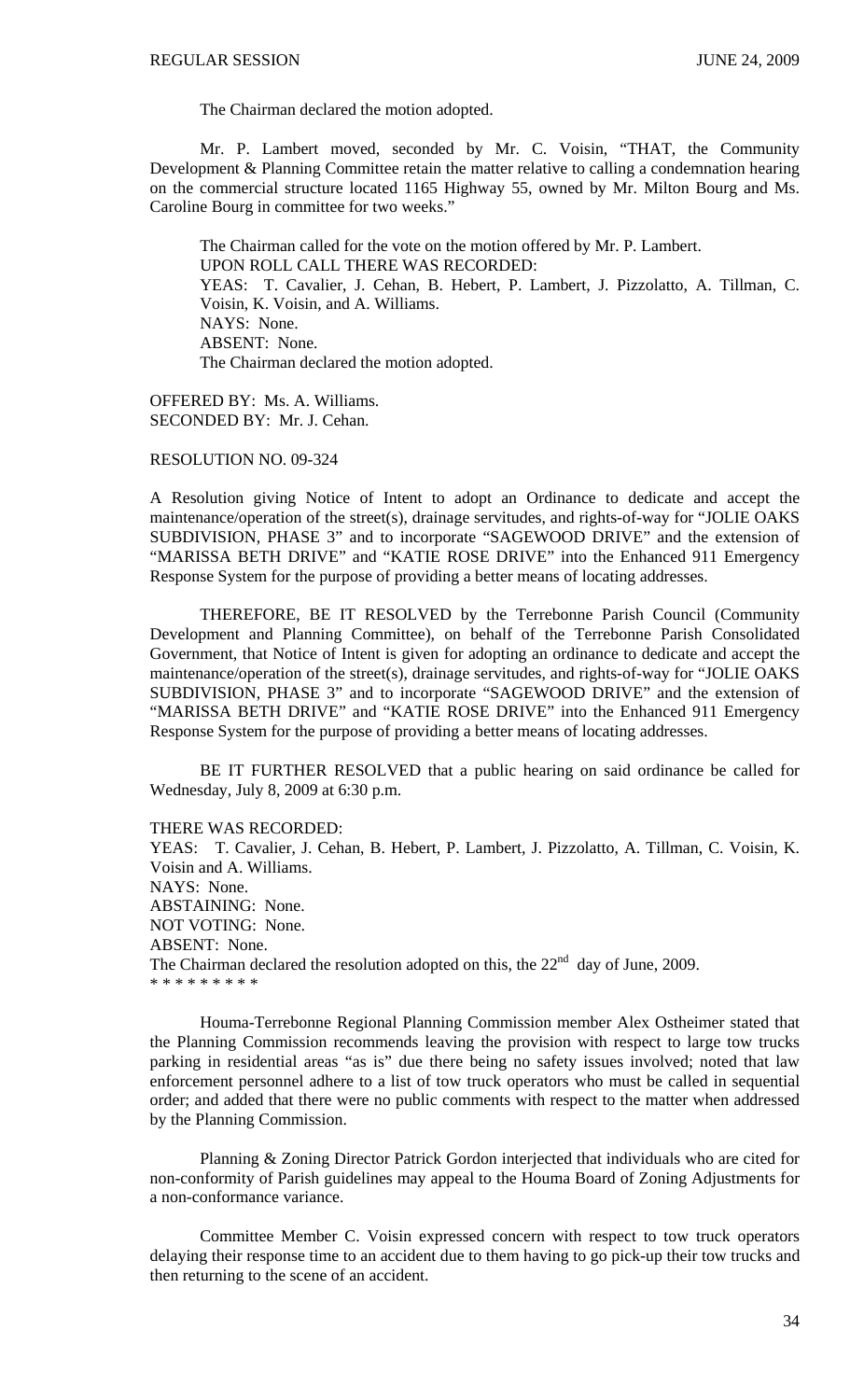Committee Member K. Voisin inquired about the submission of a letter from the Planning Commission expressing their position regarding the aforementioned matter.

 Upon questioning, Council Clerk Paul Labat state that the Council Office did not notify tow truck operators of the meeting this evening due to the lack of a written response by the Planning Commission.

 The Chairman requested that Administration compile statistical information with respect to the number of complaints received regarding 18-wheelers, 18-wheeler cabins, taxi cabs, and tow trucks, and other commercial vehicles parked in residential areas. (NO ACTION TAKEN)

 Mr. J. Cehan moved, seconded by Mr. K. Voisin, "THAT, there being no further business to come before the Community Development & Planning Committee, the meeting be adjourned."

 The Chairman called for the vote on the motion offered by Mr. J. Cehan. UPON ROLL CALL THERE WAS RECORDED:

YEAS: T. Cavalier, J. Cehan, B. Hebert, P. Lambert, J. Pizzolatto, A. Tillman, C. Voisin, K. Voisin, and A. Williams.

NAYS: None.

ABSENT: None.

The Chairman declared the motion adopted and the meeting was adjourned at 7:48 p.m.

Alvin Tillman, Chairman

Suzette Thomas Minute Clerk

Mr. A. Tillman moved, seconded by Mr. J. Pizzolatto, "THAT, the Council accept and ratify the minutes of the Community Development & Planning Committee meeting held on 6/22/09."

 The Chairwoman called for a vote on the motion offered by Mr. A. Tillman. UPON ROLL CALL THERE WAS RECORDED: YEAS: B. Hebert, J. Pizzolatto, K. Voisin, C. Voisin, J. Cehan, P. Lambert, A. Tillman, and A. Williams NAYS: None ABSENT: T. Cavalier The Chairwoman declared the motion adopted.

 The Chairwoman called for a report on the Budget & Finance Committee meeting held on 6/22/09, whereupon the Committee Chairman, noting that ratification of the minutes calls public hearings on 7/8/09, rendered the following:

# **BUDGET & FINANCE COMMITTEE JUNE 22, 2009**

 The Chairman, Billy Hebert, called the Budget & Finance Committee meeting to order at 7:54 p.m. in the Terrebonne Parish Council Meeting Room with the Invocation led by Utilities Director Tom Bourg and the Pledge of Allegiance led by Mr. P. Lambert. Upon roll call, Committee Members recorded as present were: T. Cavalier, J. Cehan, B. Hebert, P. Lambert, J. Pizzolatto, A. Tillman, C. Voisin, K. Voisin, and A. Williams. A quorum was declared present.

OFFERED BY: Ms. A. Williams. SECONDED: Unanimously.

### RESOLUTION NO. 09-325

 WHEREAS, the Houma-Terrebonne Civic Center has numerous activities and events, and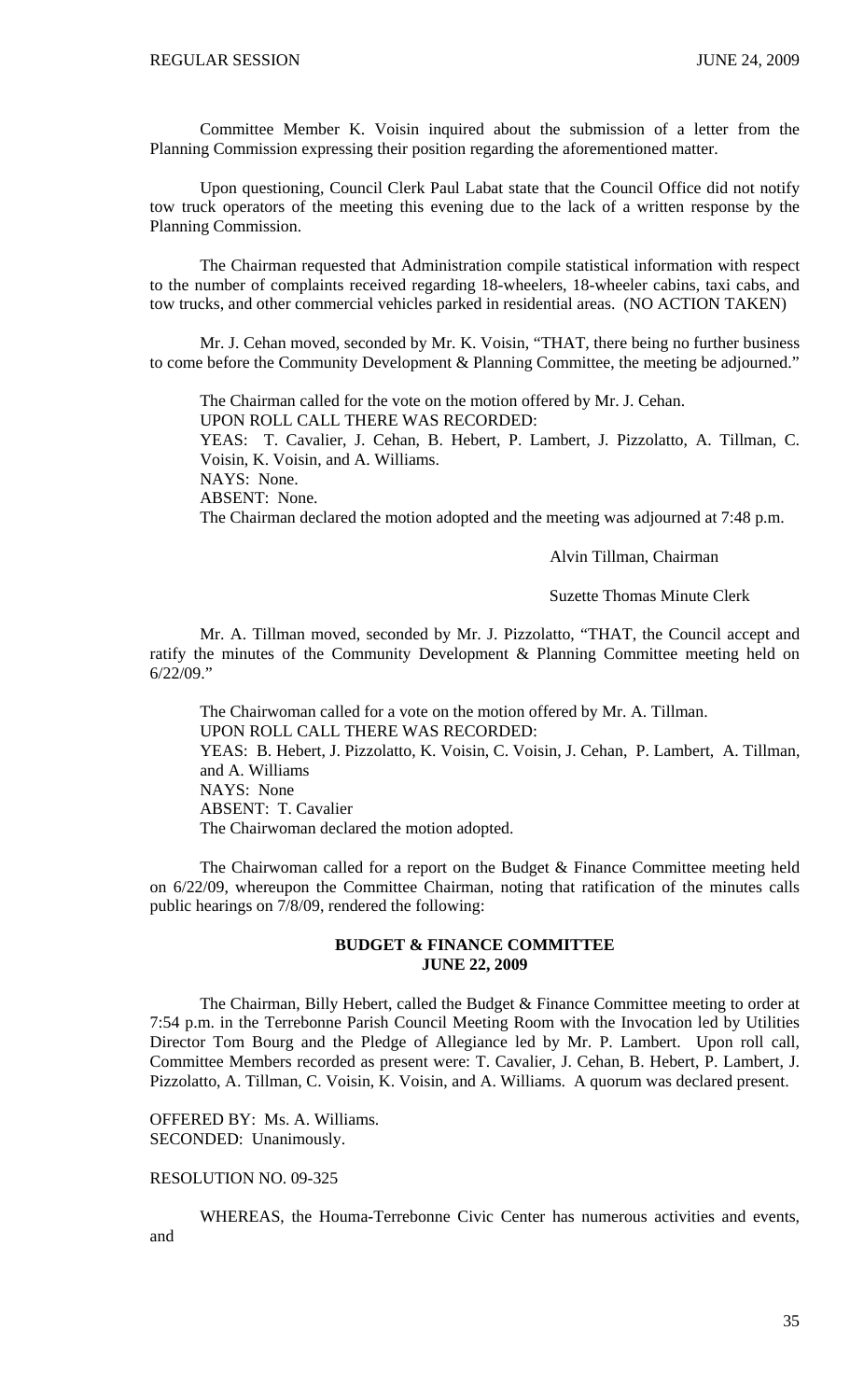WHEREAS, it is necessary that upon completion of some events, a settlement of funds must be completed, and

WHEREAS, it is necessary to add the new Civic Center Director, Janel Ricca as a new signature, and

 WHEREAS, it is necessary there be several individuals available to sign on the checking accounts, and that any two (2) of the following persons be allowed to sign.

 NOW, THEREFORE BE IT RESOLVED by the Terrebonne Parish Council (Budget and Finance Committee), on behalf of the Terrebonne Parish Consolidated Government, that Jamie J. Elfert (Chief Financial Officer), Donald Picou (Comptroller), Janel Ricca (Civic Center Director), Christopher Moore (Business Manager), Brian Detillier (Event Services Manager) be allowed to sign on the checking accounts for the Houma-Terrebonne Civic Center.

THERE WAS RECORDED:

YEAS: T. Cavalier, J. Cehan, B. Hebert, P. Lambert, J. Pizzolatto, A. Tillman, C. Voisin, K. Voisin and A. Williams. NAYS: None. ABSTAINING: None. NOT VOTING: None. ABSENT: None. The Chairman declared the resolution adopted on this, the  $22<sup>nd</sup>$  day of June, 2009. \* \* \* \* \* \* \* \* \*

 Mr. C. Voisin moved, seconded by Mr. J. Cehan, "THAT, the Budget & Finance Committee introduce an ordinance to amend the 2009 Adopted Budget and 5-Year Capital Outlay for the Economic Development Administration Grant for the Dickson Road Waste Water Line Extension, and call a public hearing on said matter on July 8, 2009 at 6:30 p.m."

The Chairman called for the vote on the motion offered by Mr. C. Voisin. UPON ROLL CALL THERE WAS RECORDED: YEAS: T. Cavalier, J. Cehan, B. Hebert, P. Lambert, J. Pizzolatto, A. Tillman, C. Voisin, K. Voisin, and A. Williams. NAYS: None. ABSENT: None. The Chairman declared the motion adopted.

OFFERED BY: Mr. C. Voisin. SECONDED BY: Mr. J. Cehan.

RESOLUTION NO. 09-326

A RESOLUTION TO AUTHORIZE THE PARISH PRESIDENT TO EXECUTE THE ECONOMIC DEVELOPMENT ADMINISTRATION (EDA) GRANT FROM THE UNITED STATES DEPARTMENT OF COMMERCE FOR THE EXTENSION OF WASTE WATER LINES ALONG DICKSON ROAD; AND TO ADDRESS OTHER MATTERS RELATIVE THERETO.

# SECTION I

WHEREAS, the Parish has been awarded a grant from Economic Development Administration in the amount of \$1,600,000, and for a period of sixty months, and

WHEREAS, the purpose of this grant is to extend waste water lines to companies along Dickson Road in the Woodlawn Industrial Park and the Port of Terrebonne, and

WHEREAS, this award is made with funds available under the American Recovery and Reinvestment Act of 2009.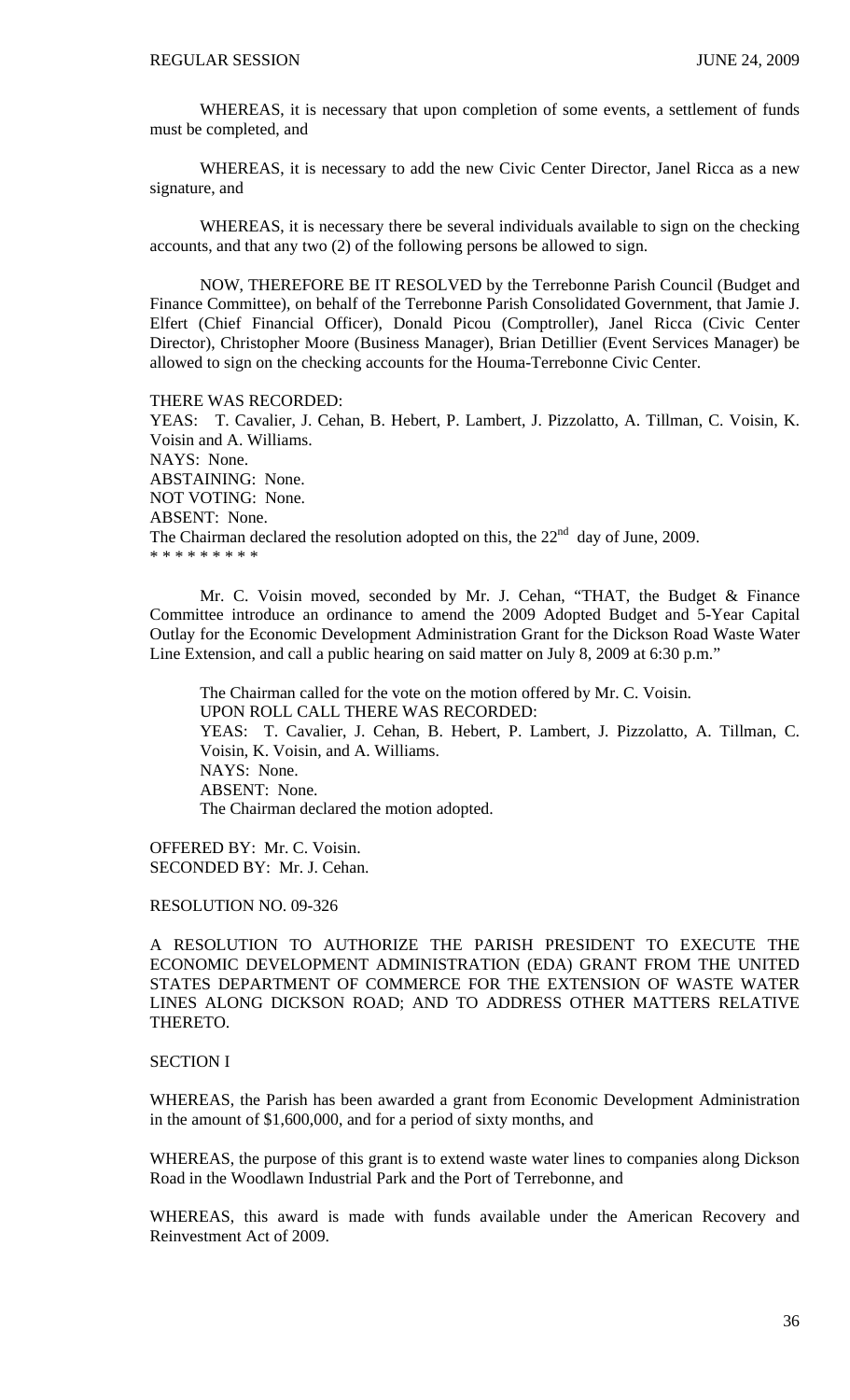NOW, THEREFORE BE IT RESOLVED, that the Terrebonne Parish Council (Budget and Finance Committee), on behalf of the Terrebonne Parish Consolidated Government, gives the Parish President the authority to execute any and all documents relative to this EDA grant.

THERE WAS RECORDED: YEAS: T. Cavalier, J. Cehan, B. Hebert, P. Lambert, J. Pizzolatto, A. Tillman, C. Voisin, K. Voisin and A. Williams. NAYS: None. ABSTAINING: None. NOT VOTING: None. ABSENT: None. The Chairman declared the resolution adopted on this, the  $22<sup>nd</sup>$  day of June, 2009. \* \* \* \* \* \* \* \* \*

OFFERED BY: Mr. A. Tillman. SECONDED BY: Mr. C. Voisin.

RESOLUTION NO. 09-327

A Resolution introducing an Ordinance to declare vehicles, computers and other miscellaneous equipment from the Administration, Animal Shelter, Civic Center, Government Buildings, Head Start, Houma Police, and Transit departments as surplus as described in Exhibit "A" attached thereto, and authorizing said items to be disposed of by public bid, negotiated sale, junked or any other legally approved method.

NOW THEREFORE BE IT RESOLVED that the Terrebonne Parish Council (Budget and Finance Committee), on behalf of the Terrebonne Parish Consolidated Government, does hereby introduce an ordinance which will declare items listed as Exhibit "A" as surplus and authorizes the Parish President to dispose of said items by public bid, negotiated sale, junked or any other legally approved method, and that a public hearing on said matter be called for Wednesday, July 8, 2009 at 6:00 o'clock p.m.

#### THERE WAS RECORDED:

YEAS: T. Cavalier, J. Cehan, B. Hebert, P. Lambert, J. Pizzolatto, A. Tillman, C. Voisin, K. Voisin and A. Williams. NAYS: None. ABSTAINING: None. NOT VOTING: None. ABSENT: None. The Chairman declared the resolution adopted on this, the  $22<sup>nd</sup>$  day of June, 2009. \* \* \* \* \* \* \* \* \*

 Chief Finance Officer Jamie Elfert stated that Administration would provide information with respect to the actual mileage of 1997 Ford Taurus being surplus by the Houma-Terrebonne Civic Center prior to the public hearing.

OFFERED BY: Mr. C. Voisin. SECONDED BY: Mr. P. Lambert.

#### RESOLUTION NO. 09-328

A resolution awarding Bid #09-1/9-19 Purchase a Trailer Mounted Chipper for the Vegetation Department in the amount of \$27,000.00.

WHEREAS, on May 22, 2009 bids were received by the Terrebonne Parish Consolidated Government for Bid #09-1/9-19 Purchase a Trailer Mounted Chipper for the Vegetation Department, and

WHEREAS, after careful review by Purchasing Division; Gregory Bush, Public Works Director, Perry Blanchard, Operations Manager, and David Luke, Vegetation Superintendent, it has been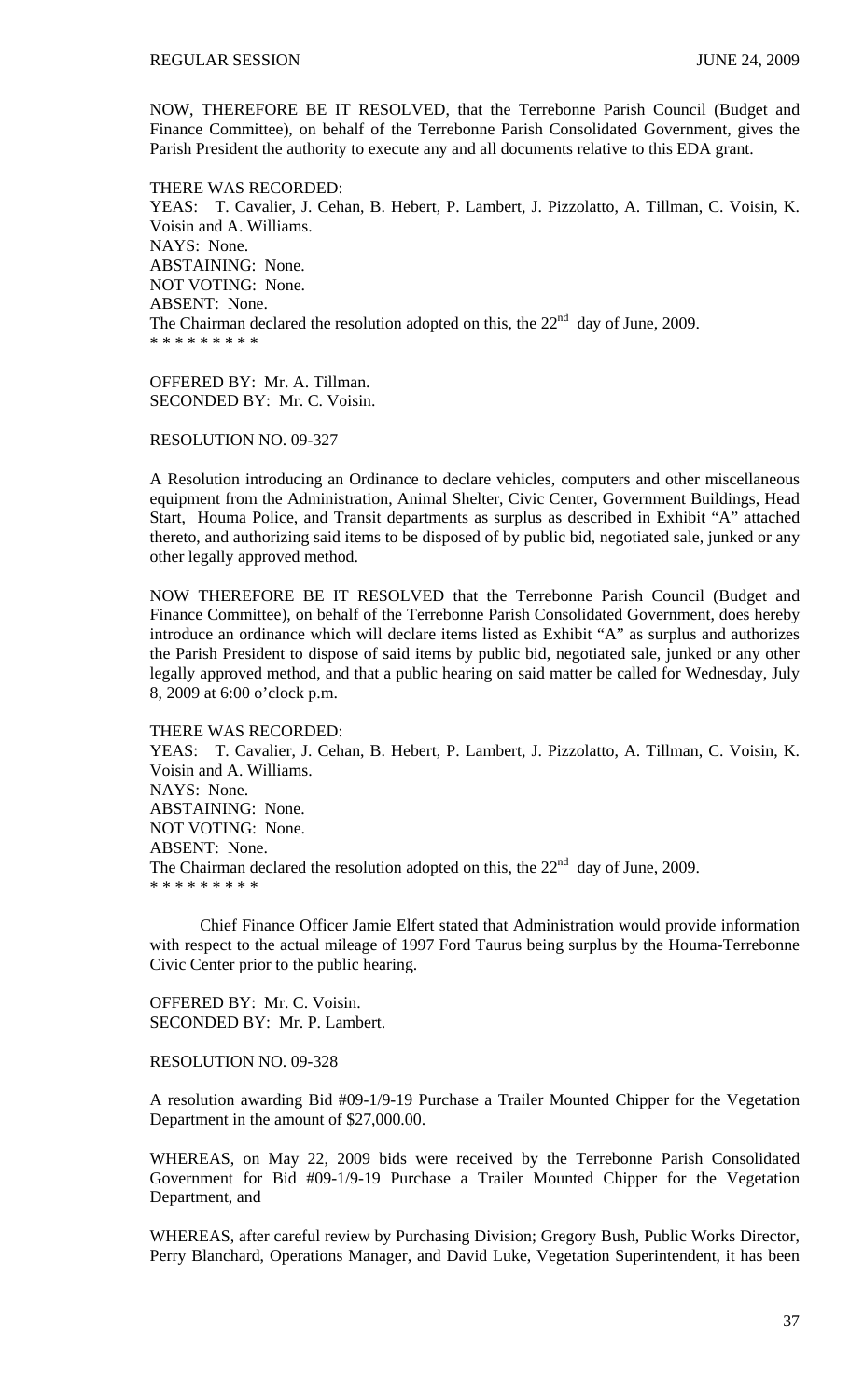determined that Vermeer Equipment submitted the lowest qualified bid in the amount of \$27,000.00, and

WHEREAS, the Department of Finance has verified that funds are budgeted and available for said purchase, and

WHEREAS, the Parish Administration has concurred with the recommendation that the bid of Vermeer Equipment is the lowest qualified bid for Bid #09-1/9-19 Purchase One New Unused Trailer Mounted Chipper for the Vegetation Department, as per the attached bid forms.

NOW, THEREFORE BE IT RESOLVED by the Terrebonne Parish Council (Budget and Finance Committee), on behalf of the Terrebonne Parish Consolidated Government, that the recommendation of Parish Administration be approved and the bid of Vermeer Equipment for the Purchase of One New Unused Trailer Mounted Chipper for the Vegetation for the Vegetation Department in the amount of \$27,000.00 as per the attached bid forms.

#### THERE WAS RECORDED:

YEAS: T. Cavalier, J. Cehan, B. Hebert, P. Lambert, J. Pizzolatto, A. Tillman, C. Voisin, K. Voisin and A. Williams. NAYS: None. ABSTAINING: None. NOT VOTING: None. ABSENT: None. The Chairman declared the resolution adopted on this, the  $22<sup>nd</sup>$  day of June, 2009. \* \* \* \* \* \* \* \* \*

OFFERED BY: Mr. J. Cehan. SECONDED BY: Mr. K. Voisin.

RESOLUTION NO. 09-329

WHEREAS, on June 9, 2009, bids were received by the Terrebonne Parish Consolidated Government for Bid No. 09-SEW-20 to Repair/Replace Sewer Lift Station Fences/Gates for the Pollution Control Department, and

WHEREAS, after careful review by the Purchasing Division; Michael Ordogne, Pollution Control Administrator, and Gregory Bush, Public Works Director, it has been determined that the bid of Blouin Fence & Shutter is the lowest qualified bid for the amount of \$119,500.00, and

WHEREAS, the Department of Finance has verified that funds are budgeted and available for said repairs/replacements, and

WHEREAS, the Parish Administration has concurred with the recommendation that the bid of Blouin Fence & Shutter is the lowest qualified bid for Bid No. 09-SEW-20 to Repair/Replace Sewer Lift Station Fences/Gates for the Pollution Control Department as per the attached bid forms.

NOW, THEREFORE BE IT RESOLVED by the Terrebonne Parish Council (Budget and Finance Committee), on behalf of the Terrebonne Parish Consolidated Government, that the recommendation of Parish Administration is approved and the bid Blouin Fence & Shutter be accepted as the lowest qualified bid for the amount of \$119,500.00 be accepted.

THERE WAS RECORDED: YEAS: T. Cavalier, J. Cehan, B. Hebert, P. Lambert, J. Pizzolatto, A. Tillman, C. Voisin, K. Voisin and A. Williams. NAYS: None. ABSTAINING: None. NOT VOTING: None. ABSENT: None. The Chairman declared the resolution adopted on this, the  $22<sup>nd</sup>$  day of June, 2009. \* \* \* \* \* \* \* \* \*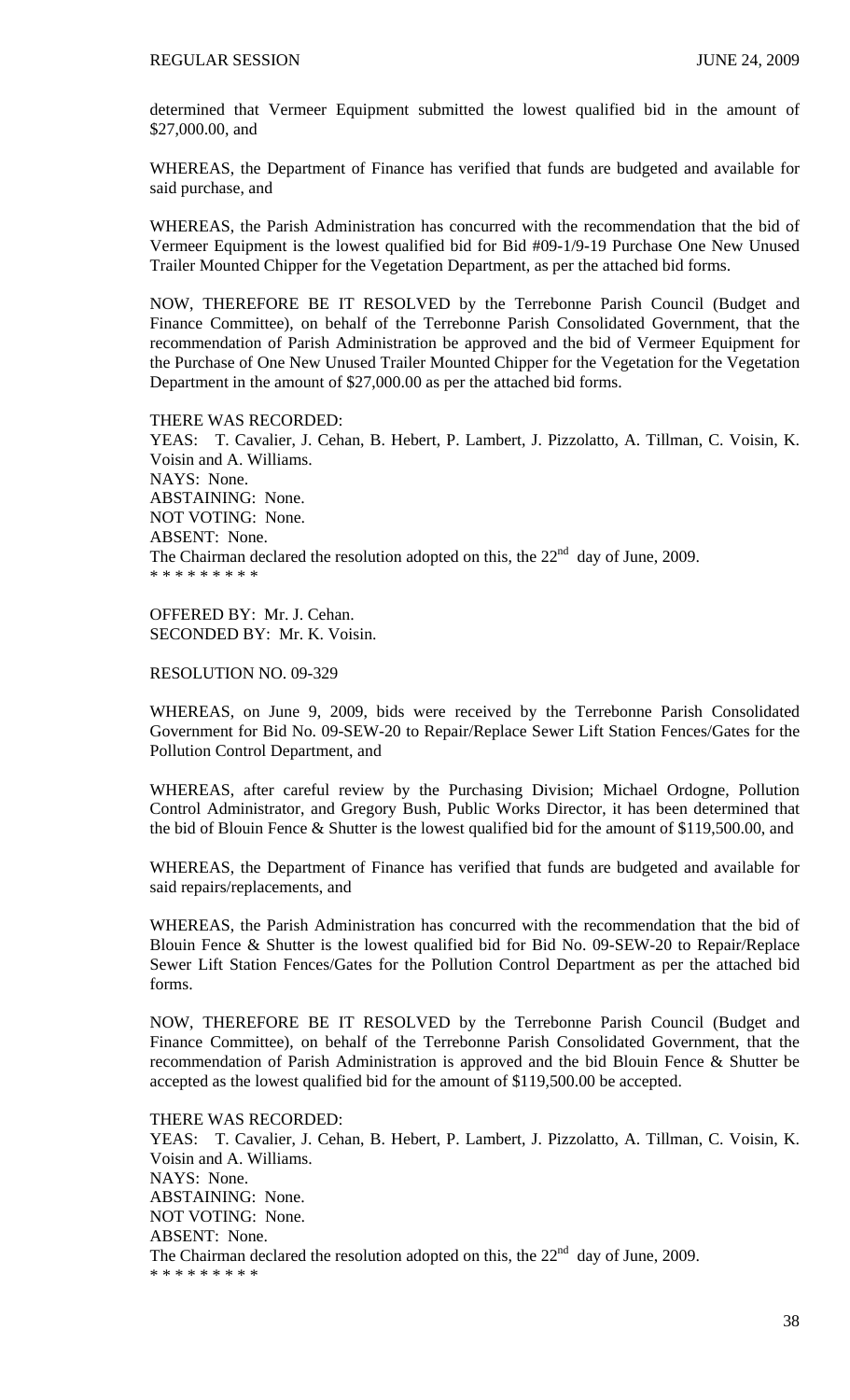In response to questioning, Chief Finance Officer Jamie Elfert stated that four vendors were contacted and that only one of the vendors qualified for the bid award.

 Housing & Human Services Director Darrel Waire stated that additional information with respect to the duties of the Parish's Grants Writer has been submitted and noted that the information explains the grant submission process.

 Committee Member K. Voisin thanked Administration for the detailed explanation. (NO ACTION TAKEN)

 Mr. J. Pizzolatto moved, seconded by Mr. J. Cehan, "THAT, there being no further business to come before the Budget & Finance Committee, the meeting be adjourned."

The Chairman called for the vote on the motion offered by Mr. J. Pizzolatto.

UPON ROLL CALL THERE WAS RECORDED:

YEAS: T. Cavalier, J. Cehan, B. Hebert, P. Lambert, J. Pizzolatto, A. Tillman, C. Voisin, K. Voisin, and A. Williams.

NAYS: None.

ABSENT: None.

The Chairman declared the motion adopted and the meeting was adjourned at 7:59 p.m.

## Billy Hebert, Chairman

### Suzette Thomas, Minute Clerk

 Mr. B. Hebert moved, seconded by Mr. P. Lambert and Mr. K. Voisin, "THAT, the Council accept and ratify the minutes of the Budget & Finance Committee meeting held on 6/22/09."

 The Chairwoman called for a vote on the motion offered by Mr. B. Hebert. UPON ROLL CALL THERE WAS RECORDED: YEAS: B. Hebert, J. Pizzolatto, K. Voisin, C. Voisin, J. Cehan, P. Lambert, A. Tillman, and A. Williams NAYS: None ABSENT: T. Cavalier The Chairwoman declared the motion adopted.

 The Chairwoman called for a report on the Policy, Procedure, & Legal Committee meeting held on 6/22/09, whereupon the Committee Chairman, noting that ratification of the minutes calls a public hearing on 7/8/09, rendered the following:

## **POLICY, PROCEDURE, & LEGAL COMMITTEE JUNE 23, 2009**

 The Chairman, Clayton J. Voisin, called the Policy, Procedure, & Legal Committee meeting to order at 8:00 p.m. in the Terrebonne Parish Council Meeting Room with the Invocation led by Mr. J. Pizzolatto and the Pledge of Allegiance led by Mr. B. Hebert. Upon roll call, Committee Members recorded as present were: T. Cavalier, J. Cehan, B. Hebert, P. Lambert, J. Pizzolatto, A. Tillman, C. Voisin, K. Voisin, and A. Williams. A quorum was declared present.

 Ms. A. Williams moved, seconded by Mr. K. Voisin, "THAT, the Policy, Procedure, & Legal Committee introduce an ordinance to establish the Fire Protection District No. 8 Board as an autonomous governing authority for said district and call a public hearing on said matter on July 8, 2009 at 6:30 p. m."

 The Chairman called for the vote on the motion offered by Ms. A. Williams. UPON ROLL CALL THERE WAS RECORDED: YEAS: T. Cavalier, J. Cehan, B. Hebert, P. Lambert, J. Pizzolatto, A. Tillman, C. Voisin, K. Voisin, and A. Williams.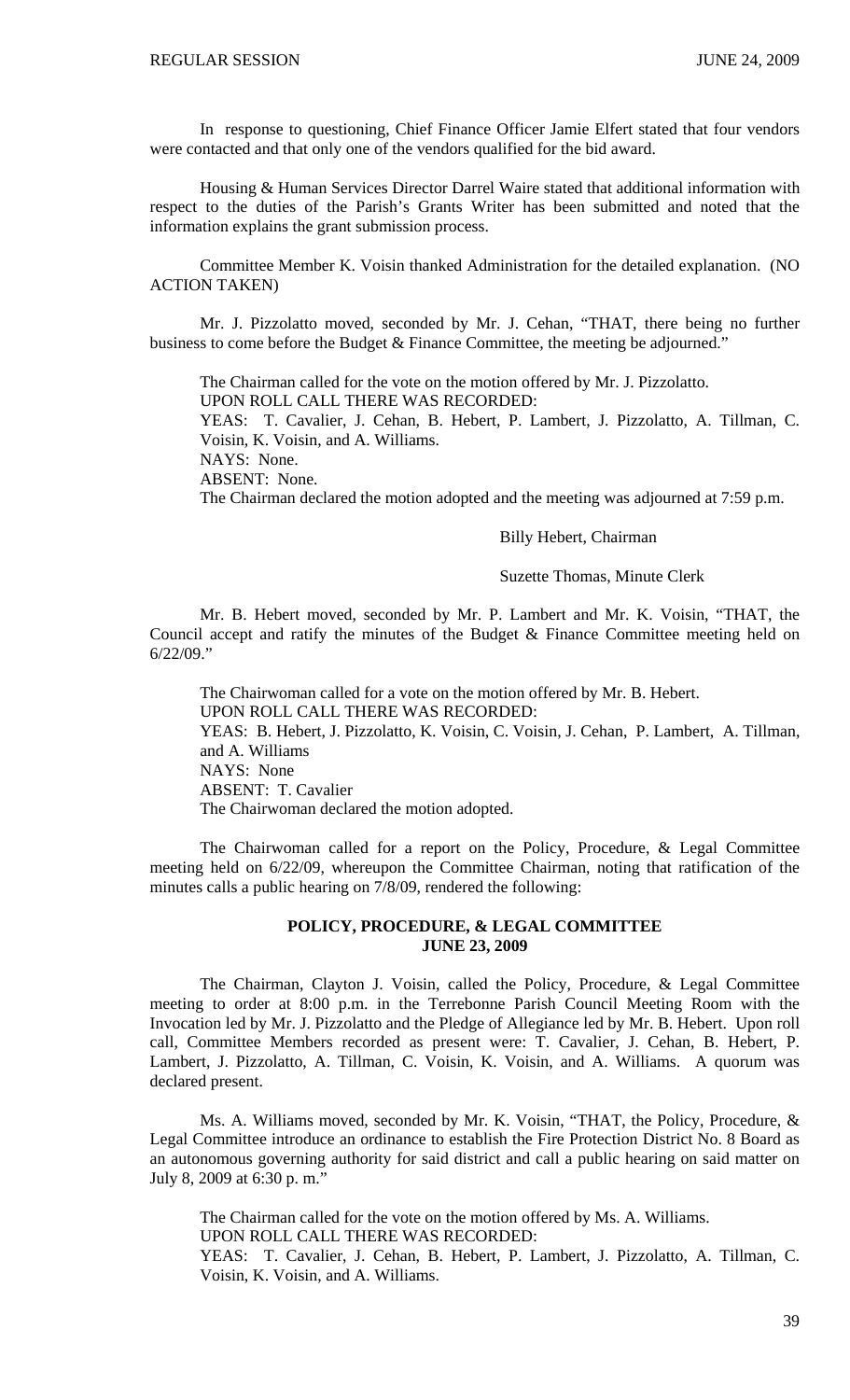NAYS: None. ABSENT: None. The Chairman declared the motion adopted.

 Mr. B. Hebert moved, seconded by Mr. J. Cehan, "THAT, the Policy, Procedure, & Legal Committee refer the matter relative to implementing provisions establishing a minimum number of riders on Mardi Gras floats to the Mardi Gras Review Subcommittee for evaluation and recommendation."

 The Chairman called for the vote on the motion offered by Mr. B. Hebert. UPON ROLL CALL THERE WAS RECORDED: YEAS: T. Cavalier, J. Cehan, B. Hebert, P. Lambert, J. Pizzolatto, A. Tillman, C. Voisin, K. Voisin, and A. Williams. NAYS: None. ABSENT: None. The Chairman declared the motion adopted.

 Utilities Director Tom Bourg presented an update on costs associated with providing closed captioning for TPTV programming noting that the information obtained has been relatively consistent in that the cost ranges from \$450.00 to \$950.00 per hour depending upon the complexity of the matter and the number of speakers. He continued that the cost for providing such is approximately \$4,500.00 per month or approximately \$50,000.00 annually (cost based upon the lower cost value and captioning for Council meetings only – not for other agency meetings or other presentations). Mr. Bourg noted there is no budget allocation for such at this time and that funding may possibly be derived from cable franchise fees.

 Committee Member T. Cavalier requested that Administration research grant funding sources to provide close captioning services and report to the Committee within a month.

 Parish President Michel Claudet stated that Administration will meet with Mr. Wayne White to discuss the matter further. (NO ACTION TAKEN)

 Mr. J. Cehan moved, seconded by Mr. K. Voisin and Mr. B. Hebert, "THAT, there being no further business to come before the Policy, Procedure, & Legal Committee, the meeting be adjourned."

The Chairman called for the vote on the motion offered by Mr. J. Cehan.

UPON ROLL CALL THERE WAS RECORDED:

YEAS: T. Cavalier, J. Cehan, B. Hebert, P. Lambert, J. Pizzolatto, A. Tillman, C. Voisin, K. Voisin, and A. Williams.

NAYS: None.

ABSENT: None.

The Chairman declared the motion adopted and the meeting was adjourned at 8:10 p.m.

#### Clayton J. Voisin, Chairman

#### Suzette Thomas, Minute Clerk

Mr. C. Voisin, seconded by Mr. A. Tillman, "THAT, the Council accept and ratify the minutes of the Policy, Procedure, & Legal Committee meeting held on 6/22/09."

 The Chairwoman called for a vote on the motion offered by Mr. C Voisin. UPON ROLL CALL THERE WAS RECORDED: YEAS: B. Hebert, J. Pizzolatto, K. Voisin, C. Voisin, J. Cehan, P. Lambert, A. Tillman, and A. Williams NAYS: None ABSENT: T. Cavalier The Chairwoman declared the motion adopted.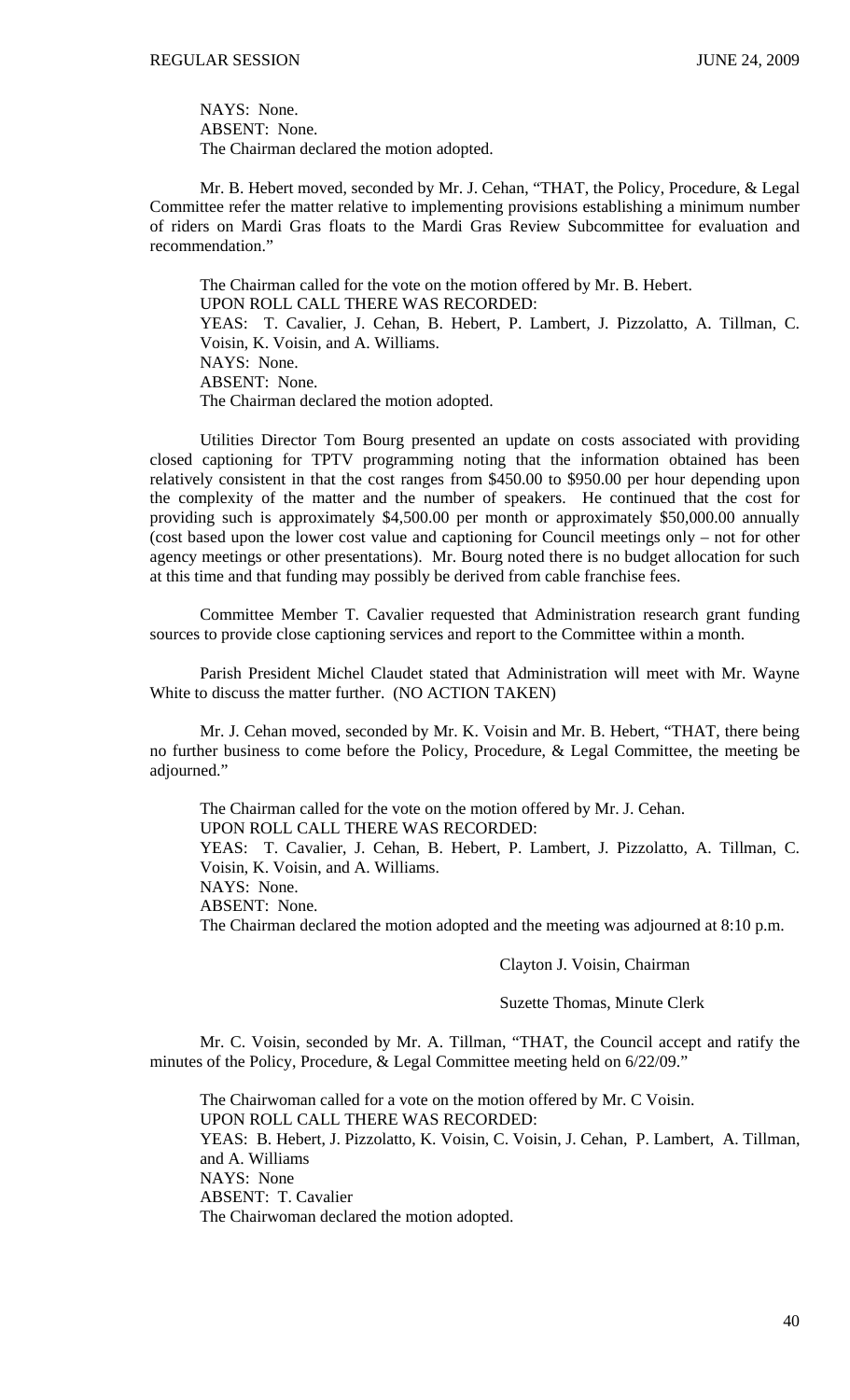Mr. C. Voisin moved, seconded by Mr. A. Tillman, "THAT, the Council keep nominations open an additional two weeks for the expired term of Mr. Wendell Keller on the Recreation District No. 9 Board."

 The Chairwoman called for a vote on the motion offered by Mr. C. Voisin. UPON ROLL CALL THERE WAS RECORDED: YEAS: B. Hebert, J. Pizzolatto, K. Voisin, C. Voisin, J. Cehan, P. Lambert, A. Tillman, and A. Williams NAYS: None ABSENT: T. Cavalier The Chairwoman declared the motion adopted.

 Mr. K. Voisin moved, seconded by Mr. J. Cehan, "THAT, the Council hold nominations open an additional two weeks for the vacancy on the South Central Louisiana Human Services Authority, with the resignation of Mr. Doug Holloway."

 The Chairwoman called for a vote on the motion offered by Mr. K. Voisin. UPON ROLL CALL THERE WAS RECORDED: YEAS: B. Hebert, J. Pizzolatto, K. Voisin, C. Voisin, J. Cehan, P. Lambert, A. Tillman, and A. Williams NAYS: None ABSENT: T. Cavalier The Chairwoman declared the motion adopted.

 Councilman P. Lambert stated that a presentation was made Monday on the new flood maps and he encouraged the public to submit any information regarding this matter to be made a permanent part of TPCG reading file.

 Councilman B. Hebert announced that a Jerry Gatreaux benefit account has been opened with Synergy Bank to help with medical expenses. He stated that problems in District 3 were discovered concerning various structures that have been built on drainage servitudes in approximately 20 locations. He stated that Administration was requested to notify the property owners, by mail, that the drainage rights-of-way are blocked and to please have their structures removed. He also expressed his concerns relative to discovering that several ditches in District 3 having concrete poured into them after concrete trucks are finished with their loads. He requested the Council Clerk to place this matter on an appropriate committee agenda for evaluation.

Parish President M. Claudet announced the following:

- Administration will address remnants of concrete being poured into ditches and catch basins
- Administration will give the property owners in District 3, 60 days to remove the structures on the drainage rights-of-way
- Senator Vitter will be in the Council Meeting Room on Friday at 4:00 p.m. for a town meeting
- TPCG was awarded \$16 million HMGP funds and 500 structures are on the potential elevation list
- HMGP funds being considered to be applied for to "harden" the windows in Government Tower
- The electricity load because of the heat has gone up to as much as 77 megs and indications in a news release that rolling blackouts could transpire. He requested everyone to conserve energy as much as possible
- Governor Jindal will be in Houma on 7/15 as well as Senator Dupre, who is resigning from the Senate and will be presented awards at the SCIA meeting
- 7/29/09 appears to the date of the Ribbon Cutting on the Dulac levees and if any Council Member is interested to tour the levees on 7/8/09 to let his staff know
- Bids have been received or bids will be received in the next 45 days on projects that total \$24 million

No action was necessary on agenda item 6A – Information List.